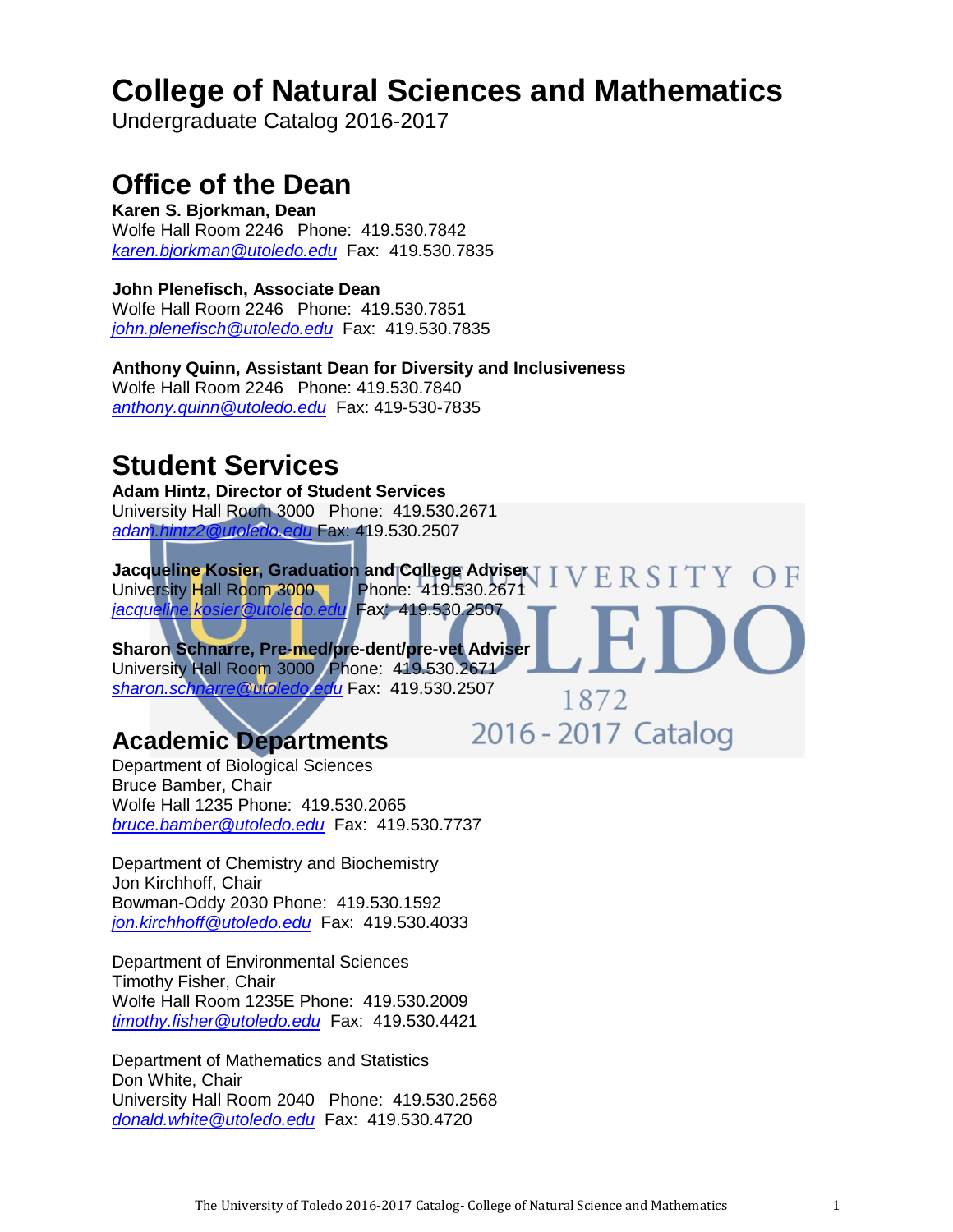Department of Physics and Astronomy Sanjay Khare, Chair McMaster Hall Room 2017 Phone: 419.530.4906 *[sanjay.khare@utoledo.edu](mailto:sanjay.khare@utoledo.edu)* Fax: 419.530.2723

#### **Programs and Centers**

Instrumentation Center Kristin Kirschbaum, director Bowman-Oddy Laboratories Room 200 Phone: 419.530.7847 *[kristin.kirschbaum@utoledo.edu](mailto:kristin.kirschbaum@utoledo.edu)* Fax: 419.530.4033

Lake Erie Research Center 6200 Bayshore Road, Oregon, OH Phone: 419.530.8360 Fax: 419.530.8399

Ritter Planetarium Michael Cushing, director Alexander Mak, associate director Ritter Planetarium Room 31 Phone: 419.530.4641 *[michael.cushing@utoledo.edu](mailto:michael.cushing@utoledo.edu)* Fax: 419.530.2723

Stranahan Arboretum Daryl Dwyer, director 4131 Tantara Drive Phone: 419.530.6151 *[daryl.dwyer@utoledo.edu](mailto:daryl.dwyer@utoledo.edu)* Fax: 419.841.0063

#### **Mission Statement**

THE UNIVERSITY OF

The Faculty of The University of Toledo's College of Natural Sciences and Mathematics seek to build and disseminate foundational and applicable knowledge through excellence in teaching, research and discovery, and community engagement; foster the advancement of science, mathematics and technology locally, regionally, and globally; and serve as a transformative force within a diverse, interdisciplinary, and collaborative education environment for improving our world through science and mathematics.

#### **Admission Policies**

# 2016 - 2017 Catalog

New first-year students must (1) submit a college test score (ACT or SAT) and (2) have either a 2.5 high school GPA or ACT composite of 20 (SAT combined reading and math score of 950) to be admitted to the College of Natural Sciences and Mathematics. Applicants not meeting these standards will be admitted to the Department of Exploratory Studies in the University College. Students applying who want to be admitted as BS Biology degree program in the Department of Biological Sciences must have a minimum high school GPA of 2.75. Students not meeting this requirement but meeting the minimum college requirements will be admitted to the BA Biology degree program.

To be considered for admission to the pre-medical, pre-dental and pre-veterinary programs, students will need a minimum high school cumulative GPA of 3.2 and an ACT composite score of 25 (or minimum SAT combined reading and math score of 1150). Students should also have successfully completed a minimum of three years of high school mathematics (algebra I, algebra II and geometry) and high school chemistry. Applicants not meeting these standards but meeting the Natural Sciences and Mathematics college admission standards will be admitted to the College of Natural Sciences and Mathematics degree program of their choice or as BS-UND (undeclared).

#### **Change of College**

Students in good standing (i.e. with a cumulative UT GPA of 2.0 or higher) who wish to change from another college of The University of Toledo to the College of Natural Sciences and Mathematics should make an appointment with a college Adviser in the College Student Services Office to discuss their transfer and have their academic records reviewed. All college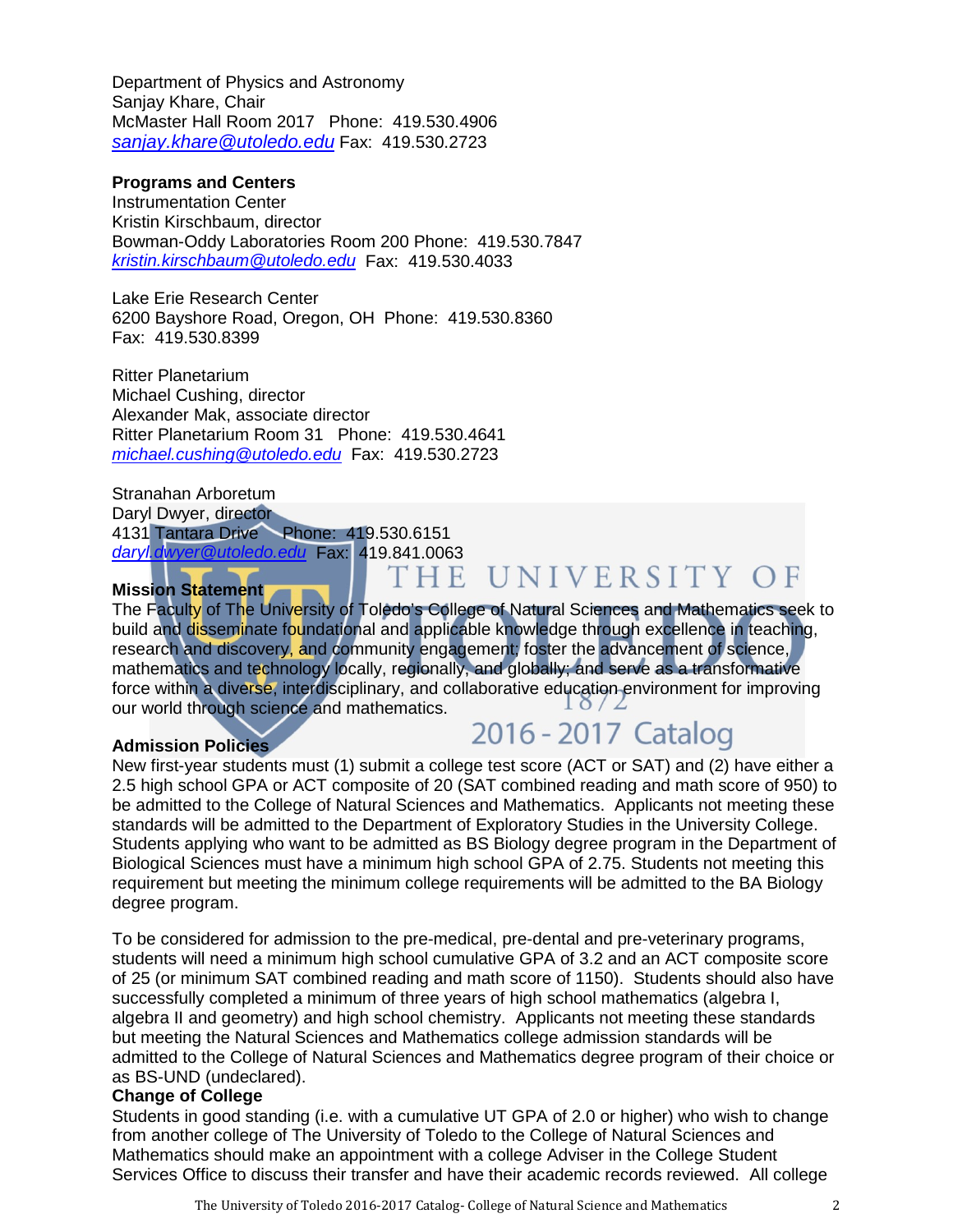requirements, including core, skill area, distributive, major and related requirements, must be fulfilled as specified in the catalog for the year in which the student enters the College of Natural Sciences and Mathematics. Credit restrictions and level requirements for Natural Sciences and Mathematics students will apply. Continuing UT students seeking admission to pre-medical, pre-dental and pre-veterinary programs must have a 3.0 cumulative college GPA and have completed CHEM 1090 or 1230 and MATH 1320 or higher with a B or better.

#### **Change of Catalog Year**

Continuing students who declared a major within the College of Natural Sciences and Mathematics prior to Fall 2012 may change to the current catalog year. Interested students should visit the Student Services Office (UH 3000) and meet with their academic adviser to officially declare their new catalog year.

#### **Admission with Transfer Credit from Another Institution**

No more than 94 semester hours of credit earned at other institutions may apply toward a degree in the College of Natural Sciences and Mathematics. Course work from other institutions is accepted at the level the equivalent course is taught at The University of Toledo. Students with transfer credit are generally expected to fulfill all University and College course requirements for a degree in the College of Natural Sciences and Mathematics as specified in the catalog for the year in which they enter the College of Natural Sciences and Mathematics. In some cases, not all the credits that transfer into The University of Toledo will apply toward a degree in the College of Natural Sciences and Mathematics, e.g., developmental courses. Transfers from other institutions shall take at least 30 semester hours at The University of Toledo, including 12 semester hours of work in their major field and 9 semester hours in their minor field, regardless of the number of hours transferred.

VERSI Students transferring to the University of Toledo in Spring 2007 or later, including transfer readmits, must meet minimum GPA requirements in their Natural Sciences and Mathematics majors and minors with both (1) the grades of all courses attempted at UT and (2) in a second calculation, the grades of all courses attempted at all institutions (including UT). The grades of all courses (from all institutions) which are used by those students to satisfy UT Core requirements must be used in the calculation of the UT General Education GPA.

UT students who attend other institutions as guests or transient students must also meet minimum GPA requirements in their Natural Sciences and Mathematics majors and minors with (1) the grades of all courses attempted at UT and (2) in a second calculation, the grades of all courses attempted at all institutions (including UT). The grades of all courses (from all institutions) which are used by those students to satisfy UT Core requirements must be used in the calculation of the UT General Education GPA.

For the purposes of meeting minimum cumulative GPA's in a student's Natural Sciences and Mathematics major(s) and/or minor(s) and the UT Core, the grades of all courses attempted at all institutions will be included in the GPA calculation(s). Note: Due to technological limitations of UT's current Degree Audit Reporting System, Degree Audit GPA calculations for students who have taken courses at other institutions may not be accurate. Consult a college staff Adviser if you have questions.

Transfer students should note that The University of Toledo will include all course work taken at all institutions of higher education in the calculation to determine if a student will graduate with honors. All college course work ever taken is computed in determining eligibility for graduation with honors, although no student will be awarded a level of honors above that indicated by The University of Toledo cumulative grade point average (GPA). Note: The University of Toledo requires a minimum of 30 semester hours of standard letter graded courses from UT in order to qualify for graduation with honors.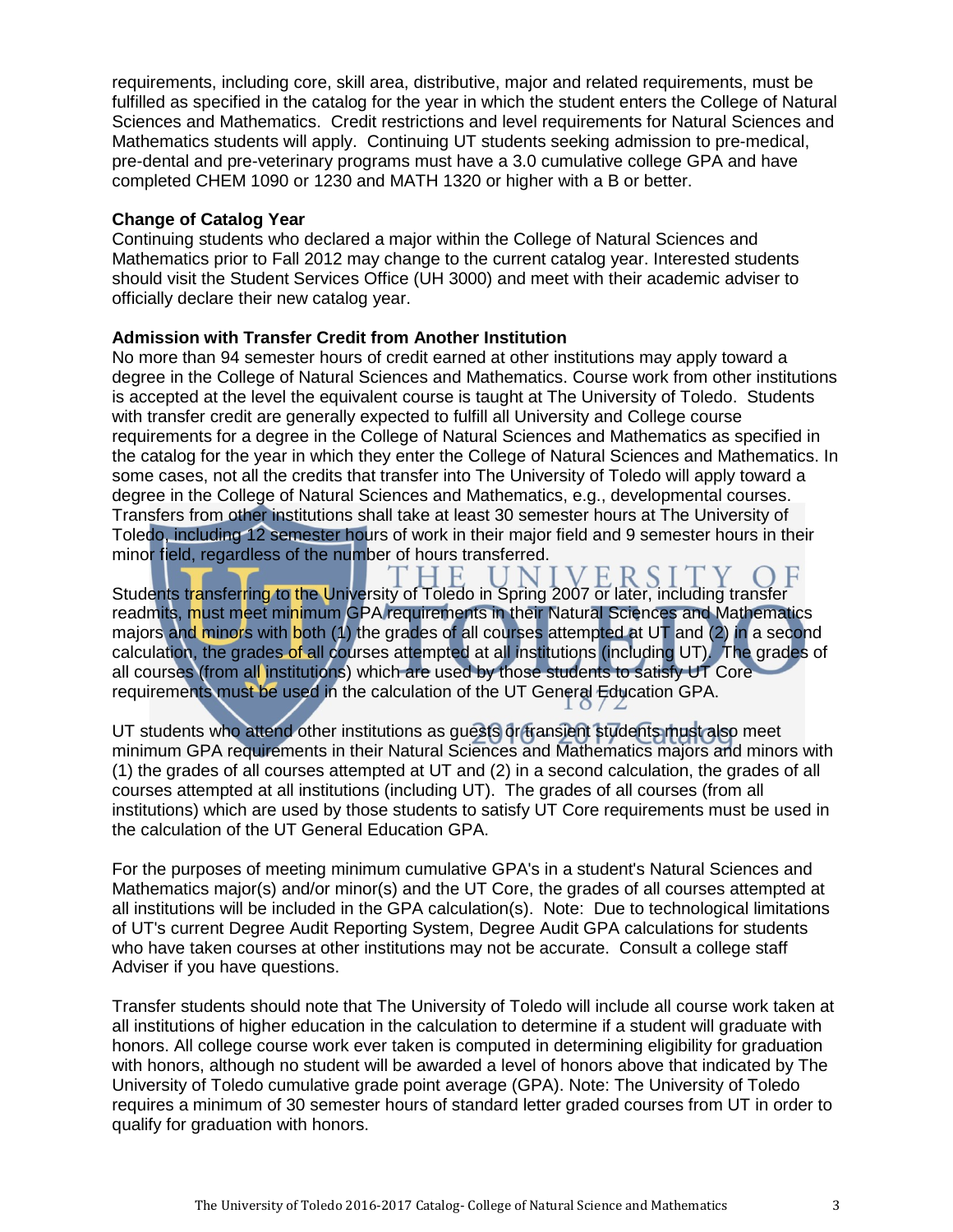An applicant who has undertaken courses at a regionally accredited college or university and who submits through the Office of Undergraduate Admission for Adult, Transfer and International Students an official transcript listing courses and grades and giving evidence of good standing will be admitted to the College of Natural Sciences and Mathematics, provided the student has maintained a minimum GPA of 2.0 on a 4.0 scale.

Exceptions to this minimum admission requirement are rarely made and require the applicant to demonstrate, in a written petition to the committee on academic standing, that there are special circumstances that warrant waiver of the requirement. Approval of the petition is not automatic, and those students who are admitted by petition will be placed on special probationary status and must meet certain conditions to remain enrolled.

If the college from which the applicant transfers lacks proper accreditation, the student may be denied transfer credit on the basis of the transcript, but may be allowed to obtain credit by passing advanced standing examinations with at least a C grade. Official transcripts of records from all schools previously attended must be on file with the Office of Undergraduate Admission for Adult, Transfer and International Students before the student will be permitted to register.

#### **A Second Degree at The University of Toledo**

*A Second Degree within the College of Natural Sciences and Mathematics*:

A student earning a degree at The University of Toledo in the College of Natural Sciences and Mathematics may simultaneously earn a second degree in a different department within the College of Natural Sciences and Mathematics (NSM) by completing the requirements of both degrees. General education courses that meet the requirements of both degrees will count for both. The two degrees must be of a different type (e.g. - BS and BA) and both must be offered by NSM. A student who has previously earned a BA degree in the College of Natural Sciences and Mathematics may return to complete a BS degree in the same major by fulfilling the major and related field requirements for the BS degree as described in the catalog for the year of readmission. A student who previously earned either a BA or BS degree in the College of Natural Sciences and Mathematics may return to complete either a BA or BS in a different department by fulfilling the NSM college, major and related field requirements for the degree and major desired, as described in the catalog for the year of readmission. University and NSM college general education courses that meet the requirements of both degrees will count for both. Courses in the Related Area of the first major may count towards the second major unless other related courses are required.

#### *A Second Major within a Bachelor of Science or Bachelor of Arts degree in the College of Natural Sciences and Mathematics*:

A student earning a Bachelor of Science or a Bachelor of Arts in the College of Natural Sciences and Mathematics may simultaneously earn a second major in a different department by completing the requirements of both majors as specified for the same degree program (BA *or* BS). Courses in the Related Area of the first major may count towards the second major unless other related courses are required. It is important to understand that completing this pathway will result in the achievement of a single degree, but with dual majors, from the College of Natural Sciences and Mathematics. All requirements for both majors must be completed in the same graduation term.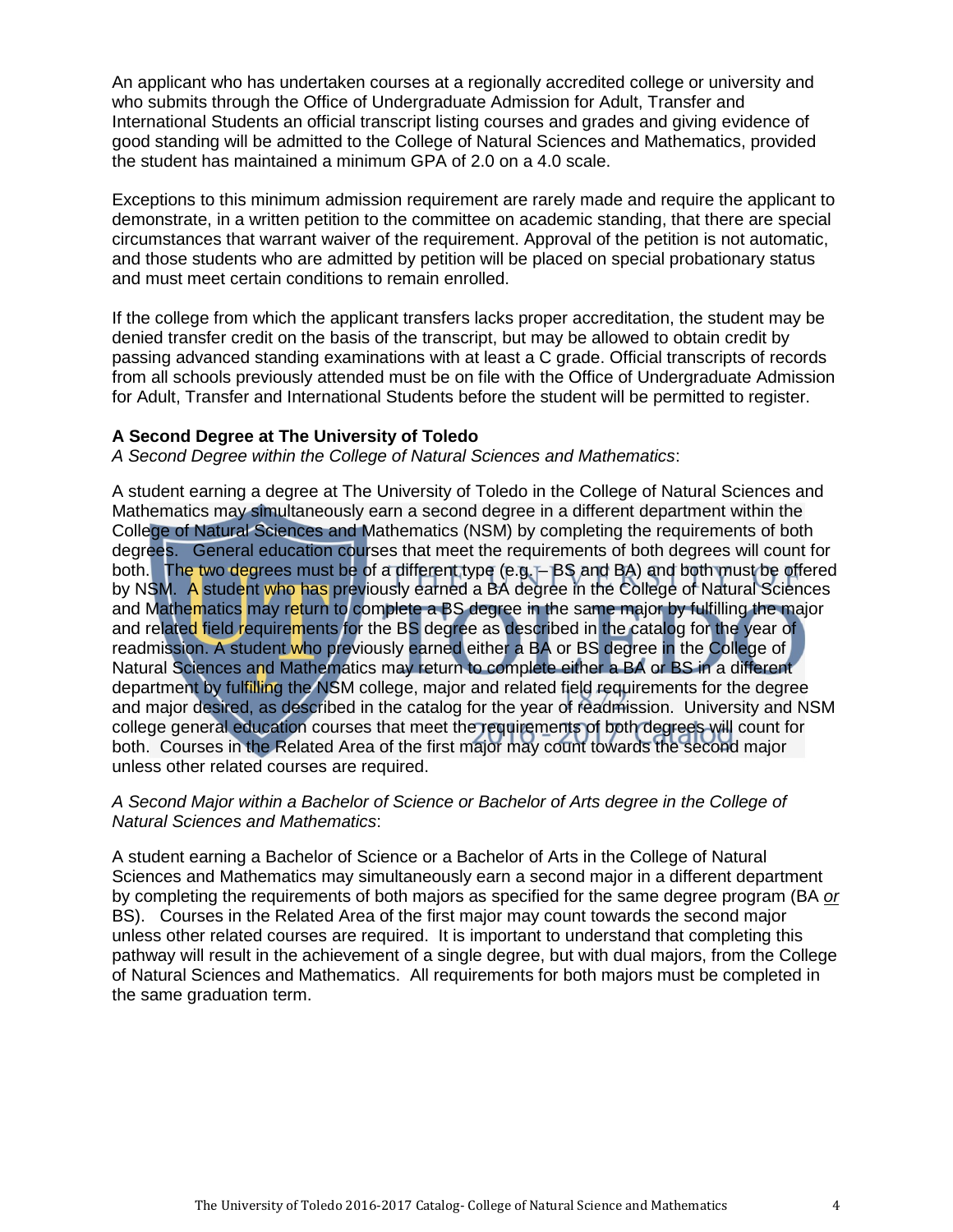#### *A Second Degree in the College of Natural Sciences and Mathematics at The University of Toledo*:

A student earning a degree in another College at The University of Toledo may earn a second degree simultaneously in the College of Natural Sciences and Mathematics through the completion of all requirements of both degrees. A student who previously earned a degree in another College at the University of Toledo [or elsewhere] may earn a second degree in the College of Natural Sciences and Mathematics through the completion of all requirements of the College of Natural Sciences and Mathematics degree. General education courses that meet the requirements of both degrees will count for both.

Important Note: Courses constituting a departmental or interdisciplinary major may not also be used to meet requirements for a different departmental or interdisciplinary major either within or outside the College of Natural Sciences and Mathematics. Courses constituting a departmental or interdisciplinary minor may be used to meet requirements for a different departmental or interdisciplinary minor with restrictions (please refer to "Minors" parameters outlined in letter J within "Degree Requirements" below).

#### **Requirements for Students with an Associate's Degree**

Students holding an Associate of arts or Associate of science degree from an accredited college are encouraged to enroll in the College of Natural Sciences and Mathematics and, in many instances, may expect to earn an appropriate baccalaureate upon completion of two years of full-time study. Students with an Associate's degree in a technical program will likely require more time to complete a bachelor's degree. The following regulations apply:

• Students must complete the equivalent of the specified University and college core and distributive requirements for a bachelor's degree.

• In all baccalaureate programs, a minimum of 64 hours must be taken at the 2000 to 4000 levels; of these, a minimum of 32 hours must be taken at the 3000 to 4000 levels in baccalaureate degree - granting colleges. Course work from other institutions is accepted at the level the equivalent course is taught at The University of Toledo.

• Students may enroll in any departmental, interdepartmental or interdisciplinary program for which they meet the admission criteria. All of the usual major and related area requirements must be fulfilled as specified in the catalog for the year in which the student entered the College of Natural Sciences and Mathematics.

# 2016 - 2017 Catalog

#### **Readmission of Former Arts and Sciences or Natural Sciences and Mathematics Students**

Students who have withdrawn from the former College of Arts and Sciences or the College of Natural Sciences and Mathematics and The University of Toledo and have not attended any other institution in the Interim may be readmitted, provided they were eligible to continue enrollment in the college at the time they discontinued attendance. Such students should readmit at the College Student Services Office. Students who have been suspended from the College of Natural Sciences and Mathematics must submit a written letter of petition. Students who readmit after more than 12 consecutive months' absence must comply with existing college requirements at the time of readmission.

#### **Academic Policies**

*Refer to [UT Policy website](http://utoledo.edu/policies/) for academic policies that apply to all students.*

#### **Academic Advising**

Academic advising is a process intended to help students derive as many benefits as possible from their educations. This occurs when Advisers help students develop and reach academic and career goals. While the ultimate responsibility for making personal and educational decisions rests with the student, Advisers assist by helping to identify and assess alternatives and the consequences of decisions. Advising can be much more than selecting courses. The more frequently students arrange to meet with their Advisers, the better their needs can be served. New students, transfer students, students changing colleges, and continuing general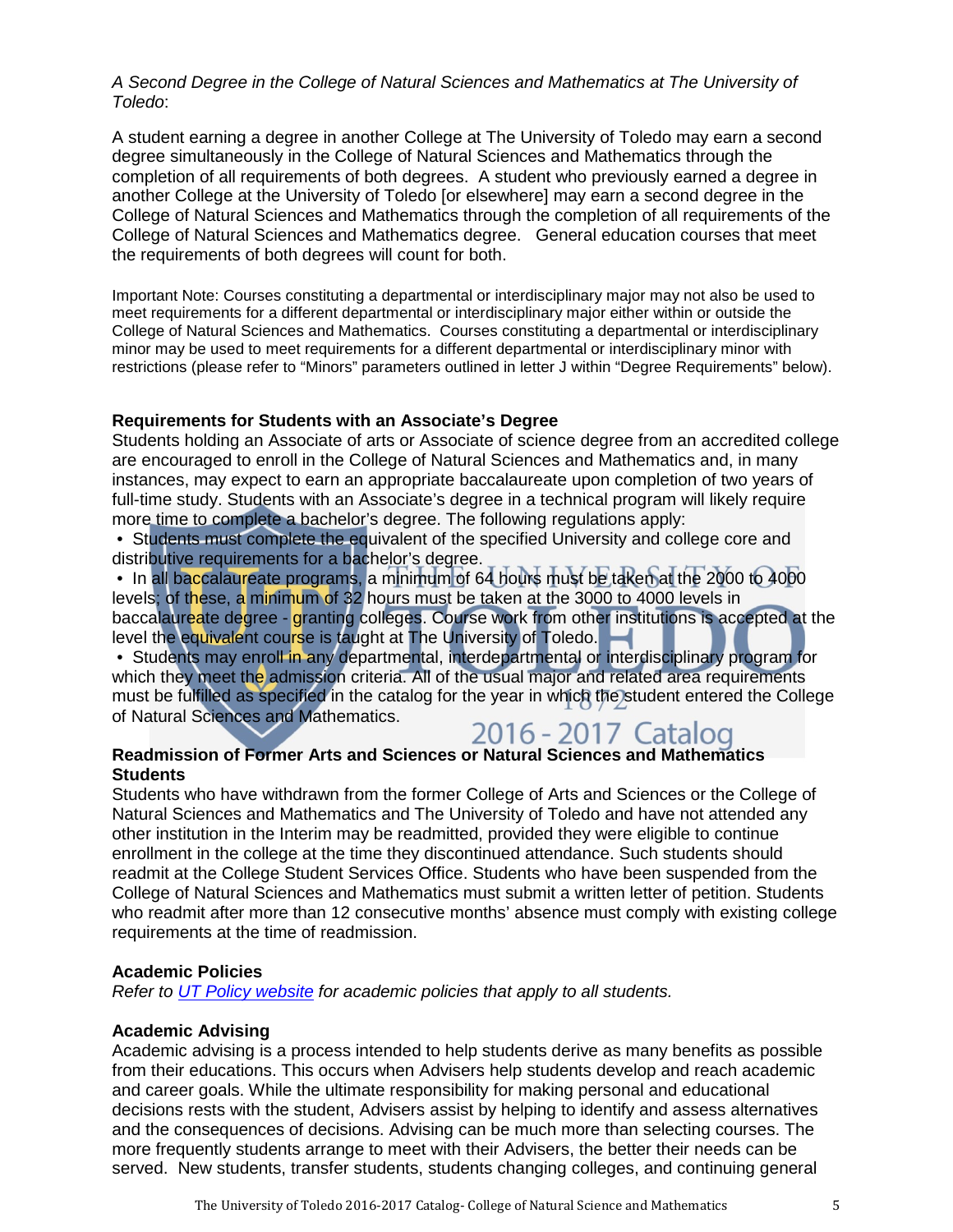studies students are advised in the College of Natural Sciences and Mathematics Student Services Office, University Hall Room 3000, by college staff Advisers. Limited advising hours are also available in Wolfe Hall, room 2243. See the [Student Services](http://www.utoledo.edu/offices/studentservices/index.html) web page for more information. They provide essential information; help students select courses to meet University General Education and college skill area and distributive requirements; suggest courses for the exploration of majors and minors; and help students evaluate academic progress and adjustment to university life. Students with declared majors and/or minors are advised by departmental major or program Advisers, faculty who provide general information as well as more specialized information about majors and minor programs, departmental course offerings, and career and graduate opportunities. They help students select courses for general, major, related, and other requirements. Students in the Honors College and those seeking more than one major or degree, a minor, or admission to professional school should meet periodically with one or more additional Advisers. A complete list of academic Advisers is available on the college website or in the College office.

#### **Student Responsibilities**

Students are responsible for correctly selecting courses for their programs of study each semester and for fulfilling all degree requirements. Although Advisers will assist wherever possible, the final responsibility rests with the student. Students are expected to make sure that they are fulfilling all degree requirements, as published in the issue of the catalog of the College Natural Sciences and Mathematics under which they entered. Students who have been out of the College of Natural Sciences and Mathematics for 12 consecutive months are responsible for the requirements in the University catalog under which they reenter.

#### **Transcripts and Degree Audit Reports**

A transcript is a complete chronological list of a student's academic course work (including all courses attempted and grades earned). It does not show how specific courses apply or do not apply to University and college requirements as stipulated in this catalog. For example, developmental, non-repeatable and certain other courses are not counted toward minimum credits for degrees, but appear on transcripts. The Degree Audit Report (DAR) details all requirements applicable to a student's academic program (degree, major, minor) and applies the student's courses on the transcript (including transfer credit) to those requirements. The DAR should be used to identify requirements remaining when all registered courses are completed. The College of Natural Sciences and Mathematics Student Services Office (UH Room 3000) will provide an unofficial transcript and DAR to a College of Natural Sciences and Mathematics student presenting a picture ID. Students also may view their transcript and DAR through the [myUT](http://myut.utoledo.edu/) portal with Student Self-Service.

#### **Declaring or Changing a Major or Minor**

To declare a major or minor or change one previously declared, students must fill out a form that is available in the College Student Services Office.

#### **Sequence of Courses**

There is no single prescribed sequence of courses, except that all first-year students should take NSM 1000 Orientation, and any developmental courses required on the basis of placement testing and/or high school deficiencies. Students should consult the later sections of the catalog devoted to programs of study and course offerings, and they should review their programs with their academic Advisers to ensure they complete courses in the proper sequences. In addition, students should use their Degree Audit Reports to track their progress.

Entering students majoring in mathematics or in one of the areas of the natural sciences usually should begin the special courses designated as prerequisite for advanced courses in their first year. For example, calculus is a prerequisite for other mathematics courses and for later courses in physics, chemistry and geology. General Chemistry I and II, the Biology Fundamentals of Life Science sequence, and Fundamentals of Geology are prerequisites for succeeding courses required for majors in these areas.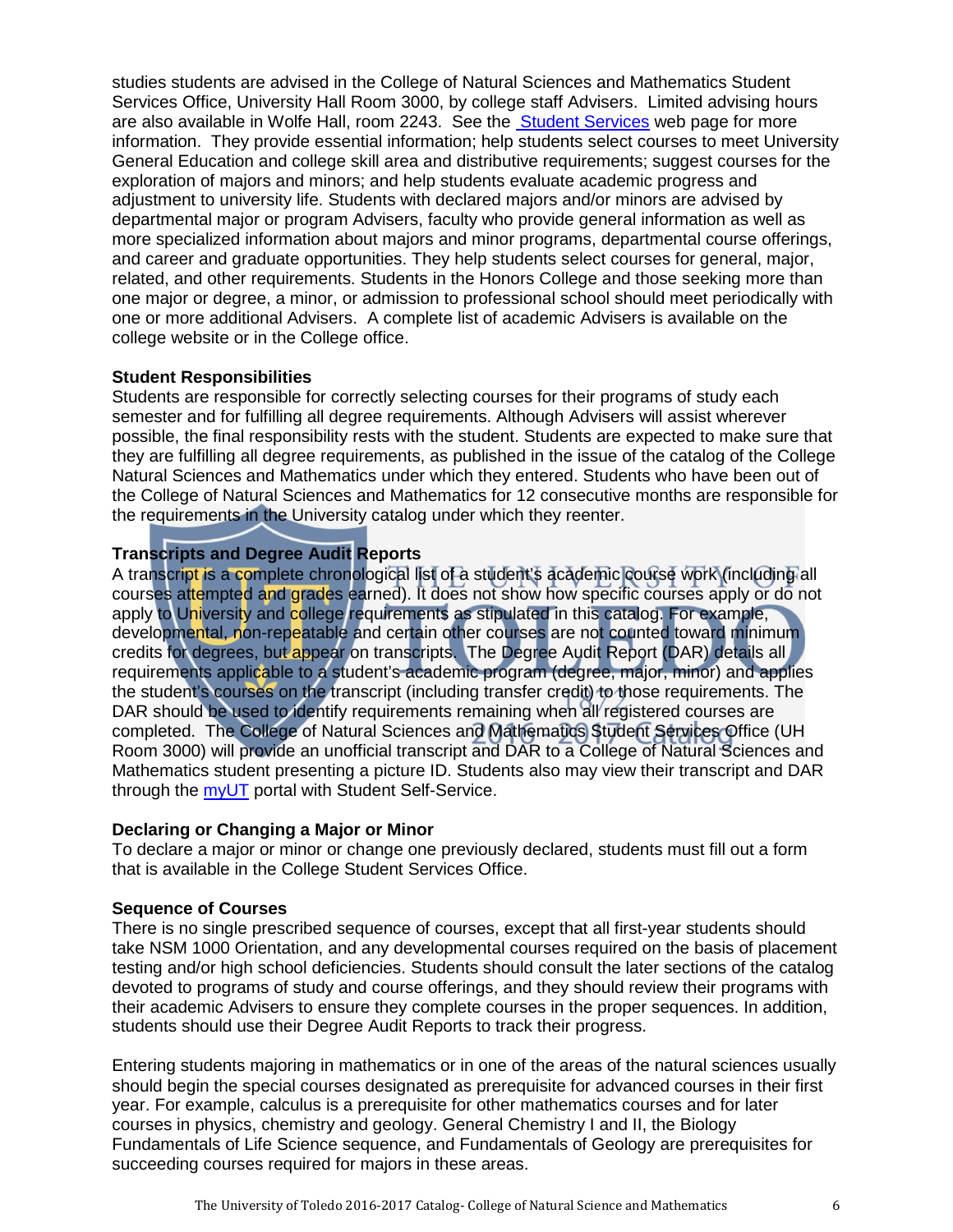#### **Study Abroad**

Students who plan to study abroad must be sure that their proposed course of study is properly accredited. Its academic acceptability should be verified by the college before departure. Students also should ascertain in advance from their Advisers whether the course work will count toward their general requirements, majors, or related areas or only be regarded as elective. Credit for foreign language study is subject to the approval and recommendation of the department of foreign languages. Information about study abroad programs is generally available from Advisers in many college programs and departments and from the [Center for](http://www.utoledo.edu/cisp/)  [International Studies and Programs \(Education Abroad Office\).](http://www.utoledo.edu/cisp/)

#### **Transient (Guest) Enrollment at Another Institution**

College of Natural Sciences and Mathematics students must have advance permission both to enroll elsewhere as a guest and to take specific courses. The Transient Student form for this purpose is available in the College Student Services Office and on the college website. Students enrolling without permission will be considered transfer readmits upon their return to UT. Natural Sciences and Mathematics students enrolled as transients or guests at another institution must submit an official transcript to the UT Office of Admission at the conclusion of the enrolled term. Grades of all courses attempted in the major, minor, and UT Core will be used in cumulative GPA calculations.

#### **GPA Recalculation for Repeated Courses**

The College of Natural Sciences and Mathematics permits a maximum of 12 semester hours or the equivalent of 16 quarter hours of course work to be deleted from the GPA calculation. Students who have had their GPAs recomputed under the Academic Forgiveness Policy are not eligible for grade deletions. Criteria governing this policy are given in the Undergraduate Policy 3364-71-05: GPA Recalculation: [http://www.utoledo.edu/policies/academic/undergraduate/pdfs/3364-71-05 Academic](http://www.utoledo.edu/policies/academic/undergraduate/pdfs/3364-71-05%20%20Academic%20grievance.pdf) 

[grievance.pdf.](http://www.utoledo.edu/policies/academic/undergraduate/pdfs/3364-71-05%20%20Academic%20grievance.pdf) Students should check with the College Student Services Office for more specific information on this policy. Students may not use repeat courses taken at other institutions to qualify for a GPA recalculation. 1872

### Withdrawal Policy (W, IW, DR Grades) 2016 - 2017 Catalog

The number of credit hours of W, IW and DR is limited to 22 hours for all undergraduate students in degree programs in the College of Natural Sciences and Mathematics. Once a student has accumulated 22 hours of W, IW or DR, further withdrawals will be counted as F's in computation of the student's GPA for purposes of probation or suspension. In addition, students who receive financial aid risk the loss of financial aid if they accumulate excessive hours of W, IW and DR. Students who transfer into the College of Natural Sciences and Mathematics from another college at The University of Toledo will bring with them the number of W's, IW's and DR's accumulated in their previous work.

**Note**: Assignment of the IW and DR grades has been discontinued. A student wanting to be withdrawn from a course must file a petition in the Records Office by the deadline in the term of enrollment.

#### **Academic Probation**

A student whose cumulative GPA is less than 2.0 is automatically placed on probation until a 2.0 cumulative GPA is achieved (See Withdrawal Policy above). It is recommended that a student on probation not enroll for more than 12 to 14 credits.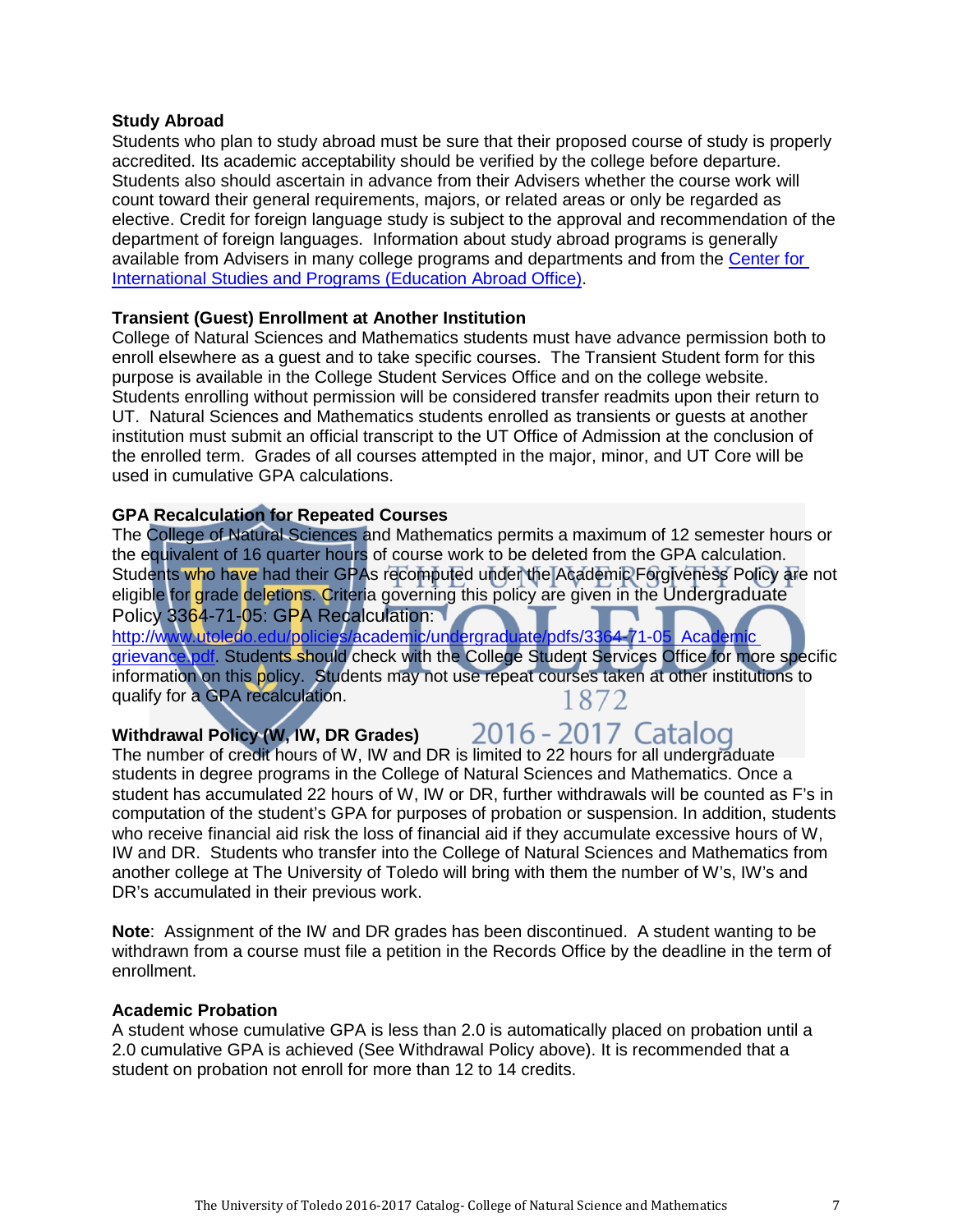#### **Academic Suspension**

Academic suspension means that a student is prohibited from registering at The University of Toledo for a period of at least one semester. Students are subject to academic suspension if their GPA falls below the minimum GPA listed below or if they fail to make sufficient progress toward attainment of the degree. (See Withdrawal Policy). Students may remove Incompletes while under suspension. A student is subject to academic suspension if the cumulative GPA is less than: 1.0 for 10 to 19 hours attempted; 1.5 for 20 to 29 hours attempted; 1.7 for 30 to 39 hours attempted; 1.8 for 40 to 49 hours attempted; 1.9 for 50 to 59 hours attempted; less than 2.0 for 60 or more hours attempted. After accumulating 60 credit hours without suspension, a student may be suspended if the cumulative GPA falls below 2.0 for two consecutive semesters.

#### **Trial Readmission Policy**

After the required suspension period, a student may petition for readmission to the College of Natural Sciences and Mathematics to the Director of the Student Services Office. The petition must be received at least one month before the beginning of the semester in which the student wishes to readmit. If the petition is accepted, the college committee will determine the terms of the conditional registration agreement, under which the student will be permitted to re-enroll. Suspended students who are granted readmission must maintain the designated GPA for each semester thereafter and meet the conditions of their readmission agreement. Students failing to meet these conditions are subject to a one-year suspension. Full details including procedures, deadlines, and how to file a petition for reinstatement can be found on the Student Services website [\(https://www.utoledo.edu/offices/studentservices/reinstatementpolicy1.html\)](https://www.utoledo.edu/offices/studentservices/reinstatementpolicy1.html)

#### **Dismissal Policy**

Students who fail to meet the conditions for readmission after their second suspension are subject to dismissal and are not eligible for readmission to the College of Natural Sciences and Mathematics for at least three years. *Criteria governing this policy are detailed in the undergraduate policy 3365-71-06: Academic Forgiveness:*  http://www.utoledo.edu/policies/academic/undergraduate/pdfs/33 *[06%20%20Academic%20forgiveness.pdf.](http://www.utoledo.edu/policies/academic/undergraduate/pdfs/3364-71-06%20%20Academic%20forgiveness.pdf)* 

#### **Academic Grievance**

A student has the responsibility and right to call to the attention of an instructor any grade that the student believes to be in error or unfair. A student may appeal the decision of the instructor, in order, to the department Chair, the Dean, then to the college appeals committee if the problem is not resolved. If the problem is not resolved at the college level, the student may appeal to the student grievance council (*See also The University of Toledo Student Handbook: <http://www.utoledo.edu/studentaffairs/pdfs/studenthandbook.pdf>*). A student must begin the appeals process no later than the last day of classes of the semester (excluding summers) following the one in which the grievance arose.

#### **Statement on Academic Dishonesty**

A student found to be academically dishonest by a faculty member may appeal, in order, to the department Chair, the Dean, the college appeals committee and the University student grievance council. The procedures for making an appeal to the student grievance council may be found in The University of Toledo Student Handbook:

*<http://www.utoledo.edu/studentaffairs/pdfs/studenthandbook.pdf>*. Criteria governing this policy are detailed in undergraduate policy 3364-71-04: Academic Dishonesty: [http://www.utoledo.edu/policies/academic/undergraduate/pdfs/3364-71-](http://www.utoledo.edu/policies/academic/undergraduate/pdfs/3364-71-04%20%20Academic%20dishonesty.pdf) [04%20%20Academic%20dishonesty.pdf.](http://www.utoledo.edu/policies/academic/undergraduate/pdfs/3364-71-04%20%20Academic%20dishonesty.pdf)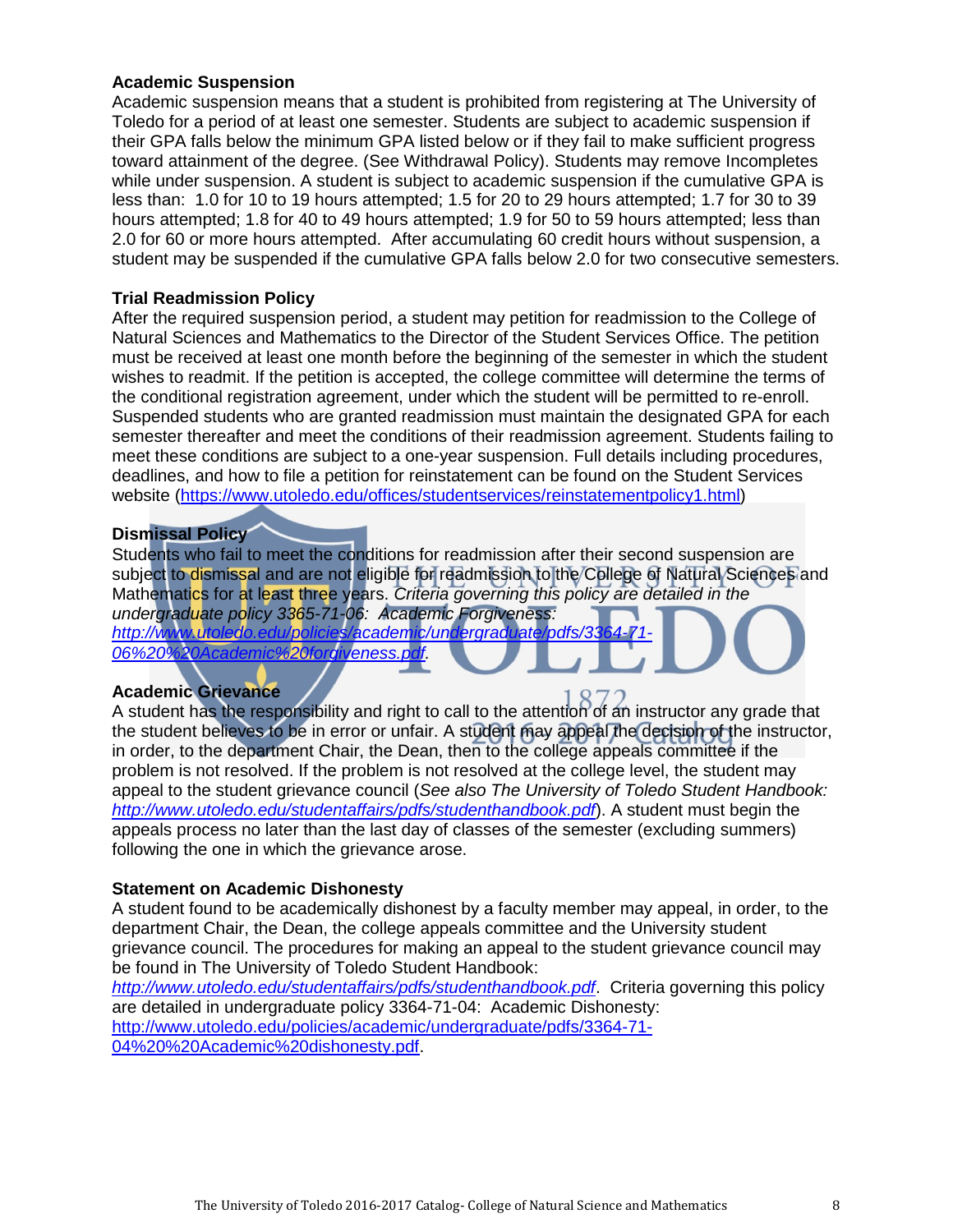#### **College Level Examination Program (CLEP)**

The College of Natural Sciences and Mathematics will accept a maximum of 21 semester hours of CLEP through successful completion of the four general examinations. Additional credit may be earned through satisfactory scores on individual subject examinations. Required minimum scores and credits awarded are as follows:

#### **General Examinations**

**Humanities:** For a score of 50, a student will receive six hours credit in the humanities. **College mathematics:** For a score of 65, a student will receive three hours credit for MATH 1180.

**Natural sciences:** For a score of 50, a student will receive six hours credit in the natural sciences.

**Social sciences and history:** For a score of 50, a student will receive six hours credit in the social sciences.

#### **Subject Examinations**

**American government:** For a score of 50, a student will receive three hours credit for PSC 1200.

**Biology:** For a score of 50, a student will receive three hours credit for BIOL 1120. **Calculus:** For a score of 65, a student will receive four hours credit for MATH 1850. **Chemistry:** For a score of 50, a student will receive eight hours credit for CHEM 1230 and CHEM 1240.

**College algebra:** For a score of 65, a student will receive three hours credit for MATH 1320. **College algebra** – Trigonometry: For a score of 65, a student will receive four hours credit for MATH 1340.

**French language:** For a score of 50, a student will receive four hours credit for FREN 1500. For a score of 62, a student will receive seven hours credit for FREN 1500 and FREN 2140. **German language:** For a score of 50, a student will receive four hours credit for GERM 1500. For a score of 62, a student will receive seven hours credit for GERM 1500 and GERM 2140. **Spanish language:** For a score of 50, a student will receive four hours credit for SPAN 1500. For a score of 66, a student will receive seven hours of credit for SPAN 1500 and SPAN 2140. **Trigonometry:** For a score of 65, a student will receive three hours credit for MATH 1330.

#### **Advanced Placement Program**

# Advanced Placement Program<br>Refer to the University of Toledo Registrar's web page

[\(http://www.utoledo.edu/offices/registrar/student\\_records/advan\\_credits.html\)](http://www.utoledo.edu/offices/registrar/student_records/advan_credits.html) for specific information on minimum scores and credits awarded for Advanced Placement examinations administered by the College Board Advanced Placement Program.

#### **Pass/No Credit Option**

Students may elect to enroll in certain undergraduate courses for Pass/No Credit rather than an A-F grade. Students must complete a petition to take a class Pass/No Credit and obtain the approval of their college before the end of the  $15<sup>th</sup>$  calendar day of the term. Grades of C or better will be changed to PS, and grades of C-, D+, D, D-, and F will be changed to NC. The grades of PS and NC do not affect the grade point average. Refer to programs of study in the College of Natural Sciences and Mathematics section of this catalog for the limitations on pass/no credit grading in effect for different majors. Undeclared students, as a general rule, should not elect pass/no credit grading in major-level courses.

#### **Graduation Evaluation Requirement**

Two or three semesters (at 80 earned credit hours) before a student intends to graduate, the student and the student's major Adviser should complete a Graduation Quick Check Form. This process is initiated by the student. Students with more than one major or one or more minors must be evaluated for the completion of each major and minor. Detailed instructions on the Graduation Quick Check Form and graduation procedures are available at the Student Services office (UH 3000).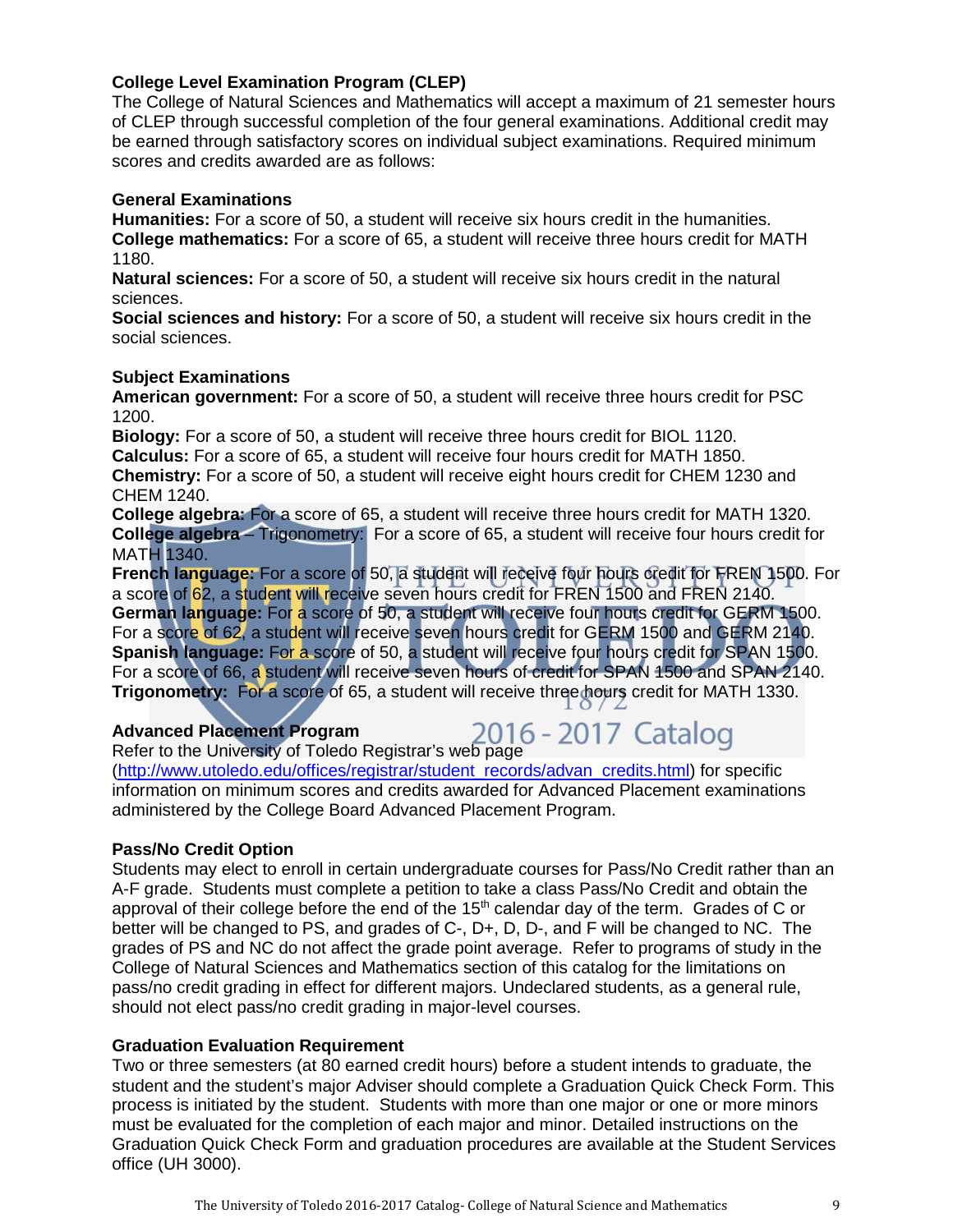#### **Field Experience/Internship**

Policies and procedures for incorporating field experiences or internships in academic programs vary from major to major. Some majors require a field experience or internship; for other majors, they are optional. Students should seek information from their major departments and obtain advance approval for all field experiences or internships.

#### **Degree Requirements**

The College of Natural Sciences and Mathematics offers both Bachelor of Arts and Bachelor of Science degrees. Requirements differ based on degree as indicated below.

#### **A. Grade Point Averages**

A cumulative grade point average (GPA) reflects all grades earned, including grades of F and grades in repeated courses. Candidates must earn a minimum overall cumulative GPA of C (that is, a 2.0 GPA on a 4.0 scale) for all UT course work. In addition, candidates must earn a minimum cumulative GPA of C in the major, minors (optional) and UT General Education, with the grades of all courses attempted at all institutions included in the GPA calculation. Some programs require a higher GPA in the major. For example, BS Chemistry, BS Biochemistry, and BS Geology require a 2.5 GPA. *Criteria governing this policy are given in the Undergraduate Policy 3364-71-07: GPA* 

*Recalculation[:http://www.utoledo.edu/policies/academic/undergraduate/pdfs/3364-71-07](http://www.utoledo.edu/policies/academic/undergraduate/pdfs/3364-71-07%20%20Repeating%20a%20course%20and%20recaluation%20of%20GPA.pdf)  [Repeating a course and recalculation](http://www.utoledo.edu/policies/academic/undergraduate/pdfs/3364-71-07%20%20Repeating%20a%20course%20and%20recaluation%20of%20GPA.pdf) of GPA.pdf.*

#### **B. Residency Requirement**

Students transferring from other institutions must earn at least 30 hours of credit at The University of Toledo; at least 12 of these must be in the major area, and for students pursuing a minor, at least 9 hours must be earned at The University of Toledo. Full-time students must take their last semester, and part-time students their last 12 hours, in residence, unless alternative arrangements have been made in advance with the Dean of the College of Natural Sciences and Mathematics.

#### **C. Credit Hours and Levels**

1. Students must complete a minimum of 124 hours of course work that must include the University General Education and college skill area and distributive requirements, and either major and course work related to the major, or an interdisciplinary program.

2. In all baccalaureate programs, a minimum of 64 hours must be taken at the 2000 to 4000 levels; of these a minimum of 32 hours must be taken at the 3000 to 4000 levels.

3. Students are cautioned to make use of their degree audit and review remaining requirements with their Adviser before every registration in order to make progress toward completion of their requirements in an orderly, timely manner. Insofar as a student can complete the basic courses and the courses required for a chosen major (as outlined in sections E - J below) in fewer than the 124 hours required for a degree, the student must choose elective courses to complete the total of 124 hours, subject to the restrictions outlined below.

#### **D. Credit Restrictions**

Total earned hours shown on a student's transcript may not all be applicable to the minimum 124 credits required for a degree, as follows:

1. Students with entrance deficiencies in mathematics and other students who are required or choose to take developmental course work will need to complete additional hours.

2. No courses in typing, shorthand or keyboarding will apply toward the degree.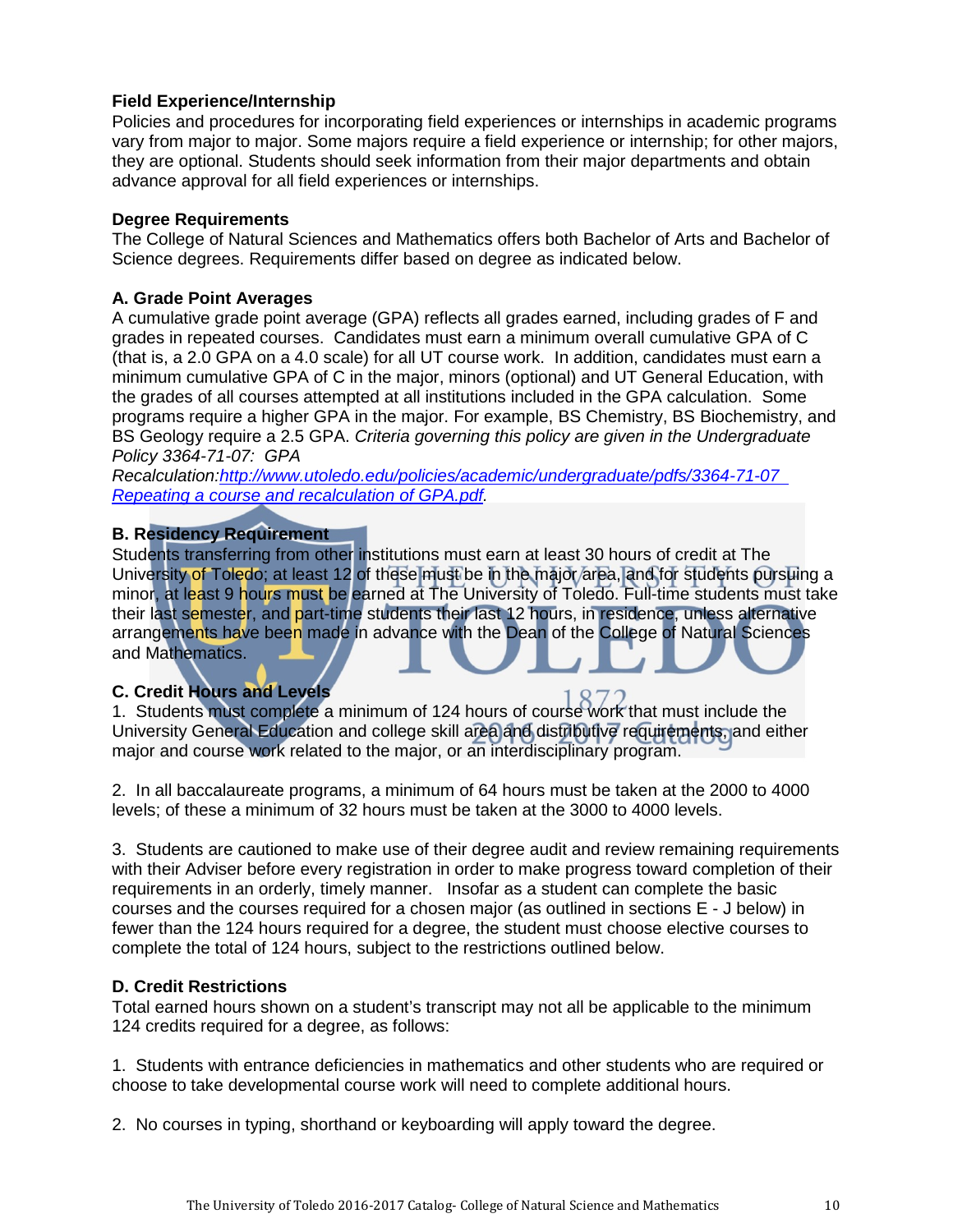3. No more than two hours in skill courses in physical education or recreation courses at the 1000 level will apply toward the degree.

4. No more than two hours in Student Leadership Development I and II will apply toward the degree.

5. Duplicate credit – except for courses identified as repeatable courses, students will not receive credit for repeated courses (taking the same course twice), whether taken at The University of Toledo or elsewhere.

6. The college reserves the right to deny credit for other specific courses (including most SKLS courses) and for blanket technical credit not applicable to a student's specific program.

#### **E. University General Education Requirements**

Students earning baccalaureates in all colleges and programs are required to complete between 33-34 credit hours of courses that comprise the General Education Curriculum. Those courses are distributed in the areas of English composition, humanities/fine arts, social sciences, natural sciences and mathematics, and multicultural studies courses. Students should view their Degree Audit Report or contact their academic department or college office for specific details.

#### **F. Natural Sciences and Mathematics Skill Area Requirements**

Students are placed into mathematics courses by ACT scores or placement tests in those subjects. Students are placed into foreign language courses through placement testing.

1**. Orientation (NSM1000)** - 1 hour VERS All new first-year students are required to take NSM1000. The course is optional for transfer students.

2**. English Composition** (University of Toledo General Education and College of Natural Sciences and Mathematics requirement) – 6 hours. To earn a degree in the College of Natural Sciences and Mathematics, students must pass both Composition hand II with a C or better. (Students in the Honors College must pass HON 1010 and 1020 with a C or better to meet the Composition I and II requirements.) The College of Natural Sciences and Mathematics recommends that these requirements be met before completing 45 credit hours.

a. Native speakers track (for students for whom English is a first language).

 **ENGL 1110 – 3 hours** College Composition I

 **ENGL 1130, 1140, 1150, 2950, or 2960 – 3 hours** College Composition II

b. Non-native speakers track (for students for whom English is a second language). Students will take an English placement test to determine appropriate starting level.

**ENGL 1020 – 3 hours** Writing and Grammar for English as a Second Language  **ENGL 1110 – 3 hours** College Composition I **ENGL 1130, 1140, 1150, 2950, or 2960 – 3 hours** College Composition II

3. **Mathematics** (UT General Education and College of Natural Sciences and Mathematics requirement) – 3-8 hours.

a. Bachelor of Arts (BA)

**MATH1320** College Algebra or **MATH1340** College Algebra and Trigonometry or **MATH2600** Intro to Statistics or **MATH2640** Statistics for Applied Science or higher Math.

b. Bachelor of Science (BS)

Two semesters of Calculus (**MATH1750** and **MATH1760** or **MATH1830** and **MATH1840** or **MATH1850** and **MATH1860**).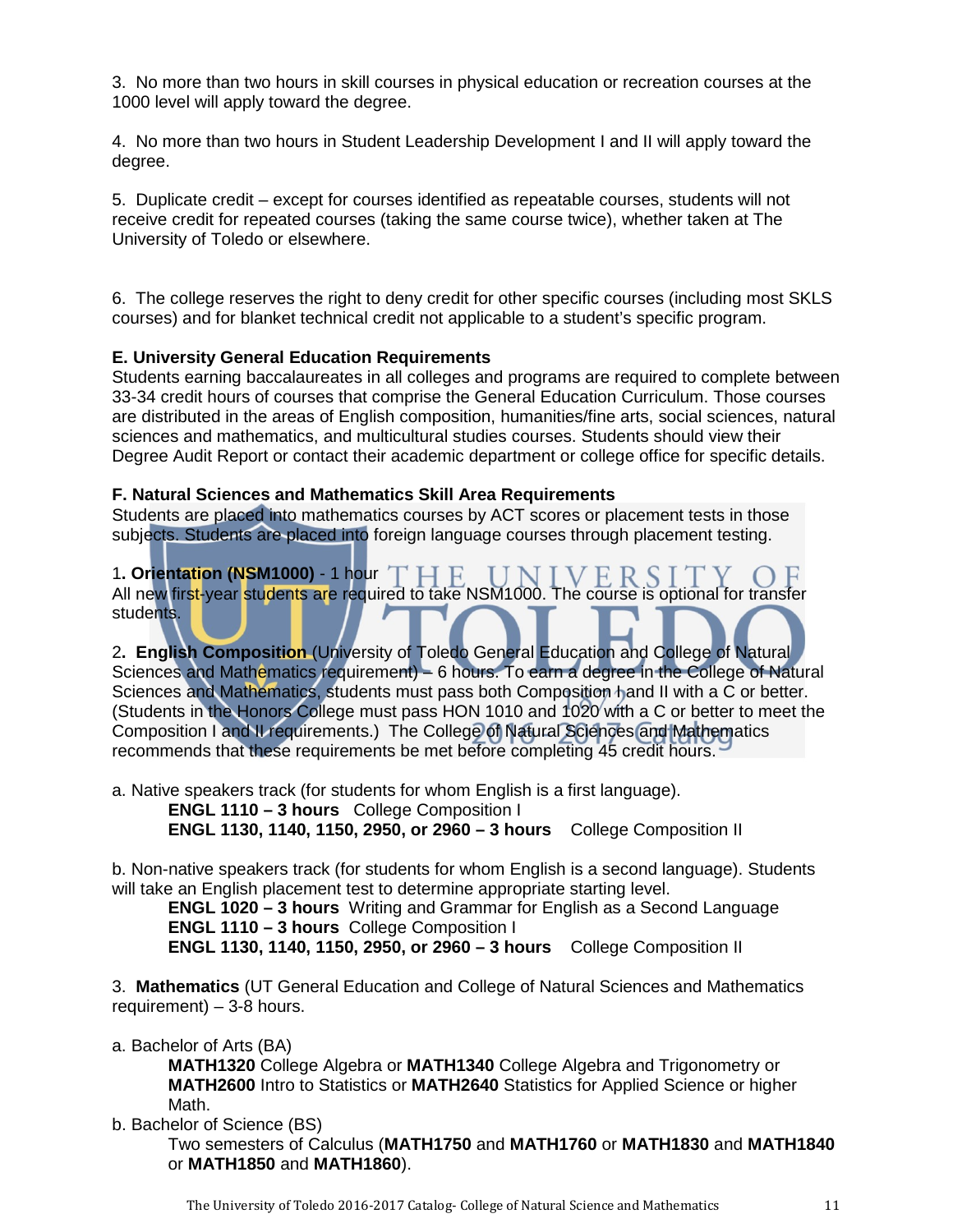#### 4. **Writing Across the Curriculum (WAC) Requirement**

Students must pass two writing intensive courses approved by their adviser. Many courses will require completion of Composition I and II (or HON 1010 and HON 1020) as pre-requisites. The College of Natural Sciences and Mathematics recommends that the first of these writing intensive courses be completed within the first 65 and the second within the first 90 hours. At least one of these courses must be taken within the student's major. In consultation with their advisers, students with dual or interdisciplinary majors will meet this requirement by selecting a course within one of their chosen majors.

Transfer students from institutions that have required writing intensive courses should have their former institution certify that they have completed a series of writing intensive courses comparable to those required in the College of Natural Sciences and Mathematics. Transfer students who have not taken writing intensive courses must meet the College of Natural Sciences and Mathematics Writing Across the Curriculum requirements.

5. **Natural Sciences/Mathematics** (UT General Education requirement is two courses for 6 hours; College of Natural Sciences and Mathematics requirement differs based on degree as indicated below).

F H E

#### a. Bachelor of Arts (BA)

Two science/mathematics courses from two different departments outside of the student's major are required. Students may select courses from biology, chemistry, environmental sciences, mathematics, and physics and astronomy. Courses must be major-level. See DAR for more information.

#### b. Bachelor of Science (BS)

Three science/mathematics courses from three different departments outside of the student's major are required. Students may select courses from biology, chemistry, environmental sciences, mathematics, and physics and astronomy. Courses must be major-level. See DAR for more information.

UNIVERSITY OF

6. **Cultural Experience (Bachelor of Arts (BA) requirement only, not required for Bachelor of Science (BS)**– 0 to 8 hours (foreign languages 1110 and 1120 (or 1500) or one semester of Study Abroad)

Every student enrolled in a BA degree program in the College of Natural Sciences and Mathematics is required to demonstrate proficiency in a single foreign language (Arabic, Chinese, French, German, Japanese, Latin, Spanish, or American Sign Language) through the elementary (foreign languages 1120) level by successfully completing a foreign language course at this level or by achieving an appropriate score on a proficiency/placement test administered by the department of foreign languages that reflects the equivalent. Students beginning a foreign language should enroll in their chosen language at the elementary 1110 level and will take two semesters of foreign language. Those continuing a foreign language or attempting to demonstrate competency by examination should take a proficiency/placement test. Alternatively, students may satisfy the cultural experience requirement by studying abroad for at least once semester in an approved study abroad/exchange program for academic credit.

#### **G. Natural Sciences and Mathematics Distributive Requirements (Bachelor of Arts (BA) requirement only, not required for Bachelor of Science (BS))**

Students should consult with their Advisers in selecting courses that will meet distributive requirements. With their Adviser's approval, students may select higher-level courses for which they have the prerequisites. With careful planning, students will be able to satisfy UT General Education Curriculum and College of Natural Sciences and Mathematics requirements by taking the minimum required hours. A student may take no more than two courses under each departmental code in satisfying the distributive requirements.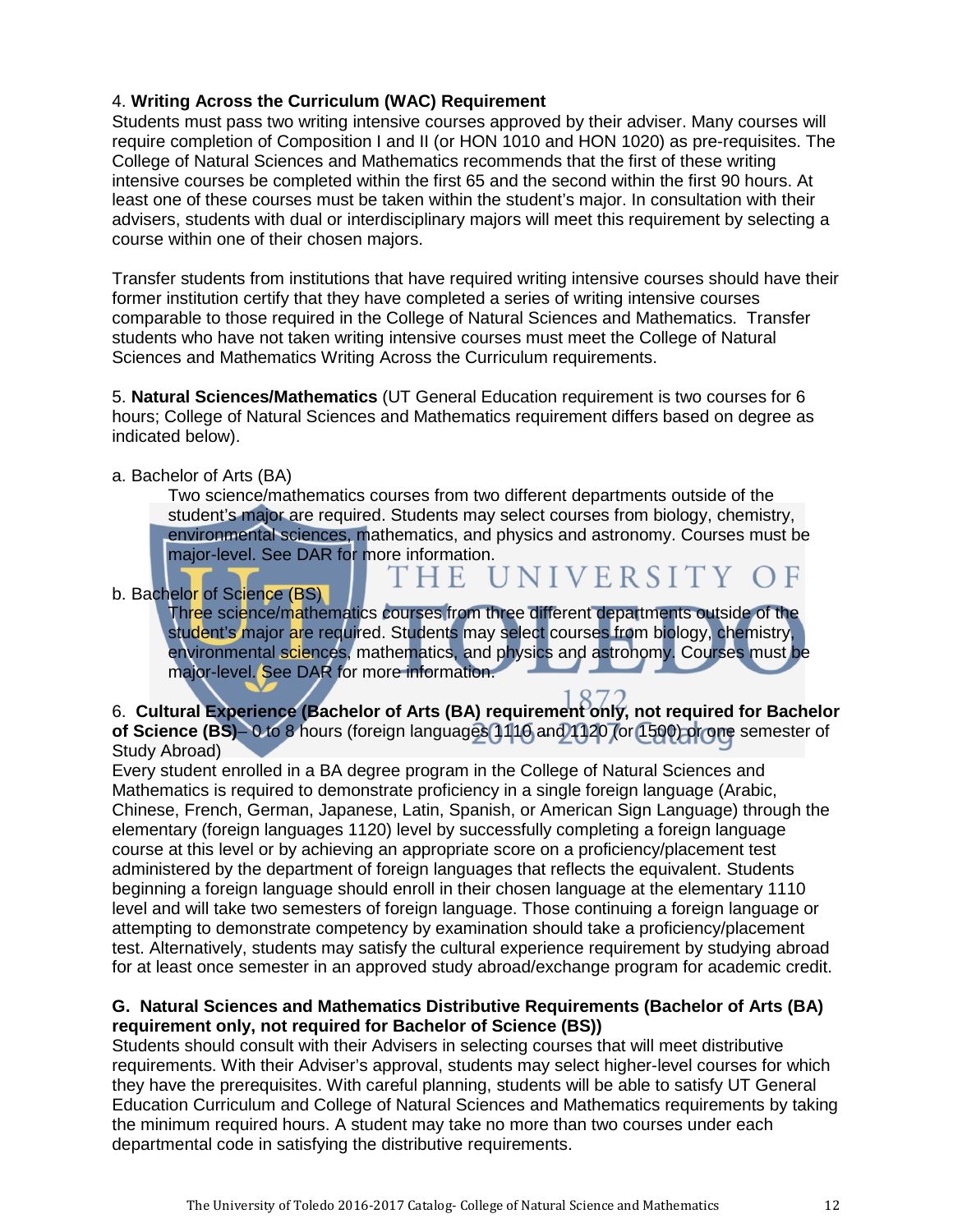1. **Humanities and Fine Arts** (UT General Education requirement is two courses for six hours; students enrolled in a BA degree program in the College of Natural Sciences and Mathematics are required to take an additional 9 hours). Students will take five courses (15 hours) in the humanities in addition to those taken to meet the English composition and foreign language requirements. Students may select humanities courses that also will satisfy a UT General Education humanities or multicultural requirement.

**Required Courses** – 15 hours (see suggested courses listed below):

**English Literature** – 3 hours

**History** – 3 hours

**Fine Arts** – 3 hours (course must be an appreciation or theory course, not a studio or skills course)

**Electives** – two courses for 6 hours Students may select courses from art, art history, communication, English, film, foreign languages (courses higher than 1120/1500 or culture courses 1080 and 1090, or a second foreign language), history, humanities, music, philosophy, religious studies and theatre.

Among the courses with minimal or no prerequisites are as follows: ARTH 1500; CLC 1010; COMM 1010, 2000; ENGL 2710, 2720, 2730, 2740 and 2760; FILM 1310; FREN 1080 and 1090; GERM 1080 and 1090; HIST 1000 through 1200; HUM 1010, 1200, 2220, 2010 and 2020; JAPN 1080 and 1090; MUS 2200, 2210, 2220, 2240, 2250 and 2420; PHIL 1010, 1020, 2200 and 2400; REL 1220 and 2000; SPAN 1080, 1090 and 1100; and THR 1010 and 1100. However, higher-level humanities courses will satisfy these requirements and may be taken if student has met the prerequisites.

H E. **IINIVERS** 2. **Social Sciences** (UT General Education requirement is two courses for six hours; Students in a BA degree program in the College of Natural Sciences and Mathematics are required to take one additional course for a total of nine hours).

Students may select social science courses that also will meet a UT General Education social science requirement and one multicultural requirement. Students may select courses from anthropology, economics, geography, political science, psychology, and sociology. Among the courses with minimal or no prerequisites areas follows: ANTH 1020, 2020, 2800, and 2900; ECON 1010, 1150 and 1200; GEPL 1010 and 1100; PSC 1200, 1300, 1400 and 1710; PSY 1010; and SOC 1010 and SOC 1750. No more than two courses can be from a single discipline.

#### **H. Major Area**

Every student must complete either a departmental major or an interdepartmental or interdisciplinary major. Courses given in other colleges of the University may be credited to the major only with the approval of the Dean of the College of Natural Sciences and Mathematics upon recommendation of the department Chair. Waiver of a required course or the substitution of a course from another department does not necessarily reduce the minimum credits required in the major.

#### 1**. Departmental Major**

#### **See the complete list of departmental majors under "Degrees Offered" in the College of Natural Sciences and Mathematics section of this catalog.**

The minimum number of semester hours a student must complete for a departmental major is 34 hours. A student may have two majors from two different departments provided the requirements of both programs are satisfied. Work in the second major may be accepted as fulfilling the related course requirement upon the approval of the Advisers in both departments. A student cannot use courses from the first major to satisfy the second and vice-versa. See section on "Earning a Second Degree" for statement on requirements when two or more desired major programs are offered as different degrees.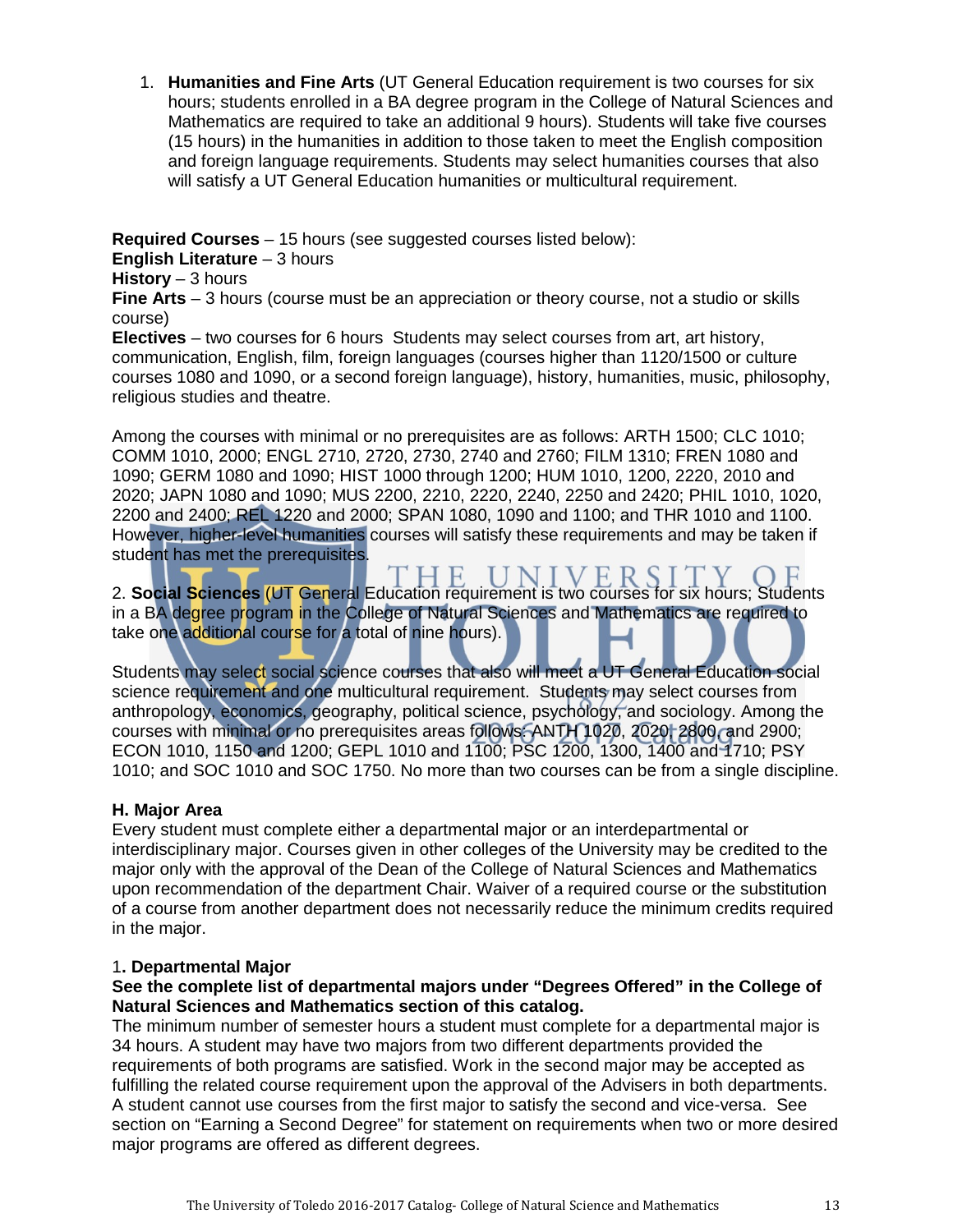#### 2**. Interdisciplinary Majors**

A student may complete one of the interdisciplinary majors if accepted into that particular program. A student completing a departmental major and a second major in an interdisciplinary or interdepartmental major cannot use courses from the first major to satisfy the second or viceversa. See the complete list of interdisciplinary majors under "Degrees Offered" in the College of Natural Sciences and Mathematics section of this catalog.

#### **I. Related Courses**

Every student who chooses a departmental major and students in some interdisciplinary majors also must complete courses related to the major. These courses must be in addition to courses taken to fulfill the basic requirements listed above. For BA degree programs the minimum number of major and related area courses is 58 hours. For BS degree programs the minimum number of major and related area courses is 64 hours. Each department defines the areas from which courses may be chosen by its majors, and these listings are given in the later sections of this catalog under Programs of Study. For most programs, related courses must be chosen from courses acceptable for credit in a College of Natural Sciences and Mathematics major. Generally, these are upper-level courses.

Courses given in other colleges of the University may be credited to the major or to related courses only if indicated in later sections of the this catalog under Programs of Study or with the approval of the Dean of the College of Natural Sciences and Mathematics upon recommendation of the department Chair.

#### **J. Minors**

Many College of Natural Sciences and Mathematics departments offer minors. Departmental requirements for particular minors are given in later sections of the catalog under Programs of Study. Students wishing to pursue minors should consult with their primary program Advisers and then with an Adviser in Student Services office. Not all minors can be added to all degree programs. Courses selected for the minor must be chosen from courses acceptable for credit toward a major in that department. In meeting requirements for some majors, work in the minor may be accepted as fulfilling the required hours of related courses, but only with the approval of the student's major Adviser. Students completing a minor must be sure that at least 12 credit hours of the minor requirements are unique to that minor, and are not being used to satisfy requirements in the major or another minor. No more than six hours of courses taken for minor credit may be applied to the total College of Natural Sciences and Mathematics distributive requirements. A minimum GPA of 2.0 is required in the minor. Students must complete a minimum of 21 hours for a minor; at least nine of those hours must be completed at The University of Toledo.

#### **Pre-medical, Pre-dental and Pre-veterinary Concentrations**

#### Sharon L. Schnarre, Adviser

Students interested in professional medical, dental or veterinary careers may choose to apply for the pre-medical, pre-dental and pre-veterinary concentrations. **Students choosing this option must also complete the requirements for a major in a specific discipline or in an interdisciplinary baccalaureate program.** 

Because admission to a professional school is very competitive, students need to maintain high GPAs, both cumulative and in the sciences. The pre-medical/pre-dental/pre-veterinary Adviser will continually monitor a student's academic performance and make recommendations as to whether this program should be continued. If at any time a student's GPA drops below a 3.0, the student will be dropped from the program, unless extenuating circumstances exist, in which case the student will be placed on a probationary status until the grades improve.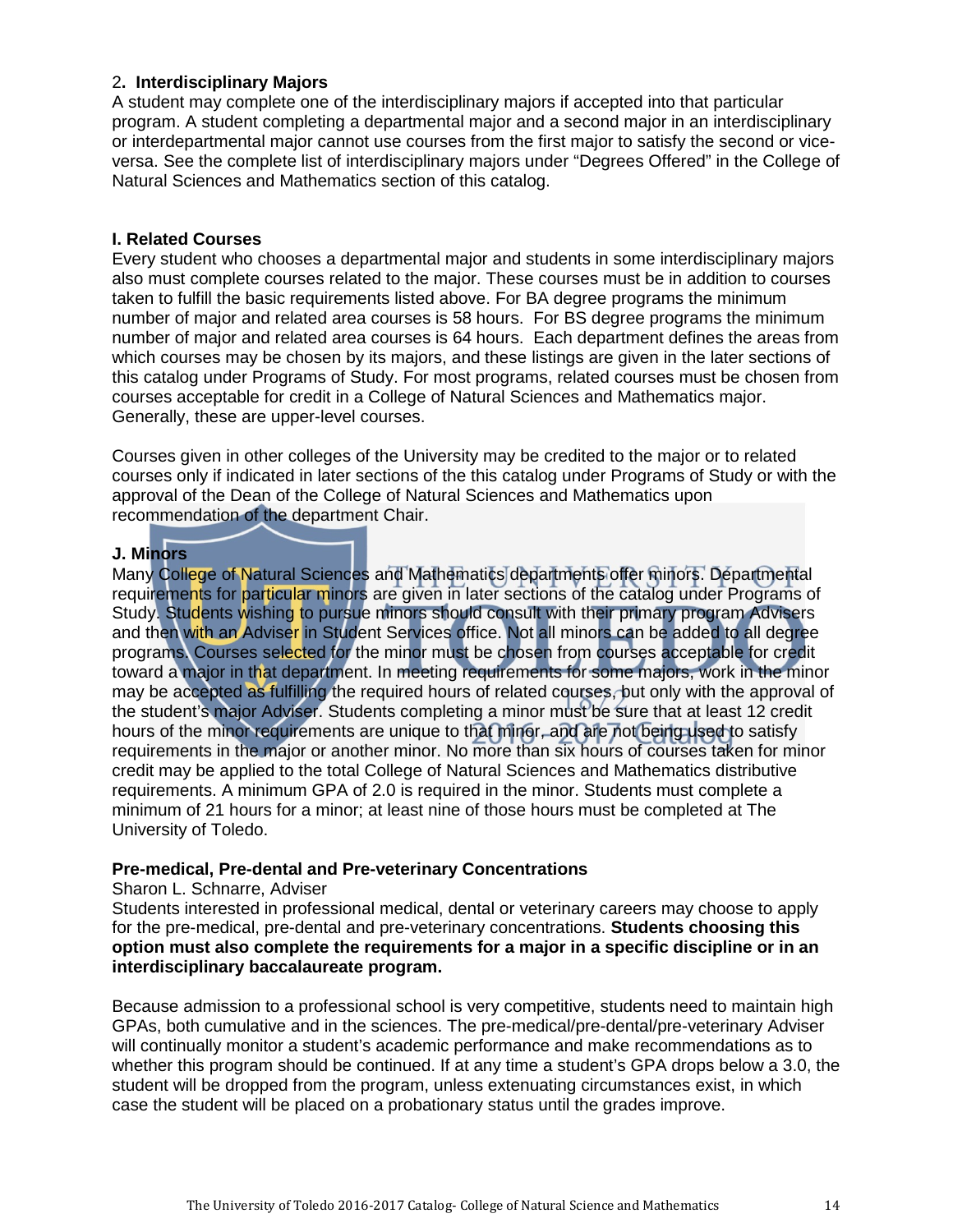The pre-medical/pre-dental/pre-veterinary Adviser will assist the student in determining the entrance requirements of the professional school being considered, since these requirements vary among schools. In general, these professional schools specify for entrance a core set of science courses that include one year (two semesters) each of biology, general chemistry, organic chemistry, physics and mathematics. Most schools recommend that candidates plan a broad course of study leading to either a B.A. or a B.S. degree in any discipline.

#### **Honors**

Honors in the College of Natural Sciences and Mathematics is available to its academically talented and highly motivated students, and is offered in conjunction with the University of Toledo Jesup Scott Honors College. A departmental Honors curriculum is also offered by individual departments within the College of Natural Sciences and Mathematics.

#### **Student Selection and Admission Criteria**

Admission to the Honors College is competitive and limited to academically talented students. Students entering directly from high school are admitted based on a review of application materials, which include a high school transcript, references, an essay, an extracurricular resume, and ACT or SAT scores. Students with an ACT composite score of 28 or higher (SAT composite of 1260 or higher) and a high school GPA of 3.75 or higher are encouraged to apply. Highly motivated students with an ACT composite of at least 25 (SAT composite of at least 1140) and a minimum high school GPA of 3.5 also are considered for admission to the program. Currently enrolled University of Toledo students and transfer students may apply for admission to the Honors College if they have completed at least 15 but not more than 60 graded semester hours of college work, and earned a minimum GPA of 3.3 (on a 4.0 scale).

Students are admitted to the Honors College on a space-available basis. T

#### **Program Requirements**

In order to graduate with the Honors College diploma, a student must:

- Complete all requirements for an approved degree program within the College of Natural Sciences and Mathematics.
- Complete a minimum of 33 semester hours of honors courses. Honors courses are of two kinds – those offered by the Honors College and those offered by various departments and colleges. Of the 33 hours required, the following must be completed by all Honors College students:
	- a. Six semester hours of Honors Readings Conference (HON1010 and HON1020).
	- b. A minimum of three semester hours selected from HON2020 (Multicultural Literatures: The North American Experience) or HON2030 (Multicultural Literatures: The Non-European World).
	- c. A minimum of six semester hours of two upper-division interdisciplinary seminars offered through the Honors program (HON4950 and/or 4960).
	- d. All of the requirements for departmental honors in their major. This includes the completion of an honors thesis or project supervised by a faculty member in the major department.
- Earn a minimum overall GPA of 3.3

Note: For a student pursuing more than one major, or an interdepartmental major, the Honors College's departmental honors requirement may be fulfilled through meeting requirements for one of the majors.

#### **Retention Standards**

To remain in good standing in the Honors College, a student must:

- Earn a minimum overall GPA of 3.0 by the end of the first year (typically at least 30 semester hours); 3.1 by the end of the second year (typically at least 60 semester hours); and 3.2 by the end of the third year (typically at least 90 semester hours).
- Make satisfactory progress toward fulfillment of the requirements for a degree with honors in the college.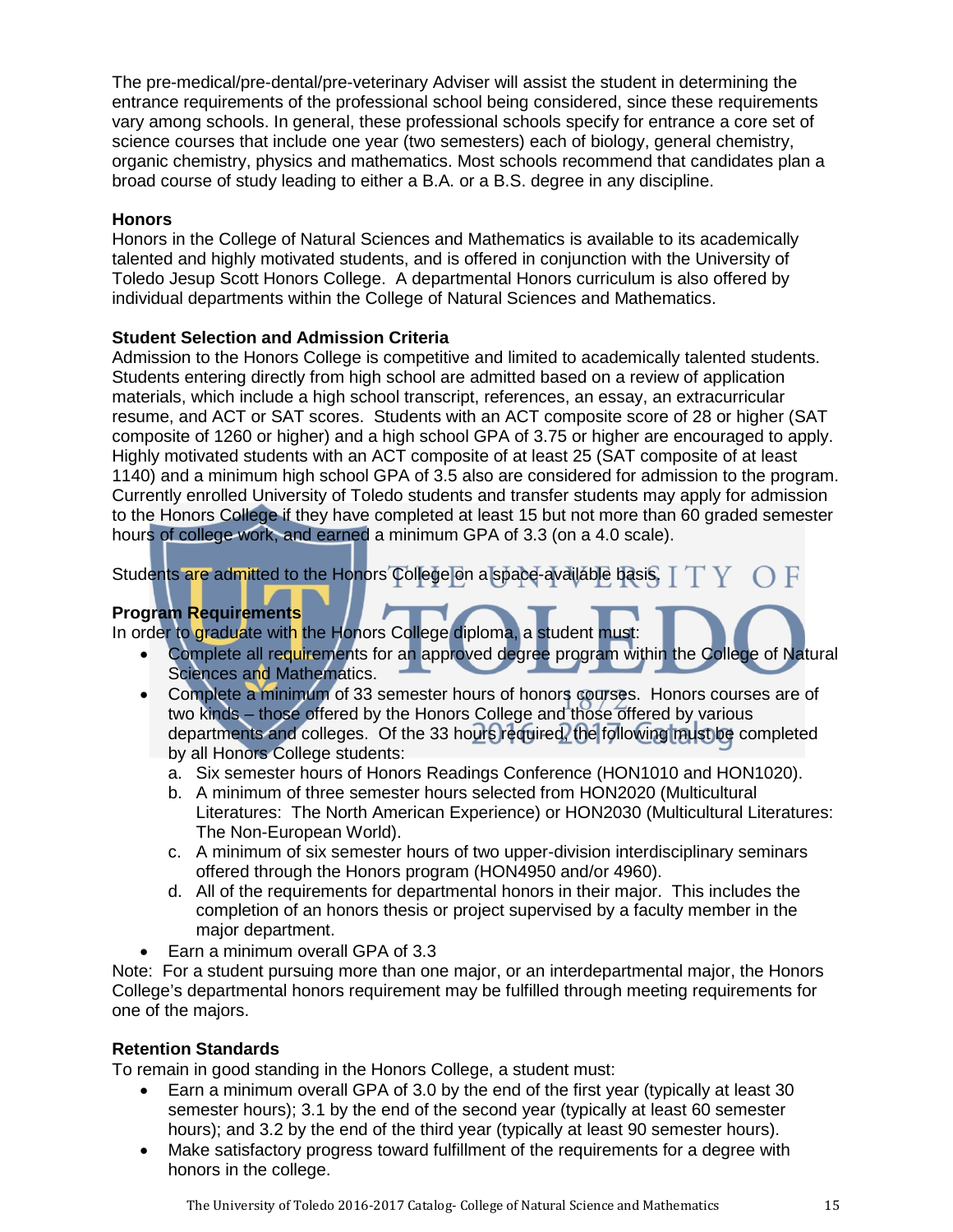#### **Departmental Honors**

Requirements for departmental honors designations are set by the various departments of the College of Natural Sciences and Mathematics and are described under the departmental entries in this catalog. All departments, however, require successful completion of an honors thesis or project supervised by a faculty member in that department. It is possible for a student to fulfill all departmental requirements and earn the departmental honors citation upon graduation without participating in the Honors College. The reverse is not possible, however, as departmental honors is required to earn the Honors College diploma.

#### **[Astronomy](http://www.utoledo.edu/nsm/physast/index.html)**

(Administered by the Department of Physics and Astronomy) Sanjay V. Khare, Chair Scott Lee, Undergraduate Adviser

#### **Degrees Offered**

The department of physics and astronomy offers a program of study leading to the Bachelor of Arts in astronomy. There is also an astrophysics concentration for the Bachelor of Science in physics (see Physics section later in this catalog; this concentration is recommended for those students wishing to earn a Ph.D. later).

#### **Requirements for the Bachelor of Arts in Astronomy**

The B.A. in astronomy program consists of 40 hours of required astronomy and physics courses in the Department of Physics and Astronomy, 15 hours of mathematics, and at least 9 additional hours in the natural sciences and mathematics, chosen with the Adviser's approval. This  $F$ program is intended to provide the combination of fundamental physics, together with general and advanced astronomy, required for a career in astronomy or a related area. It also has the flexibility required by students who wish to pursue interdisciplinary studies or prepare for careers in teaching or other professions requiring a fundamental understanding of the physical sciences.

**Recommended introductory course:** PHYS 1910 is strongly recommended. **Basic astronomy sequence:** The sequence ASTR 2010 and 2020 (6 hours) is required. 2016 - 2017 Catalog

**Advanced astronomy courses:** The advanced courses ASTR 3880, 4810, 4820 and 4880 (13 hours) are required.

**Basic Physics sequence:** Either the sequence PHYS 2130 and 2140 (10 hours), or the sequence PHYS 2070, 2080 and 2100 (12 hours) is required. In addition, PHYS 3310, and 4920, 4950 and 6 additional hours of physics courses numbered 3000 or higher (11 hours) are required.

**Mathematics courses:** One of MATH 1830, 1850 or 1920, one of MATH 1840, 1860 or 1930, and one from MATH 2850, 2880 or 2950 and MATH 3610 (15 hours) are required.

**Other courses in related areas:** At least 9 additional hours of natural sciences courses must be taken, of which at least two courses must be in be major-level chosen from at least two of the departments: biology, chemistry, or environmental sciences, approved by the student's Adviser. Possibilities include BIOL 2150, 2160, 2170 and 2180; CHEM 1230, 1240, 1280 and 1290; and EEES 2010 and 2100.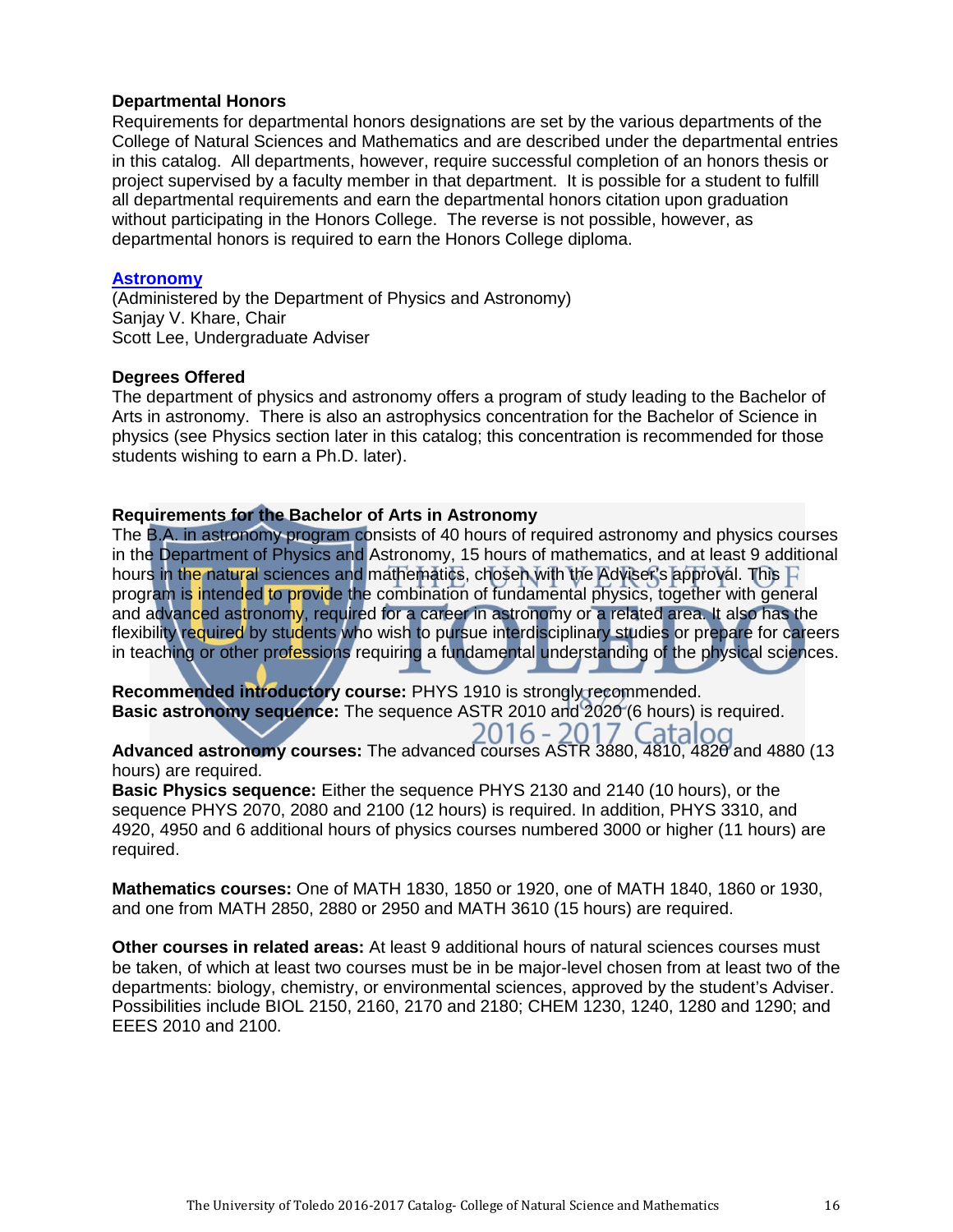#### **[Department of Biological Sciences](http://www.utoledo.edu/nsm/bio/index.html)**

Bruce Bamber, Chair Deborah Chadee, Associate Chair Amanda Seabolt-Martin, undergraduate Advisor, Honors advisor Catherine Shaffner, Medical Technology Program Director and advisor Brian Ashburner, Adviser for the University of Salford Exchange Program

#### **Degrees Offered**

The Department of Biological Sciences offers a degree program for a bachelor of science and bachelor of arts in biology, and a bachelor of science in Medical Technology. A concentration in neuroscience is available to students in the bachelor of science in biology program. The department of Environmental Sciences also offers a degree program for a bachelor of science in biology, with a concentration in ecology and organismal biology (see that department's section for requirements).

#### **Advanced Placement**

Students with a score of 3 will receive credit for BIOL 1120; students with a score of 4 will receive credit for BIOL 2170; students with a score of 5 will receive credit for BIOL 2150 and 2170.

Students earning Advanced Placement (AP) scores of 4 or 5 may receive credit for BIOL 2160 and/or BIOL 2180 upon evaluation of their AP laboratory materials by the department of biological sciences.

# **Requirements for the Bachelor of Science in Biology**

The B.S. program requires at least 34 hours of biology and includes a core of BIOL 2150, 2160, 2170, 2180, 3010, 3030, 3070 (or 3410) and 3090. In addition, students must complete at least nine hours of biology elective courses numbered above BIOL 3000, which must include at least two courses with laboratory or field experiences. Undergraduate research (BIOL 4910) not applied to Departmental Honors may be used to fulfill one of the two laboratory requirements. A maximum of three credit hours of BIOL 4910 not applied to Departmental Honors may be used to fulfill biology elective credits. Finally, students must complete BIOL 4700 in their final year.

Cognate course work in mathematics, physics and chemistry also is required as follows: MATH 1750 and 1760 or MATH 1830 and 1840 or MATH 1850 and 1860; MATH 2600, 2640 or PSY 2100; PHYS 2070 and 2080 or PHYS 2130 and 2140; CHEM 1230, 1240, 1280, 1290, 2410, 2420, 2460, 3510 and 3520.

#### **Neuroscience Concentration**

A concentration in neuroscience is available to students pursuing a BS in Biology. The program requires at least 34 hours. The following courses are required: BIOL 2150, 2160, 2170, 2180, 3010, 3030, 3070 (or 3410), 3090, and 4250. In addition, students must complete 3 hours of undergraduate research (BIOL 4910) in the area of neuroscience, BIOL 4700 (must be a section with a neuroscience focus), and at least three hours of Biology electives numbered above BIOL 3000, which must include at least 1 laboratory course.

#### **Requirements for the Bachelor of Arts in Biology**

The B.A. program requires at least 33 hours of biology and includes a core of BIOL 2150, 2160, 2170, 2180, 3010, 3030 and 3070 (or 3410). In addition, students must complete at least eleven hours of biology elective courses numbered above BIOL 3000. A maximum of three credit hours of BIOL 4910 not applied to Departmental Honors may be used to fulfill biology elective credits. Finally, students must complete BIOL 4700 in their final year.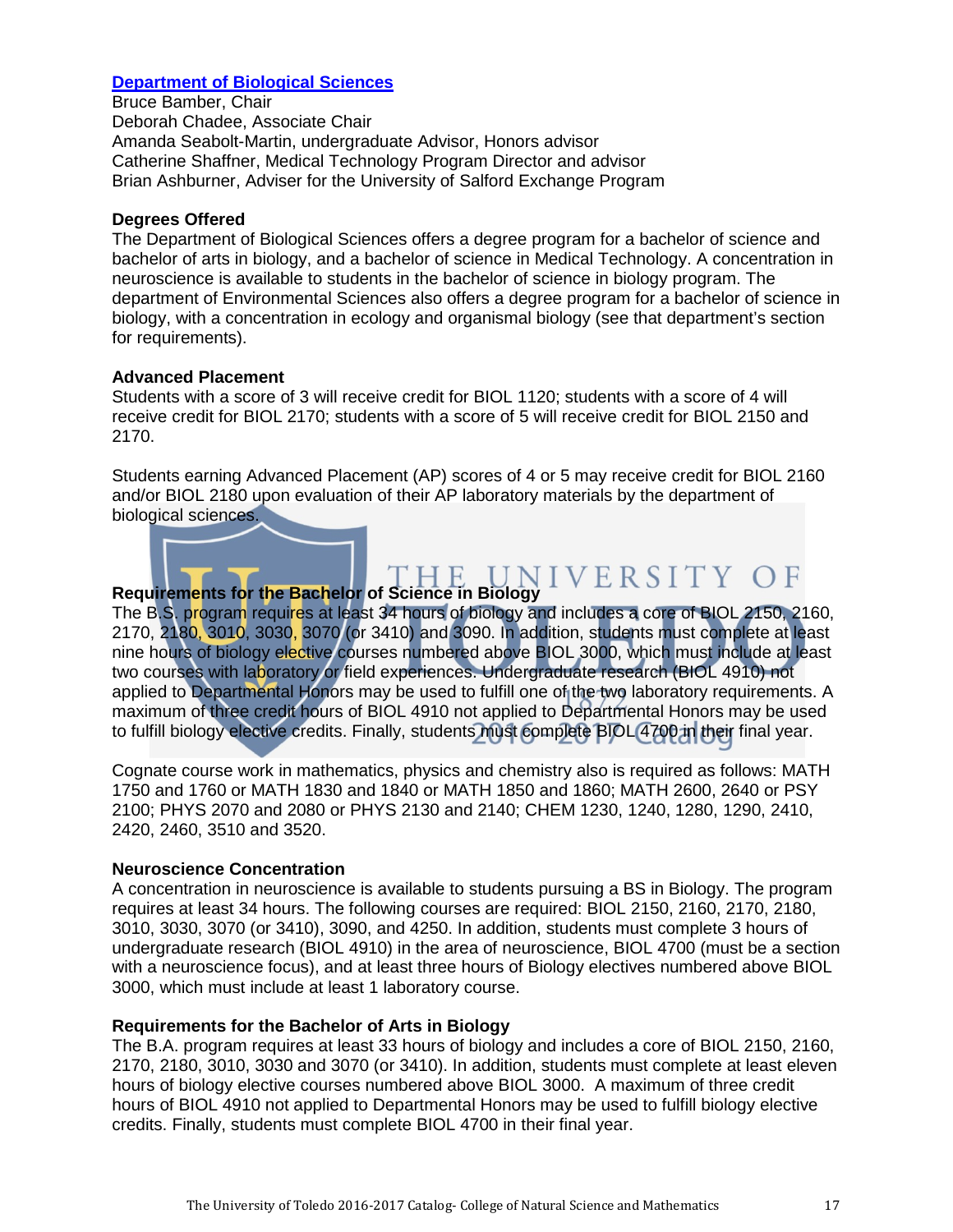Cognate course work in mathematics, physics and chemistry also is required as follows: MATH 1320, 1330 and MATH 2600 (or MATH 2640 or PSY 2100) or MATH 1340 and MATH 2600 (or MATH 2640 or PSY 2100) or MATH 1750 and 1760; PHYS 2070 and 2080 or PHYS 2130 and 2140; CHEM 1230, 1240, 1280, 1290, 2410, 2420, 2460 and 2470.

No classes used to satisfy the requirements of the Biology major or minor may be taken P/NC with the exceptions of BIOL 4910, BIOL 4950, and BIOL 4990.

#### **Requirements for the Minor in Biology**

The minor in biology requires 22 credits including the following required courses: BIOL 2150, 2160, 2170, 2180, 3010, 3030 and 6 credits of elective courses at the 3xxx-4xxx level.

#### **Honors in Biology**

The department of biological sciences Honors Program is available for qualified majors. Admission is by invitation and is based on performance in required biology courses completed during the freshman and sophomore years. Potential students should indicate their interest in this program to the departmental honors Adviser before the beginning of the sophomore year.

To receive an undergraduate degree with honors in biology, all requirements for the B.S. or B.A. degree plus an additional 6 credits of Undergraduate Research/Honors Thesis (BIOL 4910) must be completed with a minimum GPA of 3.2 overall and in BIOL courses. The program of study must include honors sections of at least two biology courses (minimum of 6 credits) in addition to BIOL 4910. The Undergraduate Research/Honors Thesis credits are completed under the direction of a faculty research director selected by the student. Students must submit a written Honors Thesis to the department before completion of their senior year and make a formal public oral presentation of their research (typically at the spring Biology Undergraduate Research Symposium). The requirement of Honors Thesis research may be fulfilled in one of three ways:

1. Laboratory research in a Biosciences faculty member's laboratory;

2. Laboratory research in a summer or academic year program, in which the student carries out full-time independent research for at least 10 weeks under the direction of a senior scientist on a topic approved by the departmental honors Adviser and/or the department Chair; 3. Laboratory research in the laboratory of a senior scientist who is not a member of the department of biological sciences on a topic approved by the departmental honors Adviser and/or the department Chair.

For options 2 and 3, it is very important that the student get his/her proposed thesis research project approved in advance by the departmental honors Adviser and/or the department Chair, who will monitor progress and direct the 4910 courses.

#### **Junior Year Studies in England for Biology Majors**

The Department of Biological Sciences participates in a well-established exchange program with the University of Salford, England. Selected UT biology (and pre-medical, pre-dental and pre-veterinary) students have the opportunity to spend their junior year at Salford. Participants in the program will pay their instructional and general fees to The University of Toledo. Eligibility to participate in the program is based on criteria established by the Department of Biological Sciences. Information on the program may be obtained from the departmental exchange program Adviser, Dr. Brian Ashburner. Details are available on academic issues, living accommodations, recreational opportunities and life in England on the departmental Web site at <http://www.utoledo.edu/nsm/bio/salford/>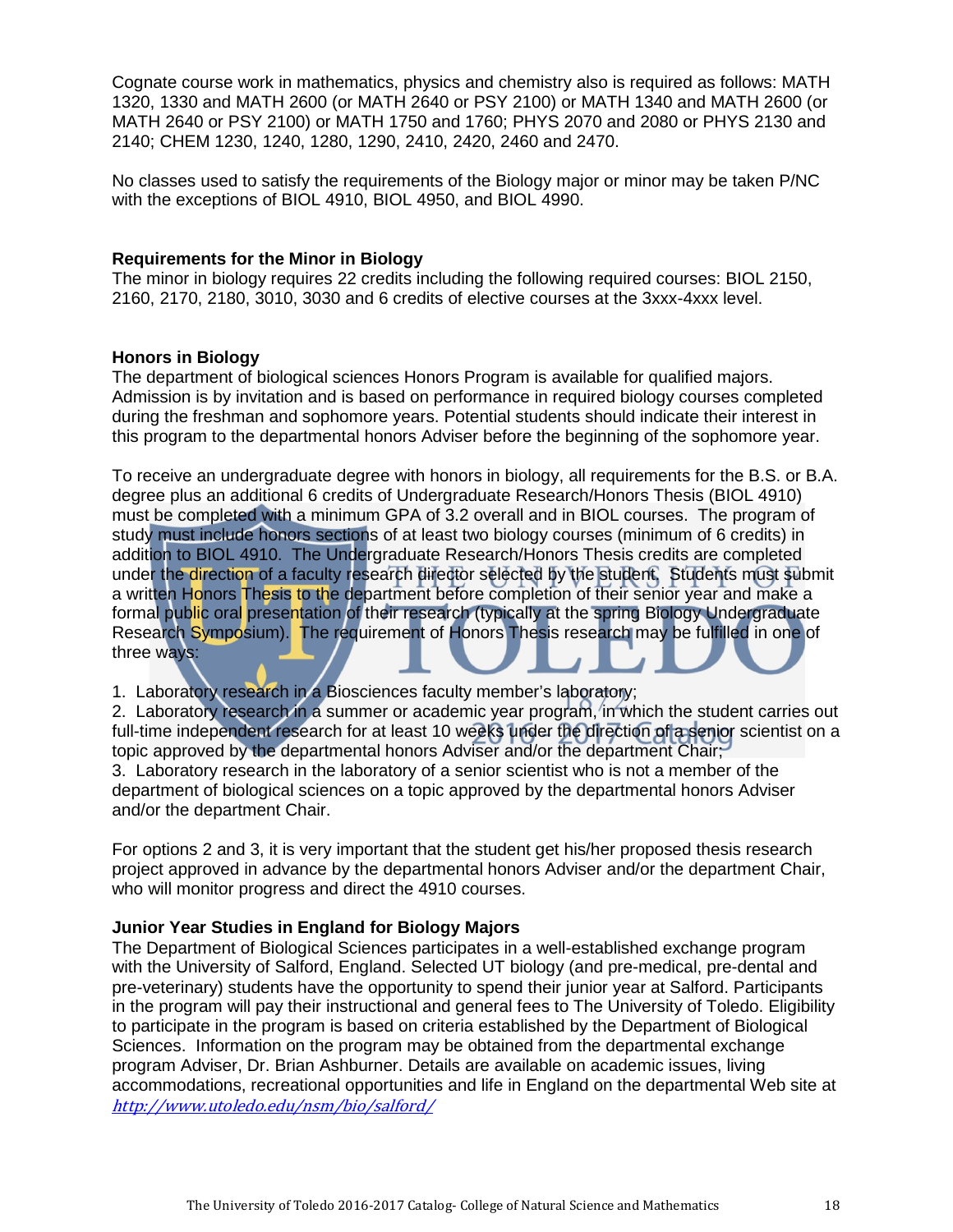#### **Bachelor of Science in Medical Technology Program**

This degree program prepares you for certification as a Medical Laboratory Scientist (Medical Technology Scientist). You will complete three years of baccalaureate college work, and then complete 12 months of hospital based clinical training in medical technology. A certification examination is taken at the successful completion of a hospital training program. The requirements for certification are established by the Board of Certification of the American Society of Clinical Pathologists.

Acceptance into the clinical year of the program is competitive and application is made during the fall of the Junior year. In order to be admitted to the clinical year, completion of 90 semester hours of college work with an accumulated GPA of no less than 2.5 overall and a grade of C or better in the pre-clinical science courses is required.

The clinical program in the fourth year includes externship sites at the University of Toledo Medical Center laboratory and ProMedica hospital laboratories. Upon successful completion, you will be awarded the degree of Bachelor of Science in Medical Technology and you are then eligible to take the national certification examination.

A description of the program is available at

[http://www.utoledo.edu/nsm/bio/undergrad/medtech.htmlh.](http://www.utoledo.edu/nsm/bio/undergrad/medtech.html) The description includes a sample 4year curriculum. The medical technology adviser will assist students in planning the sequence in which the pre-clinical courses are taken during the student's years at the university. Therefore, interested applicants should consult with the medical technology adviser, Catherine Shaffner, before selecting this professional career option.

# THE U NIVERSITY **[Department of Chemistry](http://www.utoledo.edu/nsm/chemistry/index.html) & Biochemistry**

Jon R. Kirchhoff, Chair and Distinguished University Professor Cora Lind-Kovacs, Associate Chair Donald Ronning, Director of Graduate Studies John Bellizzi, Undergraduate Advising Coordinator, Honors Adviser Xiche Hu, Undergraduate Adviser 2016 - 2017 Catalog Edith Kippenhan, Undergraduate Adviser Timothy Mueser, Undergraduate Adviser Joseph Schmidt, Undergraduate Adviser, Honors Adviser Jianglong Zhu, Undergraduate Adviser

James Zubricky, Undergraduate Adviser

#### **Degrees Offered**

The Department of Chemistry and Biochemistry offers degree programs for a bachelor of arts or a bachelor of science in chemistry or biochemistry.

#### **Advanced Placement**

Students with a score of 3 on the Chemistry Advanced Placement Exam will receive credit for CHEM 1100 and placement into CHEM 1230 and 1280; students with a score of 4 will receive credit for CHEM 1230 and 1280; students with a score of 5 will receive credit for CHEM 1230, 1280, 1240, and 1290.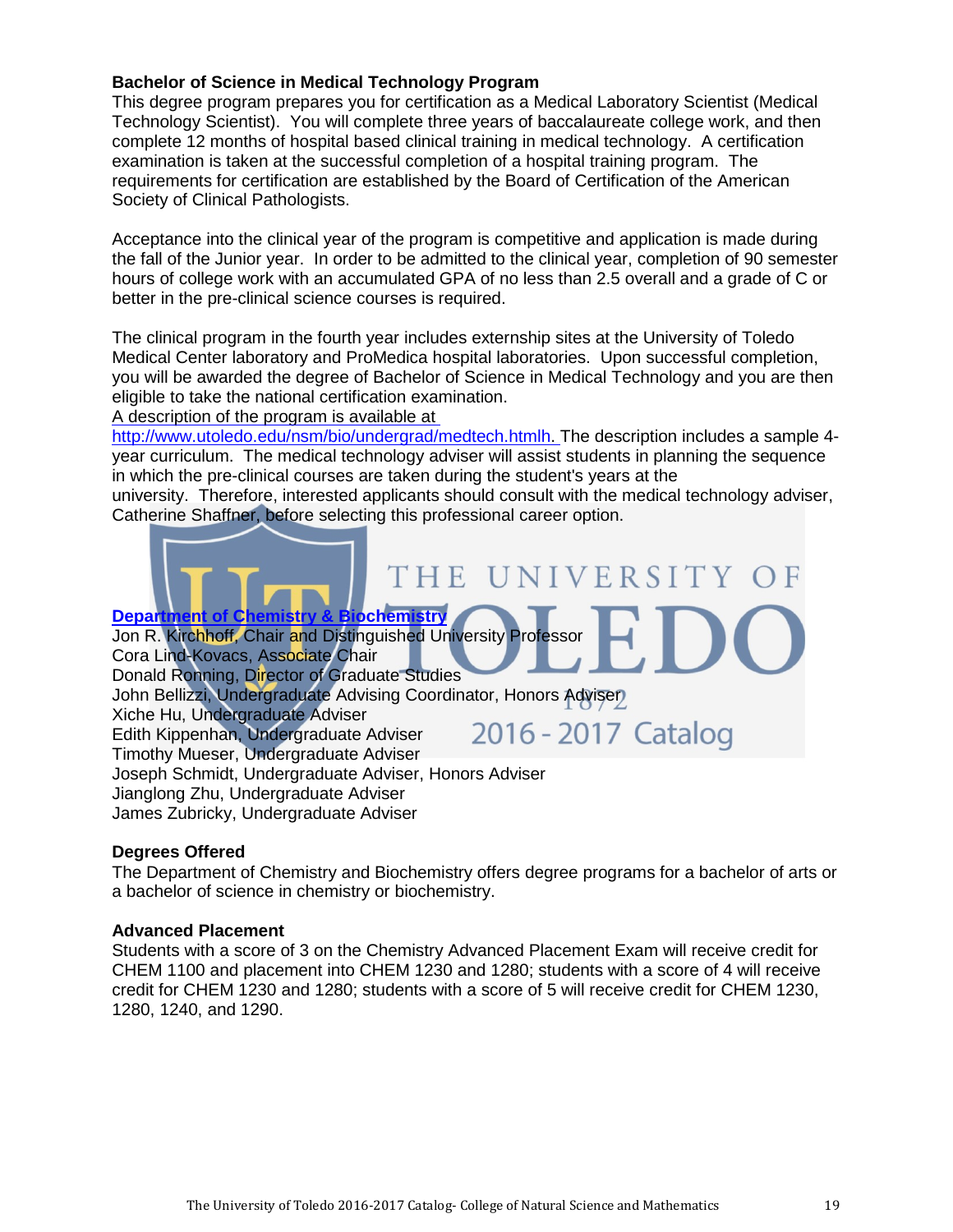#### **Requirements for the Undergraduate Major**

**For the bachelor of arts degree in chemistry**, 37 hours of CHEM courses are required. The following courses must be included: CHEM 1230, 1240, 1280, 1290, 2410, 2420, 2480, 2490, 3310, 3360, 3710, 3720, either 3510 or 3610, and 3860. Additional courses to reach 37 hours in the major may be selected from the 3000 or 4000 level CHEM courses, excluding CHEM 3712, 3722, 3732, 3742, 3910, 3920, 4910, and 4920. The following related courses are required: MATH 1830 or 1850, MATH 1840 or 1860; PHYS 2070 and 2080; and one additional course selected from the following: MATH 2850, 2890, 3610, BIOL 2170 (or a 4000 level BIOL course), EEES 2010, 2200, 2400, 3050, 4220, 4450.

**For the bachelor of arts degree in biochemistry**, 35 hours of CHEM courses are required. The following courses must be included: CHEM 1230, 1240, 1280, 1290, 2410, 2420, 2460, 2470, 3310, 3360, 3510, 3520, 3560, either 3710 or 4570, and one additional course from CHEM 3860, 3720, 4500, 4510, 4520, 4530, or 4580. The following related courses are required: MATH 1750 or 1830 or 1850, MATH 1760 or 1840 or 1860; PHYS 2070 and 2080; BIOL 2170 and 3030.

**For the bachelor of science degree in chemistry**, 44 hours of CHEM courses are required. The following courses must be included: CHEM 1230, 1240, 1280, 1290, 2410, 2420, 2480, 2490, 3310, 3360, 3510, 3610, 3730, 3740, 3860, 3870, 4300 and 4880. Optional advanced chemistry courses include any other 3000 or 4000 level CHEM courses except CHEM 3712, 3722, 3732, 3742, 3910, 3920, or 4920. The following related courses are required: MATH 1830 or 1850, MATH 1840 or 1860 and 2850; and PHYS 2130 and 2140. A minimum cumulative GPA of 2.5 in chemistry is required for graduation with this degree.

VE F  $Y$  OF **For the bachelor of science degree in biochemistry**, 49 hours of CHEM courses are required. The following courses must be included: CHEM 1230, 1240, 1280, 1290, 2410, 2420, 2480, 2490, 3310, 3360, 3510, 3520, 3560, 3610, 3860, 4300 and 4570. The advanced laboratory requirement will be met by either CHEM 3910 (2 hours), 4880 or 4910 (2 hours). One advanced biochemistry course must be selected from: CHEM 4500, 4510, 4520, 4530, 4580 and 4980. The following related courses are required: MATH 1750 or 1830 or 1850, MATH 1760 or 1840 or 1860; PHYS 2070 or 2130, PHYS 2080 or 2140; and BIOL 2170 and 3030. A minimum cumulative GPA of 2.5 in chemistry is required for graduation with this degree.

The Bachelor of Science degree programs meet the minimum standard of the American Chemical Society as specified by its Committee on Professional Training, so that the degree recipients are certified by the American Chemical Society and are eligible for full membership in the society.

The Department of Chemistry and Biochemistry strongly advises students who wish to enroll in 3000- or 4000-level courses to earn minimum grades of C in prerequisite courses. Students pursuing a chemistry or biochemistry major may not elect the P/NC option in major or related courses, or prerequisites for these courses, except as noted in specific course descriptions.

#### **Experience in Research**

The department offers experience in research under faculty guidance at all levels, in CHEM 2910, 3910 and 4910. Students are encouraged to talk with faculty members about research participation and to consult with more than one faculty member about appropriate projects. A student who wishes to participate in research should obtain the consent of a faculty member who agrees to guide this work and the approval of a departmental undergraduate adviser before the first day of the first semester that he/she enrolls for CHEM 2910, 3910 or 4910. Students may enroll in the different courses, CHEM 2910, 3910 and 4910, with different faculty members.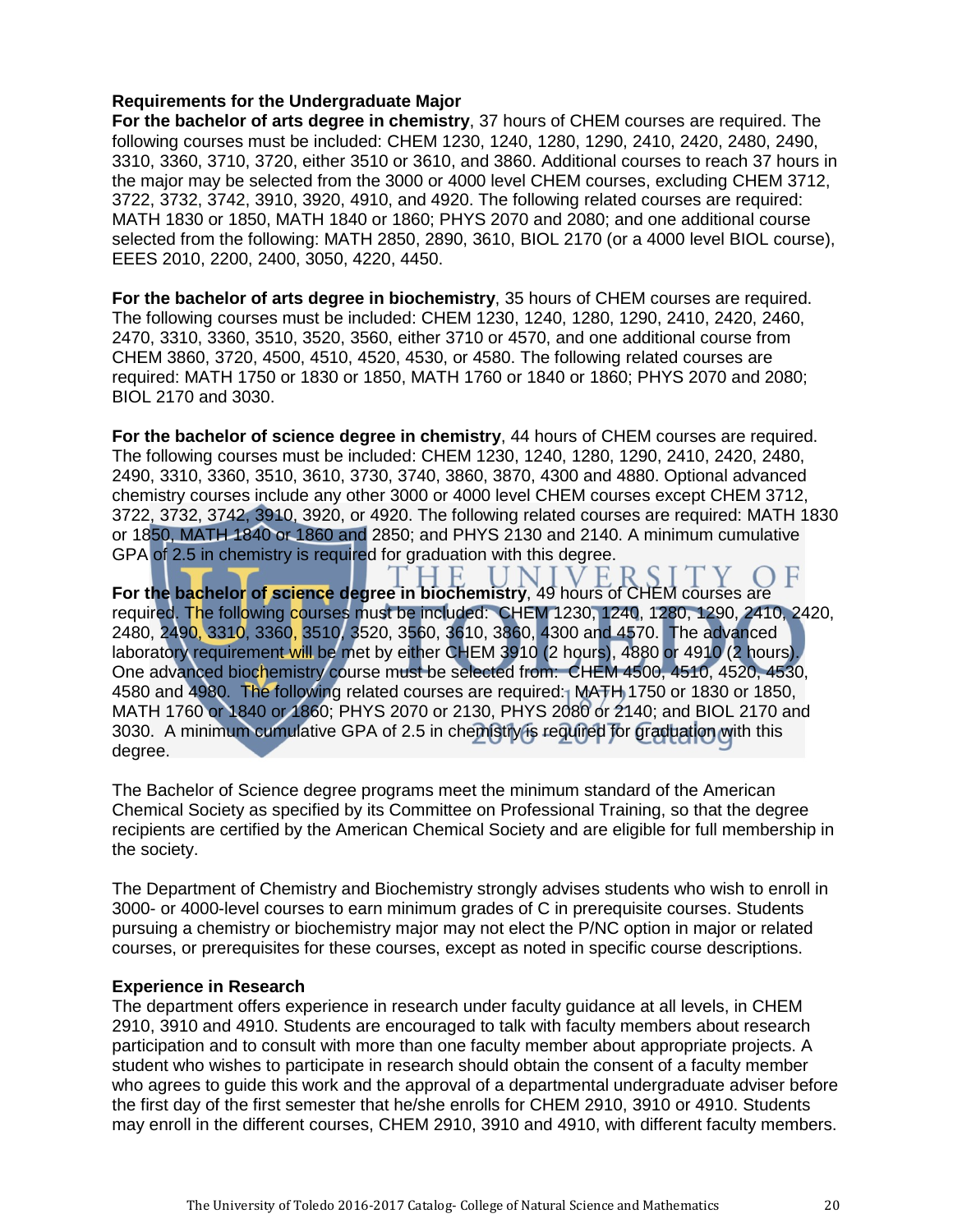#### **Minor in Chemistry**

The minor in chemistry is designed to complement the objectives of students in a variety of majors. A minimum of 22 hours of chemistry courses and a minimum GPA of 2.0 in those courses are required for the minor in chemistry. No courses in the minor may be taken P/NC except CHEM 4920. The following courses must be included: CHEM 1230, 1240, 1280, 1290, 2410, 2420, 2460 and 2470 (or 2480 and 2490). For the minor in chemistry, additional courses may include any 3000 or 4000 level CHEM course except CHEM 3712, 3722, 3732, 3743, 3910, 3920 or 4910. MBC 3550 and 3560 may be substituted for CHEM 3510 and 3520.

#### **Honors in Chemistry**

#### **Qualified students may be invited to work for the citation "honors in chemistry or biochemistry."**

**A. Admission:** The honors program is open to all chemistry or biochemistry majors studying toward the B.S. degree and to other students with the consent of the departmental honors adviser and the Chair of the department. The program may be undertaken concurrently with University Honors. Admission to the departmental Honors Program is based on academic standing, recommendations by instructors and an interview with the departmental honors adviser. A minimum overall GPA of 3.3 and a minimum GPA of 3.5 in chemistry course work are required for admission and to maintain good standing in the honors program. Any student may petition the departmental honors adviser for admission to the program. A student should normally begin the program no later than the end of the sophomore year.

**B. Requirements:** In addition to the credits required to complete the major, each honors student must satisfactorily complete CHEM 4910, independent research, with a written thesis and an oral research report upon completion of the research project. A minimum of six hours of the required chemistry courses at the 3000 and 4000 levels, in addition to CHEM 4910, must be taken for honors. These courses must be in at least two different areas of chemistry, to be selected from among analytical chemistry, biochemistry, inorganic chemistry, organic chemistry and physical chemistry. The instructor in each of these courses will plan activities above the normal requirements of the course for the honors student, in line with the aims of the Honors Program, to encourage independent scholarship. Outside reading and writing may be important components of each Honors course assignment. Students enrolled in the departmental Honors Program also are encouraged to participate in the department's colloquium program. In order to graduate with departmental honors, a minimum overall GPA of 3.3 and a minimum GPA of 3.5 in chemistry course work must be earned.

#### **Junior Year Studies in England for Chemistry and Biochemistry Majors**

The University of Toledo has an exchange program agreement with the University of Salford, England. Selected UT students spend their junior years at Salford, and students in the Salford three-year chemistry honors program spend their second year at UT. Eligibility is based on scholastic standing. Participants in the program pay their instructional and general fees to their home institutions. Information on the program may be obtained from the departmental international exchange adviser or from Dr. Brian Ashburner, Director of the UT-Salford Exchange Program.

**[Department of Environmental Sciences](http://www.utoledo.edu/nsm/envsciences/index.html)**

Timothy G. Fisher, Chair, Professor, Johan F. Gottgens, Associate Chair, Professor, undergraduate adviser (BIOM) Alison L. Spongberg, undergraduate adviser (environmental studies) James Martin-Hayden, undergraduate adviser (environmental sciences) Jonathan M. Bossenbroek, Honors research adviser Mark J. Camp, undergraduate adviser (environmental sciences) Von Sigler, undergraduate adviser (environmental sciences, 3+2) Richard Becker, undergraduate adviser (geology)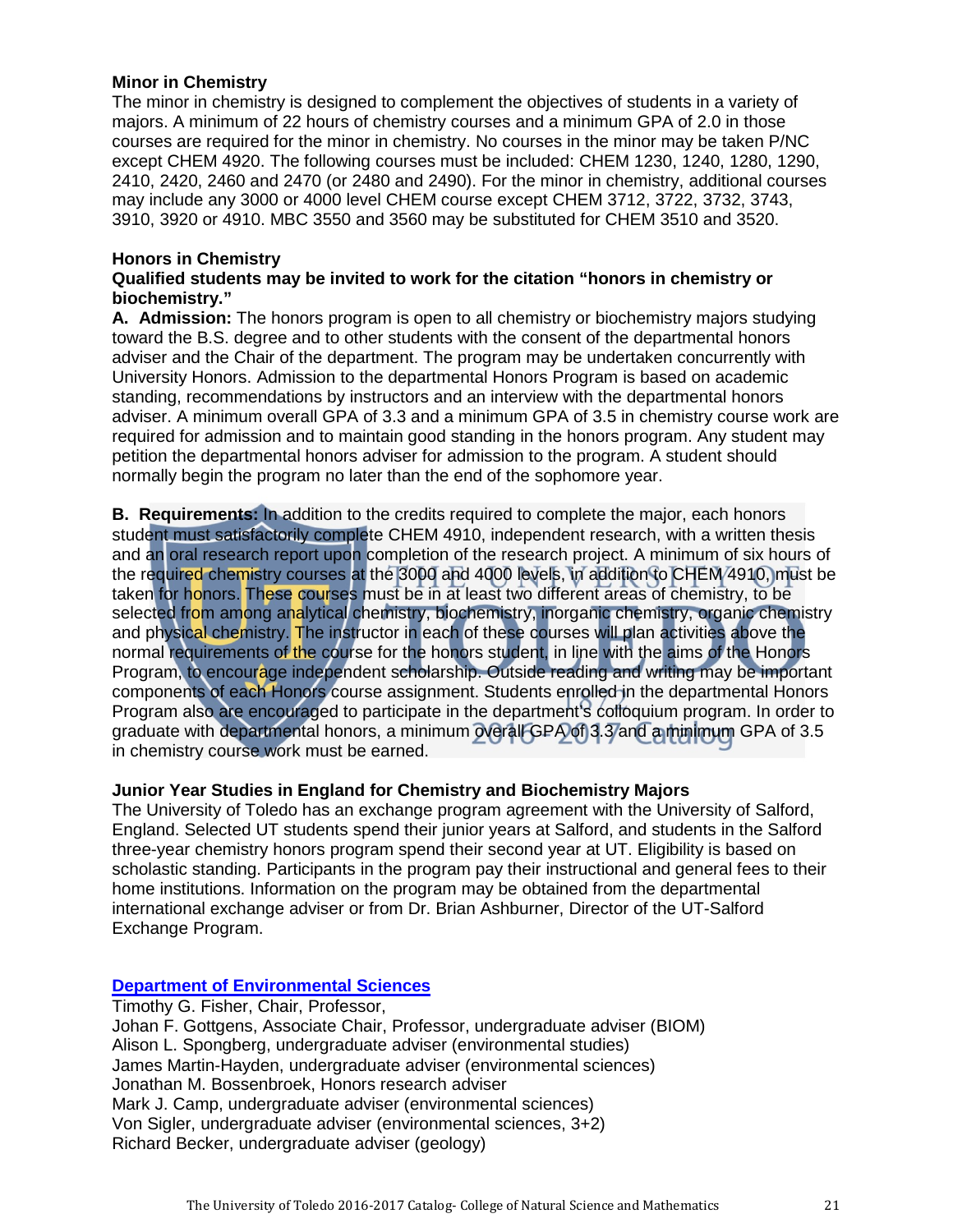#### **Degrees Offered**

The Department of Environmental Sciences offers degree programs for a bachelor of arts in environmental studies, a bachelor of science in environmental science, a bachelor of arts and a bachelor of science in geology, and a bachelor of science in biology with a concentration in ecology and organismal biology (BIOM).<http://www.utoledo.edu/nsm/envsciences/undergrad/>

#### **Requirements for the Bachelor of Arts Degree in Environmental Studies (ENST) and the Bachelor of Science Degree in Environmental Sciences (ENSC)**

All students in the B.A. and B.S. programs must complete the following courses: EEES 1020, 2010, 2100, 2150, 2160, 2500, 3050, 3100 (or 2400 or 4240), 3900 and 4970, as well as MATH 2640, PSC 4340, ECON 3240 (or 3270), GEPL 3900 and PHIL 3180. Prerequisites will be waived for environmental studies (ENST) and environmental sciences (ENSC) majors enrolling in these last four courses.

All environmental studies and environmental sciences students also will select an area of concentration in an academic department within the College of Natural Sciences and Mathematics and College of Arts and Letters. Students must complete at least 21 hours of course work in their area of concentration. Qualified environmental sciences majors may elect a track in environmental health and continue for a 5th year to earn an M.S. in Public Health or in Occupational Health from the University's College of Health and Human Services. Students also are required to complete a 100-hr environment-related internship in an agency, corporation, university laboratory or other approved location. With the exception of EEES 4940, students may not take any courses required in the major as P/NC.

In addition to the above requirements, students in the B.S. program must also complete the following: EEES 2510, 3060 and 1 advanced lab; CHEM 1230, 1240, 1280 and 1290; and MATH 1750 and 1760 or MATH 1850 and 1860. Students in the B.A. program also must take CHEM 1090 or 1100. Students choosing a concentration in economics must complete either MATH 1320 and 1330, or MATH 1340, or MATH 1750 and 1760.

#### **Public Health Track**

This track requires the student to maintain an overall GPA of 3.0 or higher during the first 2 years of university study. The student normally will apply at the end of the sophomore year (year 2). In addition to the courses listed above, students electing this concentration take CHEM 2410 (Organic Chemistry I) during the junior year (year 3) and take the following graduate courses during their senior year (year 4): PUBH 6000 (Public Health Statistics), PUBH 6640 (Issues in Public Health), PUBH 6010 (Public Health Epidemiology) and PUBH 6600 (Health Behavior). If students maintain a 3.0 average in these 4 courses and their overall GPA, these students will be able to use these 12 credits toward the Master of Public Health Degree and should be able to complete BOTH the BS in Environmental Science and the MPH degrees in 5 years. Students interested in the Master of Science in Occupational Health degree rather than the MPH should also take PHYS 1750 (Introduction to Physics) during the fourth year as an undergraduate elective.

#### **Minor in Environmental Sciences**

Students electing to minor in environmental sciences must complete at least 21 hours of course work consisting of EEES 2010, 2100, 2150, 2400, and at least six additional hours of EEES course work listed at 3000 or 4000 level. In addition, at least one, one-hour EEES laboratory course is required. A minimum GPA of 2.0 in the EEES course work is required, and the program must be approved in advance by a departmental ENSC Adviser.

#### **Junior Year Studies at the University of Hertfordshire in England for Environmental Studies/Sciences Majors**

The College of Natural Sciences and Mathematics of The University of Toledo participates in an exchange program with the University of Hertfordshire, England. Selected UT students have the opportunity to spend their junior year at Hertfordshire. Participants in the program will pay their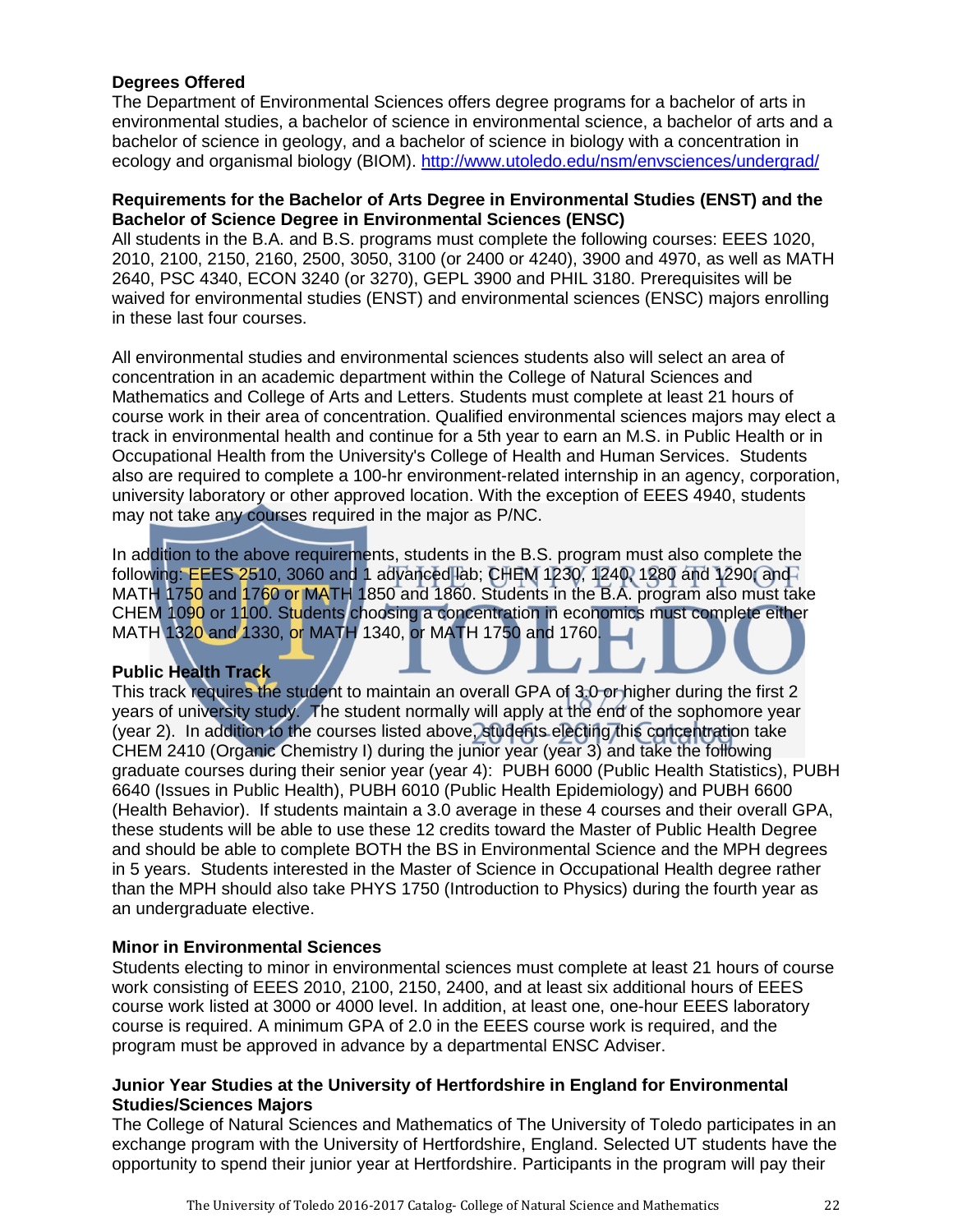instructional and general fees to The University of Toledo. Eligibility to participate in the program is based on scholastic criteria. Information on the program may be obtained from the departmental exchange program Adviser (W. Von Sigler). Details are available on academic issues, living accommodations, recreational opportunities and life in England.

#### **Junior Year Studies at the University of Salford in England for Environmental Sciences and Biology Majors**

Selected UT students in the Department of Environmental Sciences have the opportunity to spend their junior year at Salford. Participants in the program will pay their instructional and general fees to The University of Toledo. Eligibility to participate in the program is based on criteria established by the Department of Environmental Sciences. Information on the program may be obtained from the departmental exchange program Adviser (W. Von Sigler) or from Dr. Brian Ashburner, Director of the UT-Salford Exchange Program. Details are available on academic issues, living accommodations, recreational opportunities and life in England on the departmental Web site at *<http://www.utoledo.edu/nsm/bio/salford/>*

#### **Requirements for the Bachelor of Science Degree in Geology**

The Bachelor of Science degree in geology requires a minimum of 40 hours in the major, including the following: EEES 1020, 2100, 2230, 2500, 2510, 3210, 3220, 3310, 4640 (3 hours), 4920. An additional 5 courses from the following two groups with at least 2 from each group is required. Group A: EEES 2400, 3100, 4100, 4200, 4240; Group B: 4150, 4220, 4410, 4450, 4490, 4610. In addition, the following related courses are required: MATH 1850 and 1860 or MATH 1750 and 1760; CHEM 1230, 1240, 1280, and 1290; and PHYS 2070 and 2080 or PHYS 2130 and 2140. Students must achieve a minimum GPA of 2.5 in the major to graduate. Students may not take any required course in the major or related areas as P/NC.

 $\Box$ 

#### NIVERSITY. E. **Requirements for the Bachelor of Arts Degree in Geology**

The Bachelor of Arts degree in geology requires a minimum of 41 hours in the major. All students must complete the following: EEES 1020, 2100, 2230, 2500, 3210, 3220, 3310, 4640 (3 hours), 4920 as well as 3 courses from Group A (EEES 2400, 3100, 4100, 4200, 4240) and 3 courses from Group B (4150, 4220, 4410, 4450, 4490, 4610). In addition, students must complete MATH 1340 or MATH 1320 and 1330 or an approved higher level math course; CHEM 1230 and 1280; and nine hours of approved electives in astronomy, biology (including EEES ecology courses), chemistry, engineering, geography and planning and/or physics. This degree is designed to give students greater flexibility in designing a program of study tailored to their specialized interests in geology and the related sciences. Students must achieve a minimum GPA of 2.0 in the major to graduate. Students may not take any required course in the major or related areas as P/NC.

#### **Minor in Geology**

Students electing to minor in geology must complete EEES 1020, 2100, 2230, 2500, 3100, 3210, 3220, 3310, and one additional formal 3000-4000 level geology course. The departmental undergraduate Adviser must approve a program of study in advance, and a minimum GPA of 2.0 must be achieved for the course work completed in the minor.

**Requirements for the Bachelor of Science Degree in Biology with a concentration in Ecology and Organismal Biology** The Bachelor of Science degree in biology with a concentration in ecology and organismal biology (BIOM) requires a minimum of 27 hours in the major, including EEES 2150, 2160, 3050, 3060, 3900 and 4150. Twelve additional hours are required from EEES electives and must include at least three advanced laboratory courses (EEES 4250, 4260, 4510, 4550, 4730, 4740, 4750, 4760, 4790, 4910 or 4940, 4970, 4980). In addition, the following related courses are required: CHEM 1230, 1240, 1280, 1290, 2410, 2420 and 2460; PHYS 2070 and 2080 or 2130 and 2140; MATH 2640; and MATH 1750 and 1760 or 1830 and 1840 or 1850 and 1860; BIOL 2170, 3010, and 3030.

 $\bigcap$  F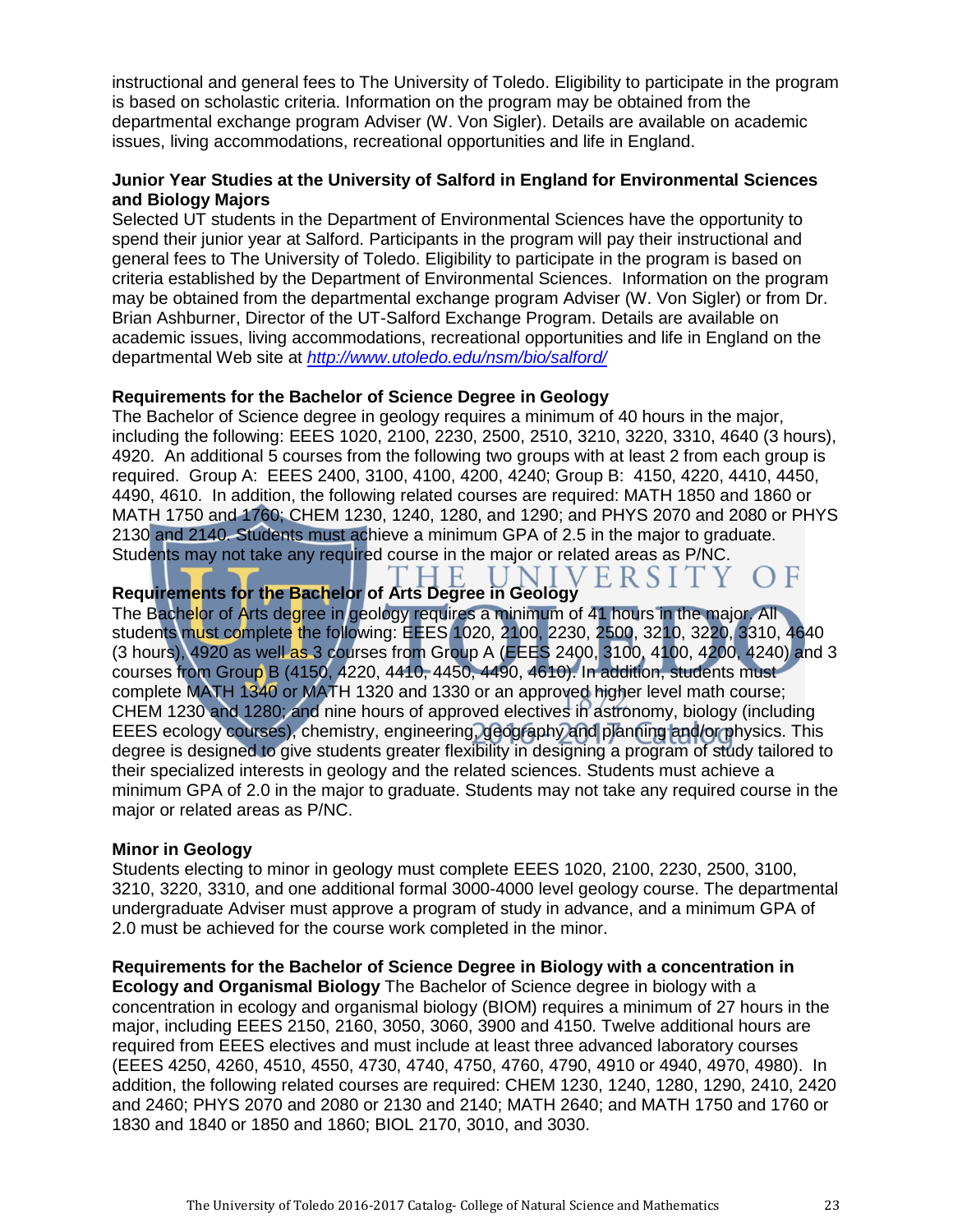#### **Requirements for the Bachelor of Science Degree in Interdepartmental Studies with a concentration in Geophysics**

The requirements for this degree, as approved by the three participating departments, are as follows: MATH 1850, 1860, 2850, 3860 (or 2860) and 1890 (18 credits); PHYS 2130, 2140, 3180, 4210 and 4230 (19 credits); and EEES 2100, 1020, 2500, 3210, 3220, 3310, 4610 and 4620 (or 4630) (21 credits). Students must also take an additional three to four hours of Adviserapproved electives at the 3000 or 4000 level from the mathematics, physics and astronomy, or environmental sciences departments to reach at least 60 hours. In addition, students must complete CHEM 1230 and1280.

#### **Departmental Honors**

Qualified sophomores, juniors and seniors working on degree programs within the department of environmental sciences may be invited to work for one of the following citations, consistent with their degree program: "honors in biology," "honors in environmental sciences," "honors in environmental studies" or "honors in geology."

**A. Admission:** The departmental Honors Program is open to all department majors and may be taken concurrently with College Honors. Admission to the departmental Honors Program is based on academic achievement. Normally, students invited to participate will have achieved a 3.3 or better overall GPA by the end of the sophomore year.

**B. Requirements:** A student must satisfactorily complete from three to six credits of EEES 4910 Directed Research and graduate with a minimum overall GPA of 3.3 in order to receive the honors citation. Candidates must prepare a written thesis based on their research and present an oral report at an open forum. Candidates also will provide two unbound copies of the approved thesis to the department for binding, one each for the research Adviser and  $\bigcap$   $F$ department. This program provides an opportunity for the exceptional student to work closely with a faculty Adviser on an independent research topic. This research experience often leads to publication and is an excellent preparation for graduate studies.

## **[Department of Mathematics and Statistics](http://www.math.utoledo.edu/)**

Donald White, Chair, Professor 1872 Alessandro Arsie, Associate Professor, Associate Chair Sonmez Sahutoglu, Associate Professor, Graduate Admissions Director alloc Nathaniel Iverson, Lecturer, Undergraduate Adviser

#### **Degrees Offered**

The Department of Mathematics and Statistics offers a program for either a Bachelor of Arts or a Bachelor of Science degree.

#### **Advanced Placement**

Students with a score of 3 or better on AB calculus will receive credit for MATH 1850. Students with a score of 3, 4 or 5 on the BC calculus test will receive credit for both MATH 1850 and 1860. Students with a score below 3 may be able to obtain credit by taking a departmental test. Students with a score of 3 or better on the Statistics Test will receive credit for MATH 2600.

#### **Degree Requirements:**

To obtain a Bachelor of Science degree in mathematics, students must complete MATH 1840 (or 1860), 1890 (or 2890), 2850 and 2190 (or 3190) and follow one of the following concentrations for a total of at least 38 hours.

#### **1. Pure Mathematics**

- a. The following are required: MATH 2860 Elementary Differential Equation, 4330 Abstract Algebra I, 4820 Intro to Real Analysis I, and 4880 Complex Variables.
- b. One course must be completed from MATH 4300 Linear Algebra I, 4450 Intro to Topology I, or 4540 Classical Differential Geometry I.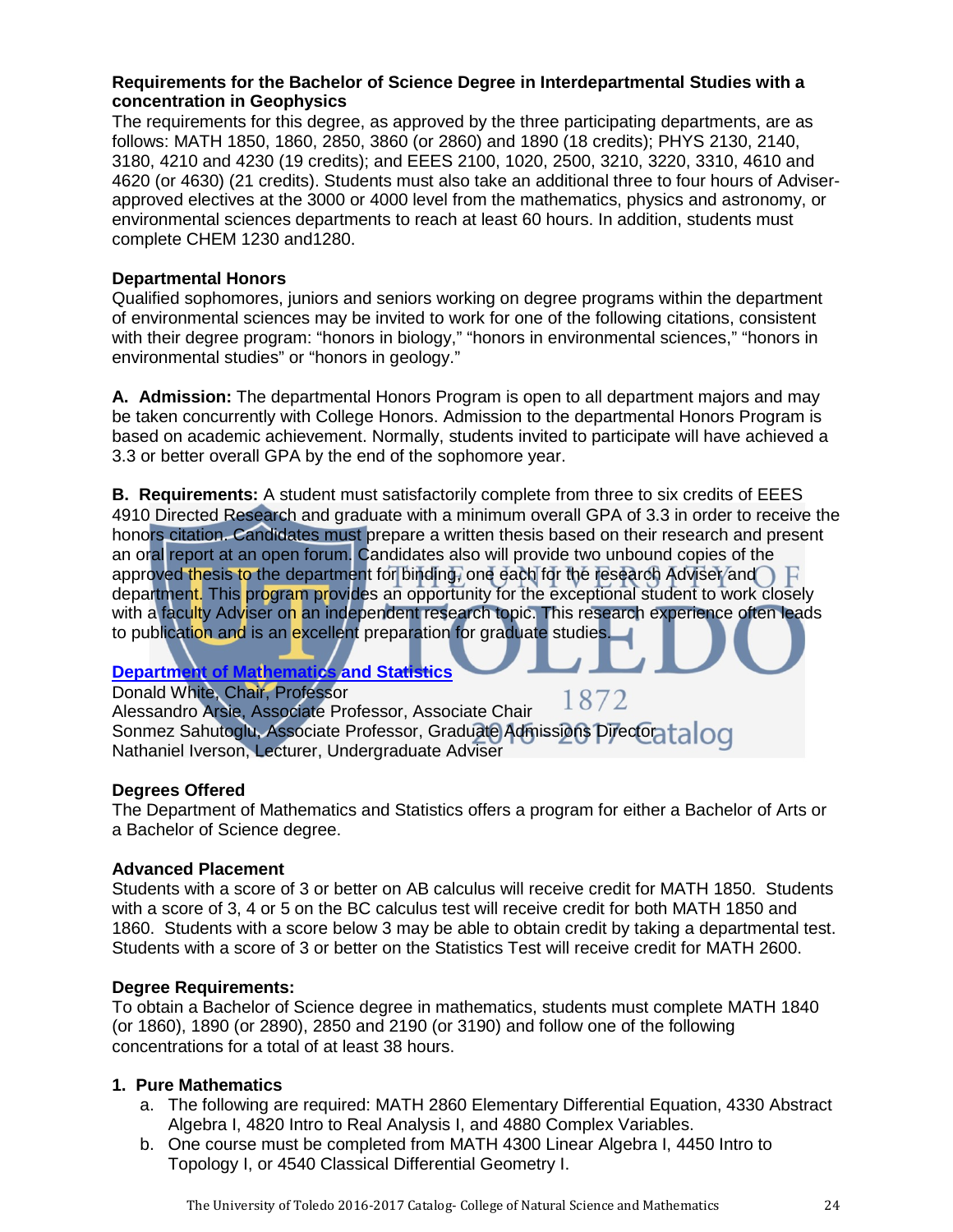- c. One course must be complete from MATH 4830 Real Analysis II or MATH 4340 Abstract Algebra II.
- d. Two courses may be chosen from courses at the 3000 or 4000 level approved by the Adviser.

#### **2. Applied Mathematics**

- a. The following are required: MATH 3320 Intro to Abstract Algebra or 4330 Abstract Algebra I, 2860 Elementary Differential Equation, 4300 Linear Algebra I or 4350 Applied Linear Algebra, and 4820 Intro to Real Analysis I or 4880 Complex Variables.
- b. One of the following two-semester sequences must be completed: MATH 4710 Methods Of Numerical Analysis I and 4720 Methods Of Numerical Analysis II or 4740 Advanced Applied Mathematics I and 4750 Advanced Applied Mathematics II.
- c. One course must be complete from MATH 3610 Statistical Methods I or MATH 4680 Intro to Theory of Probability or MATH 4800 Ordinary Differential Equations, Math 4810 Partial differential Equations or MATH 4860 Calculus Of Variations And Optimal Control I.
- d. One course may be chosen from courses at the 3000 or 4000 level approved by the Adviser.

#### **3. Statistics**

- a. The following courses are required: MATH 3610 Statistical Methods I, 3620 Statistical Methods II, 4350 Applied Linear Algebra, 4600 Applications Of Statistics I, 4610 Applications Of Statistics II, 4680 Intro to Theory of Probability, and 4690 Introduction To Mathematical Statistics.
- b. One more course may be chosen from courses at the 3000 or 4000 level approved by the Adviser.  $E$ UNIVERSI

#### **4. Mathematics with Computer Science**

- a. The following are required: MATH 2860 Elementary Differential Equations, 4380 Discrete Structures And Analysis Of Algorithms, 4710 Methods Of Numerical Analysis I, MATH 3320 Intro to Abstract Algebra or 4330 Abstract Algebra I, 4820 Intro to Real Analysis I or 4880 Complex Variables, and 4350 Applied Linear Algebra or 4390 Theory Of Computation or 4720 Methods Of Numerical Analysis II.
- b. Two courses may be chosen from courses at the 3000 or 4000 level approved by the Adviser.
- c. A minimum total of 18 hours in related area courses should be taken from EECS 1100 to 4990. At least two of these courses should be from EECS 2550 or at the 3000 or 4000 level approved by the Adviser.

#### **5. Actuarial Sciences**

- a. The following courses are required: MATH 3610 Statistical Methods I, 3620 Statistical Methods, 2860 Elementary Differential Equations, 4620 Theory of Interest, 4680 Intro to Theory of Probability, 4690 Introduction To Mathematical Statistics, 4760 Actuarial Mathematics I, and 4770 Actuarial Mathematics II.
- b. The related area courses should include the following list: ECON 1150, 1200; BUAD 1020, 2040, 2050, 3040; FINA 3600; INFS 3150.

#### **Related Courses in Bachelor of Science**

The 26 semester hours of related area course work should be chosen according to the interests of the student in view of his or her anticipated career in mathematics. These courses could be in Accounting, Astronomy, Biology, Chemistry, Economics, Environmental Science, Engineering, Finance, Operations Analysis, Philosophy, Physics, Pharmacy and Pharmaceutical Sciences, Medicine and Life Sciences.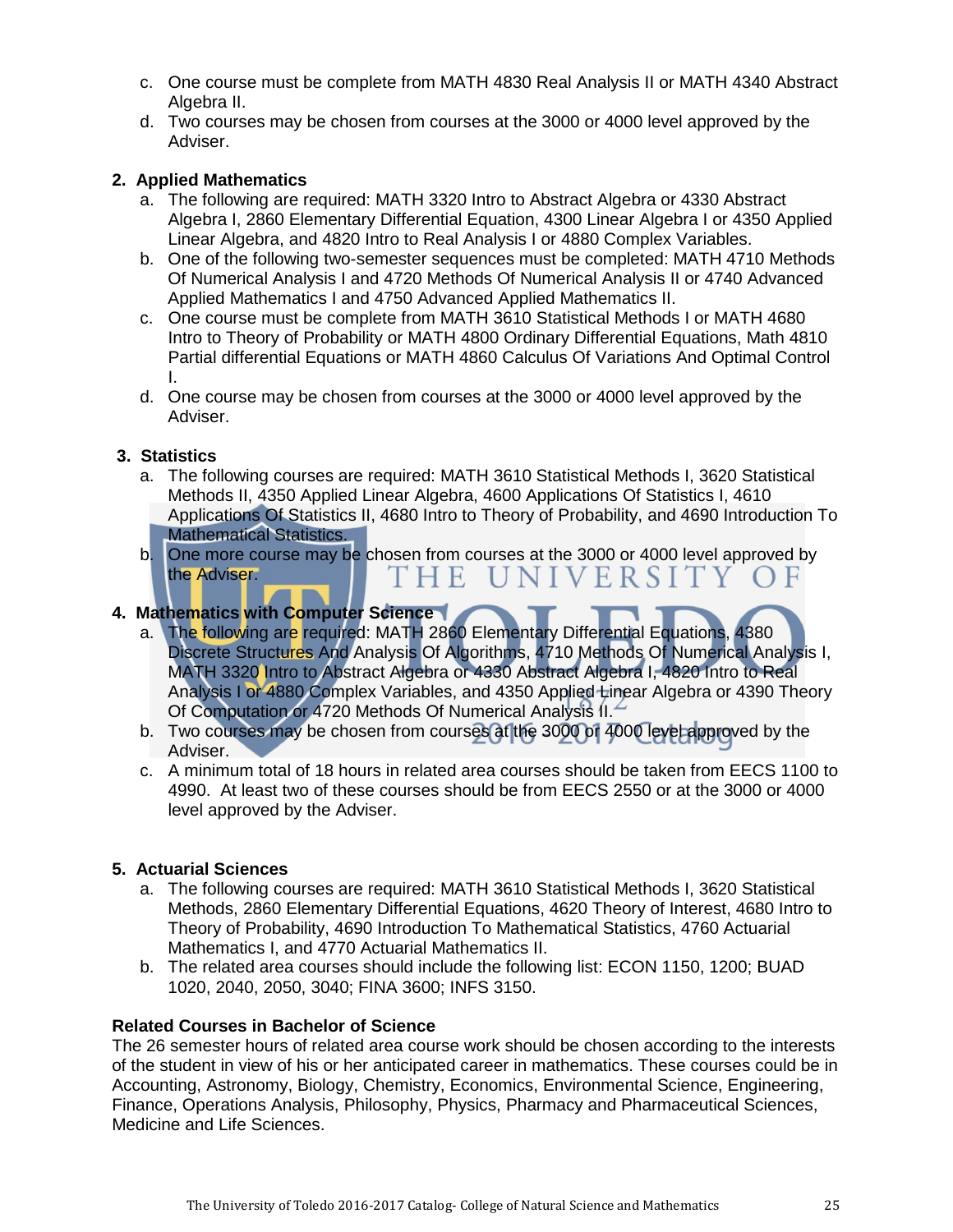Choices include courses numbered 2000 to 4990 for the following departments: ACCT, ASTR, BUAD, BIOE, CHEE, CHEM, CIVE, EBUS, EEES, FINA, GEOL, IBUS, IE, INBT, INBY, ISOM, ME, MIME, MGMT, MKTG, NASC, PHYS, PSLS, and TE; plus BIOL 2150 to 2180, 3000 to 4000; ECON 1150, 1200, 2000 to 4990; EECS 1100 to 4990.

To obtain a Bachelor of Art degree in degree in mathematics, students must complete MATH 1860 (or 1840 or 1930), 1890 (or 2890), 2850 (or 2950), and 3190 and follow one of the following concentrations for a total of at least 35 hours.

#### **1. Pure Mathematics**

- a. The following are required: MATH 2860, 4330, 4820, and 4880.
- b. Two courses must be completed from MATH 4300, 4450, 4540, or 4830.
- c. The remaining course work may be chosen from courses at the 3000 or 4000 level approved by the Adviser.

#### **2. Applied Mathematics**

- a. The following are required: MATH 3320 or 4330, 2860, 4300 or 4350, and 4820 or 4880.
- b. One of the following two-semester sequences must be completed: MATH 4710 and 4720 or 4740 and 4750.
- c. The remaining course work may be chosen from courses at the 3000 or 4000 level approved by the Adviser.

#### **3. Statistics**

a. The following courses are required: MATH 3610, 3620, 4350, 4600, 4610, 4680, and 4690.

## HE UNIVERSITY OF

#### **4. Mathematics with Computer Science**

- a. The following are required: MATH 2860, 4380, 4710, 3320 or 4330, 4820 or 4880, and 4350 or 4390 or 4720.
- b. The remaining course work may be chosen from courses at the 3000 or 4000 level approved by the Adviser.
- c. A minimum total of 18 hours in related area courses should be taken from EECS 1100 to 4990. At least two of these courses should be from EECS 2550 or at the 3000 or 4000 level approved by the Adviser. 2016 - 2017 Catalog

#### **Related Courses in Bachelor of Arts**

The 18 semester hours of related area course work (at 2000 to 4000 levels) should be chosen according to the interests of the student in view of his or her anticipated career in mathematics. The B.A. degree is awarded to those students who choose a related area in the humanities or social sciences, such as economics, foreign language, philosophy and psychology, or education.

Choices include courses numbered 2000 to 4990 for the following departments: AMST, ARTH, COMM, DST, FILM, GEPL, GLST, HIST, HON, LST, PHIL, PSC, PSY, REL, SOC, THR, WGST; or courses numbered 3000 to 4990 for the following departments: CLC, ENGL, FREN, GERM, HUM, JAPN, LAT, LING, SPAN; plus AFST 2100 to 4990, ANTH 2100 to 4990, ART 1080 to 4990, ECON 1150, 1200, 2000 to 4000, FLAN 3440, MUS 2260, 2270, 2280, 2410, 2420, 2610, 2620, 3000 to 4000, excluding MUS 3010, 3020, 3030, 3040, 3050, 3090, 3130, 3140, 3150, 3160, 3170, 3180, 3190, 3800, 4800.

#### **Minor in Mathematics**

To obtain a minor in mathematics, a minimum of 22 hours in mathematics must be completed. The 22 hours must include MATH 1860, 1890 (or 2890), 2850 and one of 3610, 2860 or 4680. The remaining hours must be courses that are acceptable toward a major in mathematics and must be approved by an Adviser in the department of mathematics.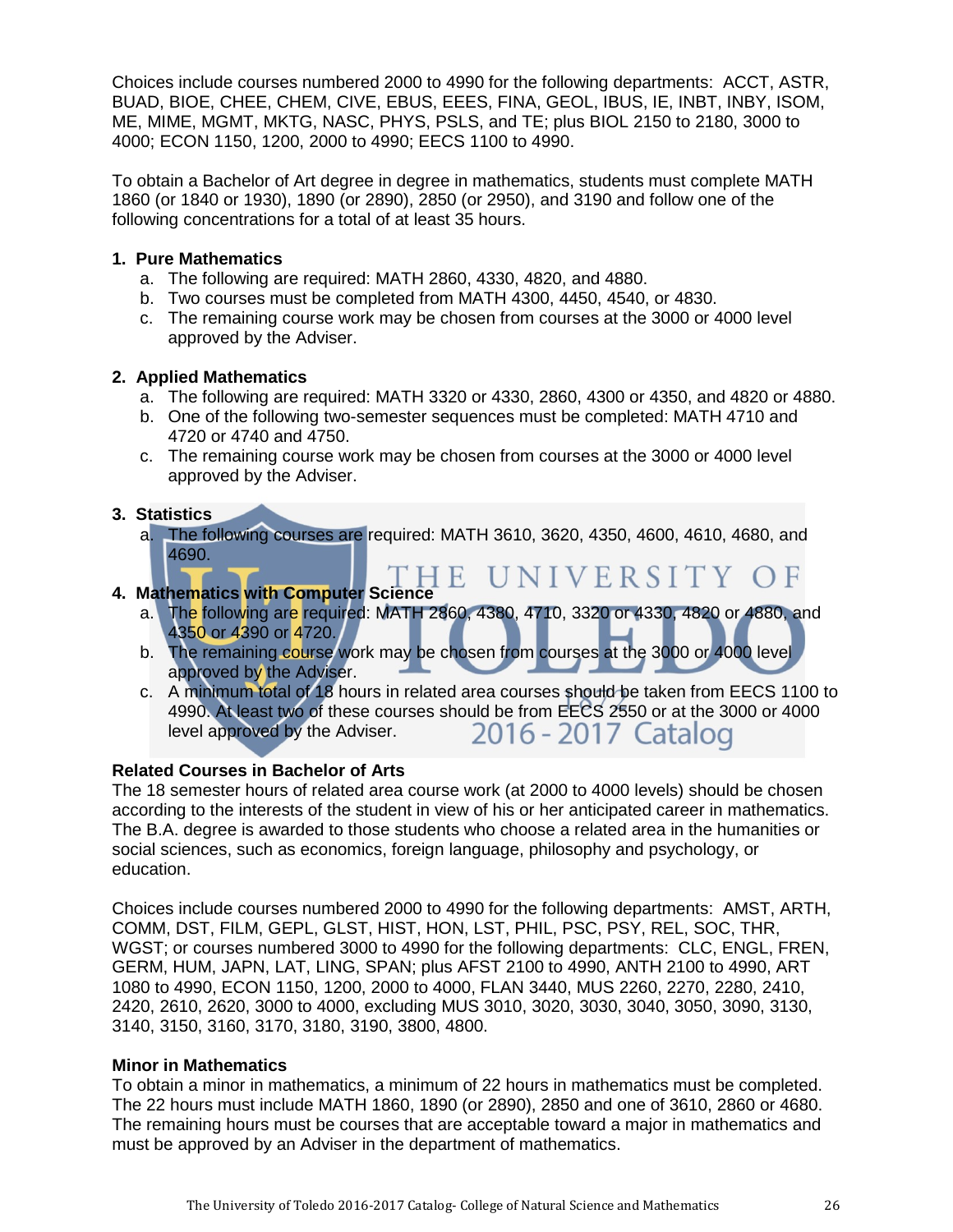#### **Honors in Mathematics**

- A. **Admission:** Students are normally admitted to departmental honors after completing the honors calculus sequence MATH 1920, 1930, 2950, and 3820 or Honors sections of MATH 1850,1860, 2850, and 2860. Students may also be admitted to the program at the discretion of the Math Majors Committee and should consult the departmental Undergraduate Adviser.
- **B. Requirements:** Graduation with honors in mathematics depends upon doing a substantial amount of work in mathematics beyond the requirements of the bachelor's degree. To graduate with departmental honors in mathematics a student must ordinarily maintain a GPA in mathematics greater than 3.5 and write an expository paper on a topic in mathematics that demonstrates knowledge of the subject matter significantly beyond the expectations of the student's course work. The research and writing of the paper is conducted under the supervision of a faculty member with an interest in the subject, and as a part of fulfilling this requirement the student must enroll in either the junior or senior reading class, MATH 3920 or MATH 4920, that counts as an elective in the major. The actual details of the student's program are determined by consulting with the Department's honors adviser and the student's topic supervisor.

#### **[Department of Physics and Astronomy](http://www.utoledo.edu/nsm/physast/index.html)**

Sanjay V. Khare, Chair Jacques G. Amar, Associate Chair Scott A. Lee, Undergraduate and Honors Adviser, both Physics and Astronomy V Song Cheng, Graduate Program Director Sanjay V. Khare, Coordinator, Minor in Renewable Energy

#### **Degrees Offered**

The department of physics and astronomy offers courses of study leading to the Bachelor of Science degree in physics, the Bachelor of Arts in physics and the Bachelor of Arts in astronomy (see astronomy section earlier in this catalog).  $10/2$ <br>2016 - 2017 Catalog

#### **Advanced Placement**

Students with a score of 3, 4 or 5 on the Physics B test will receive credit for PHYS 2070 and 2080. Students with a score of 3, 4 or 5 on the Physics C Mechanics test will receive credit for PHYS 2130; students with a score of 3, 4 or 5 on the Physics C Electricity and Magnetism test will receive credit for PHYS 2140.

#### **Requirements for the Bachelor of Science in Physics**

The B.S. in physics consists of a core program that all students must complete and a choice of one concentration with additional requirements as listed below. The core program contains 34 hours of physics courses and 29 hours of related-area courses; the concentrations contain an additional 6-20 hours of physics, astronomy and related courses.

**Recommended introductory course:** PHYS 1910 is strongly recommended.

**Core physics courses:** PHYS 2130, 2140, 3310, 3410, 4210, 4230, 4240, 4310, 4920, 4950 and 4 hours of PHYS 4910 are required. With department approval, a student may substitute PHYS 2070, 2080 and 2100 for PHYS 2130 and 2140.

**Related courses:** CHEM 1230 and 1280, EECS 1500, one of MATH 1830, 1850 or 1920, one of MATH 1840, 1860, or 1930, one of MATH 1890, or 2890, one of MATH 2850, 2880, or 2950, one of MATH 2860, 3820, or 3880, MATH 3610 and one additional course (3-4) hours chosen from major-level courses in biology, chemistry, or environmental sciences are required.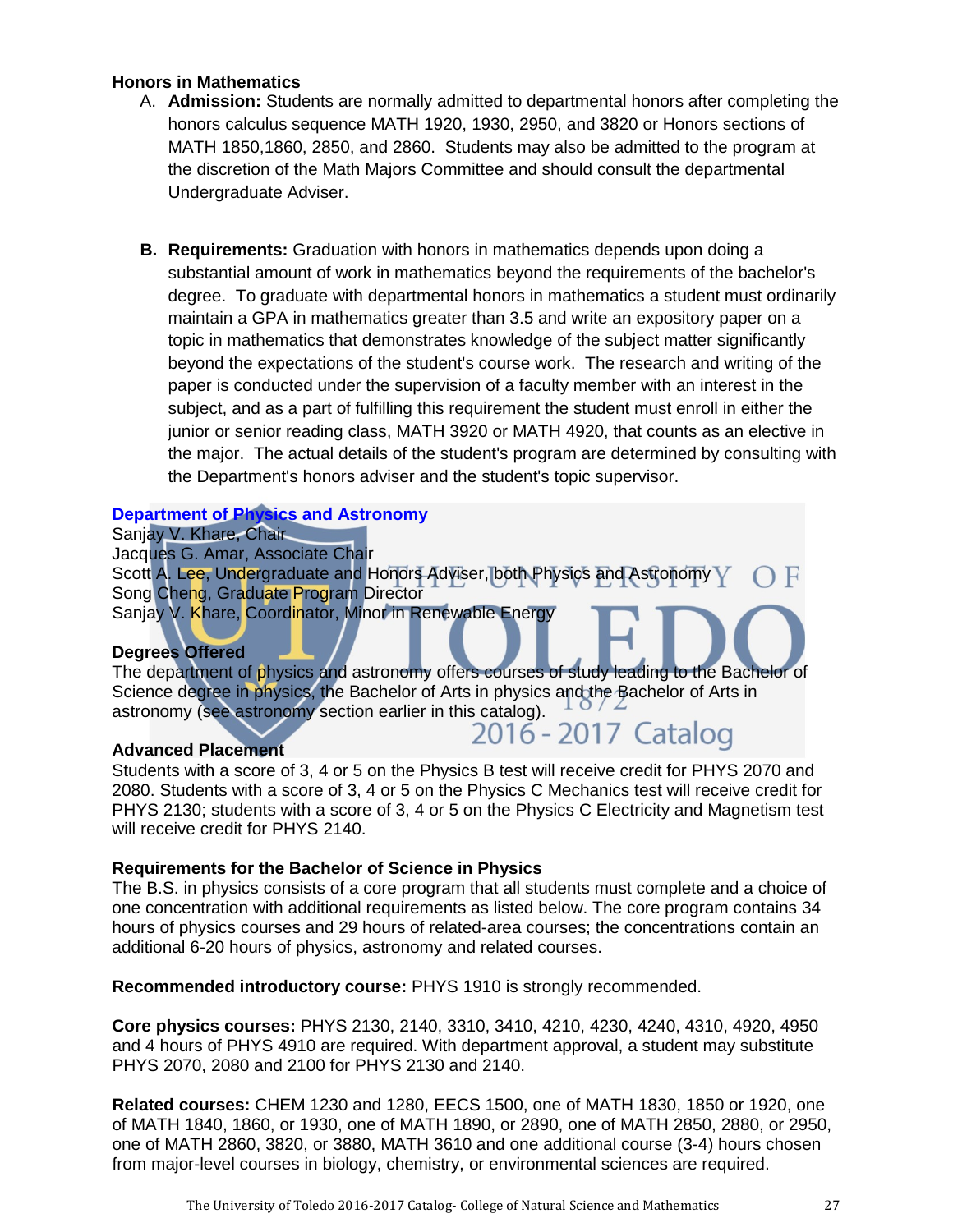#### **Concentrations**

The student must choose one of the following concentrations:

**Physics:** PHYS 3180, and either 4580 or 4780.

**Astrophysics:** ASTR 2010, 2020, 3880, 4810, 4820, and 4880.

**Applied Physics:** PHYS 3180, 3610, 4510, and either 4580 or 4780, plus three hours of appropriate courses from physics or engineering, chosen with the Adviser's approval.

**Biomedical Physics**: PHYS 3180, 4430, 4440, and either 4580 or 4780; and related courses BIOL 2150 and 2160 (which satisfies the related major-level course requirement above), plus KINE 2510, 2520, 2530 and 2540 (or alternate sequence KINE 2460, 2470, 2560, and 2570)

In addition to the above requirements, students should consider the following recommended elective courses MATH 4740 and 4750.

#### **Requirements for the Bachelor of Arts in Physics**

The B.A. in physics consists of 34 hours in the department of physics and astronomy, 15 hours of mathematics, and at least 9 additional hours in the natural sciences and mathematics, chosen with the Adviser's approval. This program is intended to provide the flexibility required by students who wish to pursue interdisciplinary studies, or prepare for careers in teaching or other professions requiring a fundamental understanding of the physical sciences.

**Recommended introductory course:** PHYS 1910 is strongly recommended.

F. **Basic physics sequence:** Either the sequence PHYS 2130 and2140 (10 hours) or the sequence PHYS 2070, 2080 and 2100 (12 hours) is required.

**Advanced physics courses:** PHYS 3180, 3310, 4920 and 4950 are required.

**Elective courses in the major:** At least 16 hours of additional physics or astronomy courses numbered above 3000 are required.

**Required mathematics courses:** One of MATH 1830, 1850 or 1920, one of MATH 1840, 1860 or 1930, one of MATH 2850, 2880 or 2950 and MATH 3610 are required.

**Other courses in related areas:** At least 9 hours of other natural science courses must be taken, of which at least two courses must be major-level courses chosen from biology, chemistry, or environmental sciences, with the selection approved by the student's Adviser. Possibilities include BIOL 2150, 2160, 2170 and 2180; CHEM 1230, 1240, 1280 and 1290; and EEES, 2010 and 2100.

#### **Requirements for the Bachelor of Arts in Astronomy**

Please refer to the astronomy section earlier in this catalog.

#### **Minor in Physics or Astrophysics**

Students seeking a minor in physics or astrophysics must complete at least 22 hours (23 hours for astrophysics) of course work in physics as follows:

#### **Required for both minors:**

PHYS 2130 and 2140 (or 2070, 2080 and 2100), and 3310.

#### **Required for the physics minor:**

PHYS 3180 and two physics courses numbered above 3400.

**Required for the astrophysics minor:** ASTR 2010, 2020 and 3880.

Students must maintain a minimum GPA of 2.0 for all course work in the minor. Candidates for the minor must have their course work verified and approved by a departmental Adviser or Chair prior to making formal application for graduation.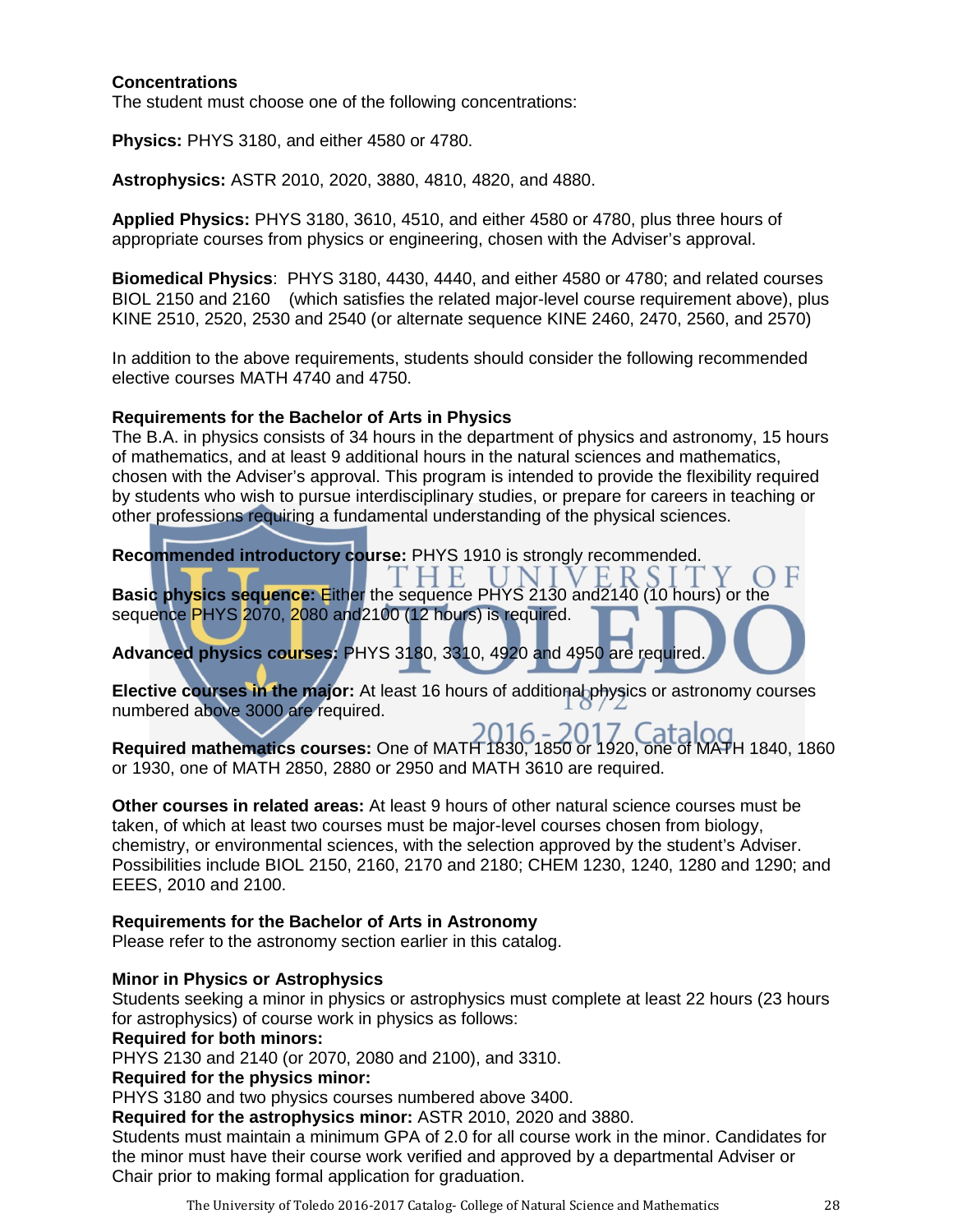#### **Minor in Renewable Energy** (This minor is interdisciplinary)

The Minor in Renewable Energy (MRE) has been established as an interdisciplinary minor program. It is designed for students in the STEM areas majoring in the following departments: Physics and Astronomy, Chemistry, Environmental Sciences, Biology, Mathematics, MIME, Chemical and Environmental Engineering, Electrical Engineering and Computer Science, Civil Engineering and Bioengineering. Students with other majors can enroll in the MRE provided they complete the prerequisite courses. The goal of the minor is to expose students to quantitative analyses of the use of energy in human societies, its consequences and environmental impacts. A primary focus will be on the advantages and complexities of introducing renewable energy resources. Students will be required to take at least one course in the social, political, and economic ramifications of the use of energy in general and renewable energy in particular. An internship is required to enhance the practical training of students

**Course requirements are as follow:** Students must complete at least 21 hours of coursework selected as follows: Four required courses

- PHYS 3400 Physical Principles of Energy Sources for Humans, 3 credit hours
- EEES 2200/GEPL 2200 Climate Change, 3 credit hours
- CHEM 3810 Chemistry of Sustainable Energy Resources, 3 credit hours
- PHYS 4940 Internship in Renewable Energy, 3 credit hours

#### Select one from

- PSC 4340 Environmental Policy, 3 credit hours
- ECON 3240 Environmental Economics, 3 credit hours

#### Select two of the following

- PHYS 4400 Varieties of Solar Energy, 3 credit hours
- MIME 4980 Renewable Energy, 3 credit hours
- CHEE/BIOE 4980 Biofuels, 3 credit hours
- CHEE 4980 Fuel Cells and the Hydrogen Economy, 3 credit hours

**Prerequisites:** PHYS 2080 General Physics II or higher, CHEM 1240 General Chemistry II, both courses under CHEE 4980 require MATH 1850 Single Variable Calculus I. 2016 - 2017 Catalog

 $\mathbf{F}$ 

#### **Honors in Physics and Astronomy**

Qualified juniors and seniors may be invited to work for the citation "honors in physics and astronomy."

A. Admission: The Honors Program in the department of physics and astronomy is open to physics majors and may be taken concurrently with College Honors. Admission to the program is based upon the student's academic achievement (at least a 3.0 GPA overall; at least a 3.3 GPA in the major), recommendations of previous instructors and an interview with the departmental honors officer. A petition for entrance into the program normally should be made before the end of the sophomore year.

B. Requirements: In order to remain in the program and graduate with departmental honors, the students must maintain at least a 3.0 cumulative GPA and at least a 3.3 GPA in the major. In addition to the normal requirements for a physics undergraduate major, the student must successfully complete six hours of physics with honors in courses numbered above 3320\*, six hours of math chosen from MATH 2860 and other math courses above the 3000 level. The written and oral reports required for PHYS 4920 will strongly influence the granting of the honors citation.

*\*ASTR 4810, 4820 may count toward this requirement.*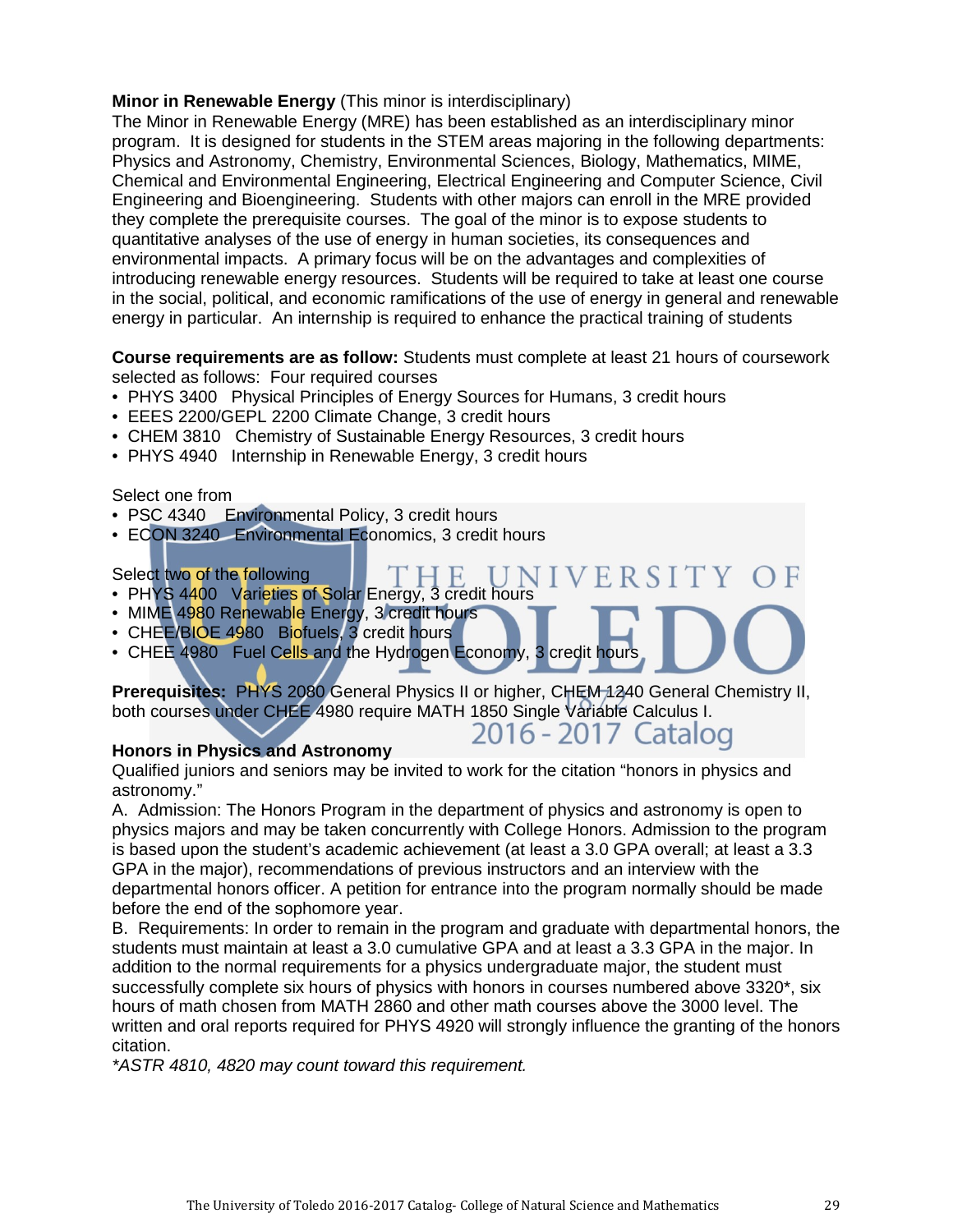**Department of Biological Sciences Brian P. Ashburner**, 2001, Vice Provost and Associate professor B.A., St. Anselm College; Ph.D. Loyola University of Chicago **Tomer Avidor-Reiss**, 2012, Associate professor B.S. Hebrew University; Ph.D. Weizmann Institute of Science **Bruce Bamber**, 2006, Associate professor B.Sc., University of Calgary; Ph.D., University of Washington **Deborah Chadee**, 2005, Associate professor B.S., University of Manitoba; Ph.D., University of Manitoba **Qian Chen**, 2016 Assistant professor B.S., Peking University; M.S. Institute of Genetics, Chinese Academy of Science; Ph.D., University of Texas, Austin **Heather Conti**, 2015, Assistant professor B.S., State University of New York College at Fredonia; Ph.D., University of Buffalo **Scott Crawley**, 2016, Assistant Professor B.S., St Francis Xavier University, M.S., Ph.D., Queen's University **Maria Diakonova**, 2006, Associate professor Sc.B., M.S., Leningrad State University; Ph.D., Russian Academy of Sciences **Fan Dong**, 2002, professor M.D., Suzhou Medical College; Ph.D., Erasmus University **Jianyang Du**, 2016, Assistant Professor B.S., Sichuan University, Ph.D., Sun Yassin University **Rafael Garcia-Mata**, 2012, Assistant professor B.S. Universidad Nacional de Mar del Plata; PhD, University of Alabama at Birmingham **John Gray**, 1998, Associate professor B.Sc. (Hons), University College Cork; Ph.D., Purdue University **Malachi Krishnamurthy**, 2010, Associate professor B.S., M.S., University of Delhi; Ph.D., Jawaharlal Nehru University **Douglas W. Leaman**, 2001, professor and chair B.S., M.S., The Ohio State University, Ph.D., University of Missouri **Scott M. Leisner**, 1993, professor B.S., University of Wisconsin; Ph.D., Purdue University 1872 **Guofa Liu**, 2008, Associate professor M.B., Suzhou Medical College; M.S., Beijing Medical University; Ph.D., Shanghai Second Medical University **Song-Tao Liu**, 2007, Associate professor B.S., Wuhan University; Ph.D., Shanghai Institute of Biochemistry **John Plenefisch**, 1996, Associate Dean and Associate professor B.S., University of Connecticut; Ph.D., Massachusetts Institute of Technology **Anthony Quinn**, 2001, Assistant Dean and Associate professor B.A., Mid-American Nazarene College, M.S., University of Missouri - Saint Louis, Ph.D., University of Oklahoma Health Science Center **Lirim Shemshedini**, 1993, professor B.S., University of Michigan; Ph.D., University of Vermont **William Taylor**, 2003, Associate professor B.S., University of Winnipeg; Ph.D., University of Manitoba **Deborah Vestal**, 2002, Associate professor B.S., Bowling Green State University; Ph.D., Syracuse University **Emeritus Faculty William L. Bischoff Jr.**, 1972, professor emeritus, 2007 B.A., M.A., Miami University; Ph.D., University of North Carolina **Charles Cruets**, 1973, professor emeritus, 2010 A.B., Columbia University; M.S., Ph.D., University of Pennsylvania

**Ernest Dubrul**, 1974, professor emeritus, 2010

H.A.B., Xavier University; Ph.D., Washington University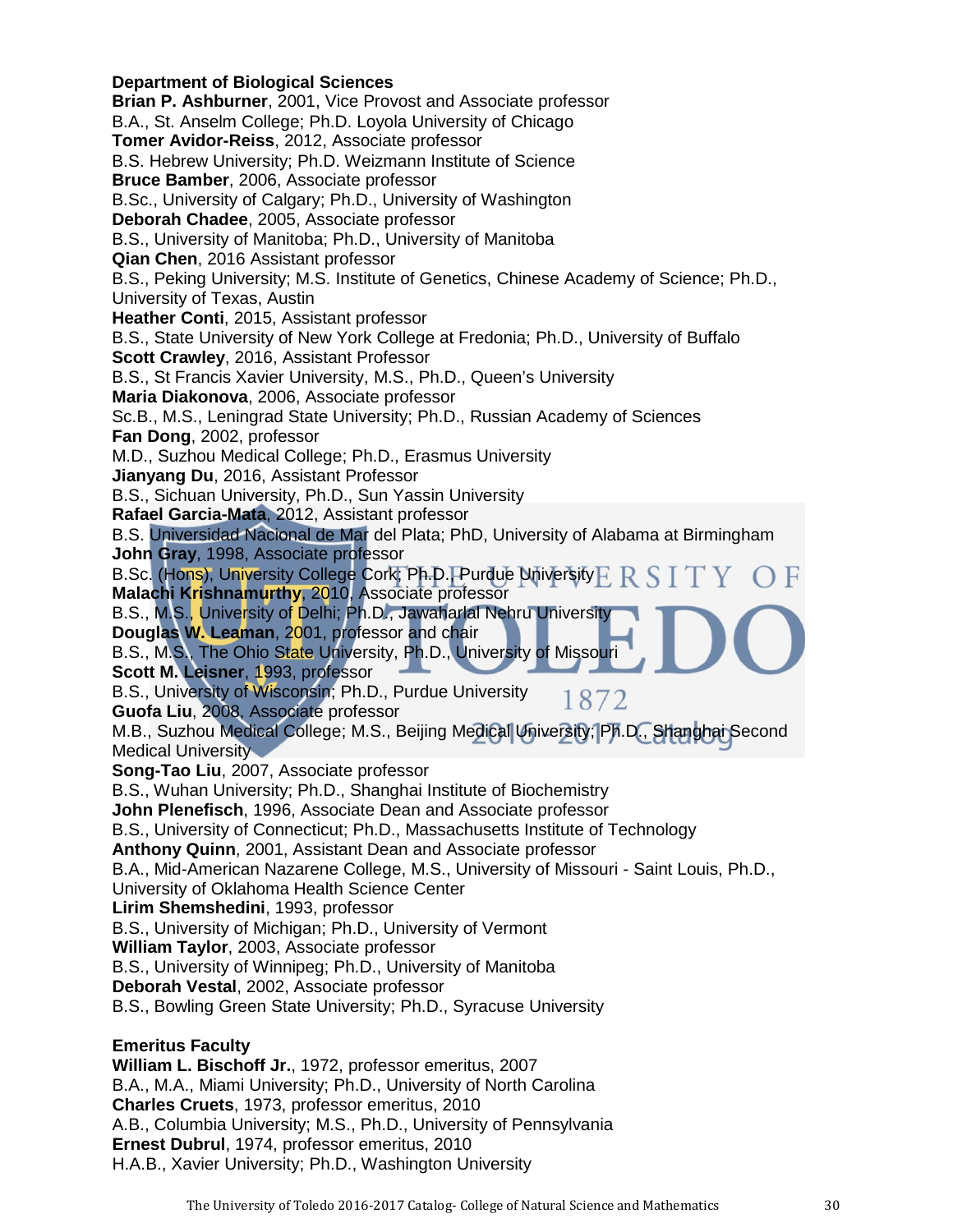**Louis Glatzer**, 1973, professor emeritus, 1999 A.B., Dartmouth College; M.S., North Carolina State University; Ph.D., The University of Texas - Austin **Lloyd A. Jones**, 1972, professor emeritus, 1999 B.S., M.S., The Ohio State University; Ph.D., Purdue University **Won H. Jung**, 1964, professor emeritus, 1993 B.S., Seoul National University; M.S., Ph.D., Michigan State University **Richard W. Komuniecki**, 1980, Distinguished University Professor emeritus A.B., Holy Cross College; M.S., Ph.D., University of Massachusetts **Patricia R. Komuniecki**, 1985, dean and professor emerita, B.A., Newton College (Boston College); M.A., Mount Holyoke College; Ph.D., University of Massachusetts **Harold H. Lee**, 1967, professor emeritus, 1999 A.B., Oklahoma Baptist University; M.S., Ph.D., University of Tennessee **Clifford J. Smith**, 1965, professor emeritus, 1993 B.S., Cornell University; Ph.D., University of Maryland **Lecturer Sally Hamish**, 2006, Senior Lecturer B.S., Ph.D. University of Toledo **Brenda Leady**, 1993, Lecturer B.S., Ph.D., University of Toledo

**Robert Steven**, 2006, Senior Lecturer

B.Sc., Ph.D., University of Toronto

**Department of Chemistry and Biochemistry** VERSITY **Peter R. Andreana, 2012, Professor FL E** B.S., Brock University; Ph.D., Wayne State University **John J. Bellizzi**, **III**, 2008, Associate Professor S.B., Massachusetts Institute of Technology; M.S., Ph.D., Cornell University **Terry P. Bigioni**, 2006, Professor B.Sc., M.Sc., University of Toronto; Ph.D., Georgia Institute of Technology **Eric W. Findsen**, 1988, Associate Professor 872 B.S., Michigan State University; M.S., University of California; Ph.D., University of New Mexico **Dean M. Giolando**, 1988, Professor B.S., Rochester Institute of Technology; Ph.D., University of Illinois **Xiche Hu**, 1998, Associate Professor B.S., M.S., Wuhan University; Ph.D., Wayne State University **Dragan Isailovic,** 2008, Associate Professor Diploma – Physical Chemistry, University of Belgrade, Serbia; Ph.D., Iowa State University **Andrew D. Jorgensen**, 1988, Associate Professor B.S., Quincy College; Ph.D., University of Illinois – Chicago **Ajith Karunarathne**, 2014, Assistant Professor B.S., University of Sri Jayewardenepura; Ph.D., Michigan State University **Jon R. Kirchhoff**, 1989, Distinguished University Professor and Chair B.S., State University of New York - Cortland; Ph.D., Purdue University **Wei Li**, 2015, Assistant Professor B.S., University of North Carolina; Ph.D., University of Michigan **Cora Lind-Kovacs**, 2003, Professor and Associate Chair Prediploma, Bergische Universität Wuppertal; M.S., Ph.D., Georgia Institute of Technology **Mark R. Mason**, 1998, Professor B.S., Bowling Green State University; Ph.D., Iowa State University **Timothy C. Mueser**, 2000, Associate Professor B.S., Eureka College; Ph.D., University of Nebraska **Donald R. Ronning**, 2005, Professor B.S., University of Minnesota; Ph.D., Texas A & M University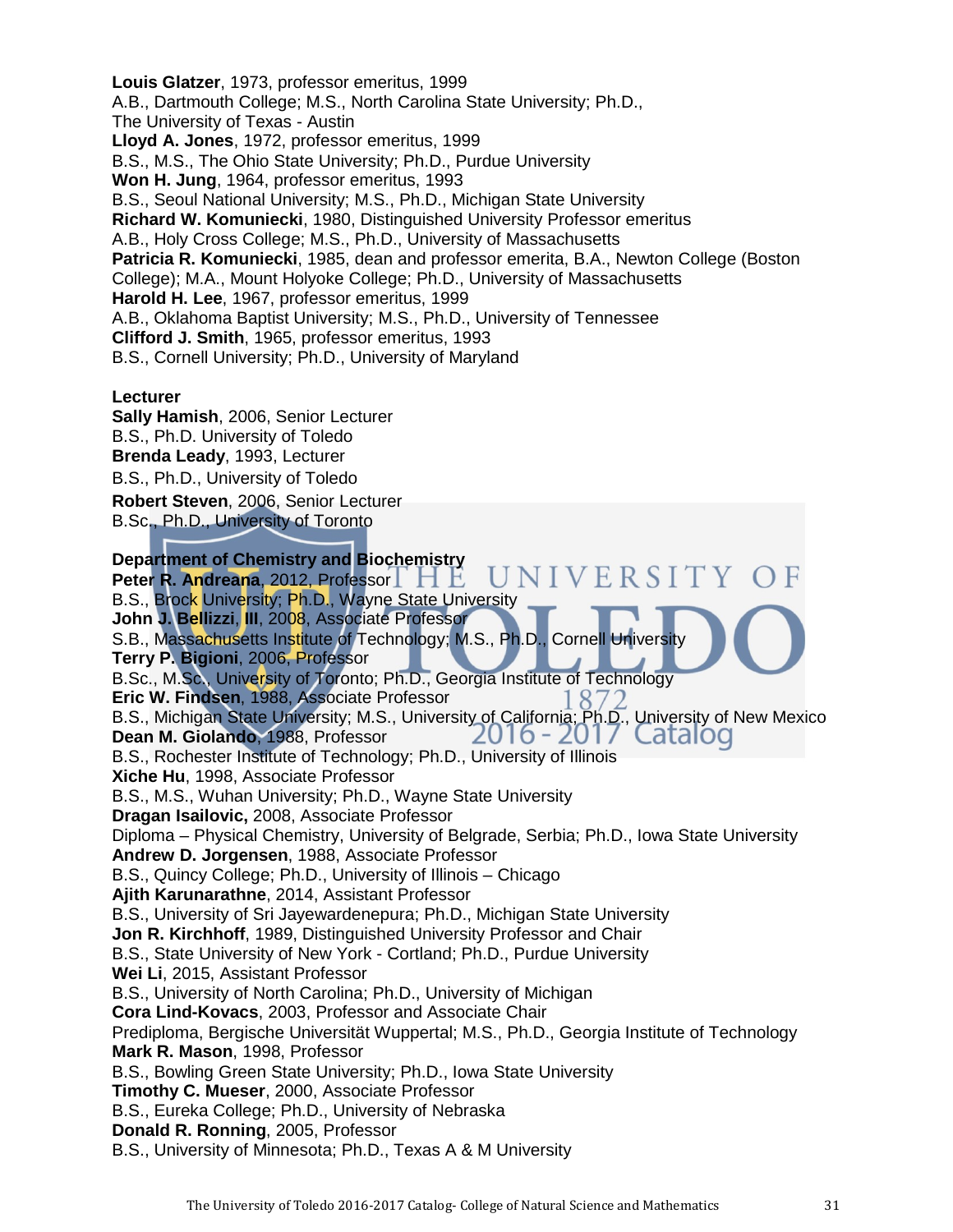B.S., Kansas State University; Ph.D., University of California-Berkeley **Steven J. Sucheck**, 2005, Professor B.S., University of Toledo; Ph.D., University of Virginia **Ronald E. Viola**, 2000, Distinguished University Professor B.S., Fordham University; M.S., Ph.D., Pennsylvania State University **Michael C. Young**, 2016, Assistant Professor B.S., M.S., Western Carolina University; Ph.D., University of California, Riverside **Jianglong Zhu**, 2010, Associate Professor B.S., M.S., Tianjin University; Ph.D., Boston University

#### **Lecturers**

**Joseph A. R. Schmidt**, 2004, Professor

**Claire Cohen**, 2007, Associate Lecturer B.S., University of Massachusetts; Ph.D., Cornell University **Edith P. Kippenhan**, 2006, Senior Lecturer B.S., University of Maryland; Dipl.-Chem., Universität des Saarlandes, Germany **Kristi Mock**, 2013, Lecturer B.S., Ph.D., The University of Toledo **Elizabeth Zhurova**, 2013, Lecturer B.S., M.S., Mendeleev University of Chemical Technology; Ph.D., Karpov Institute of Physical **Chemistry James R. Zubricky, III,** 2008, Associate Lecturer B.S., B.S. Ed., M.S., Bowling Green State University **Emeritus Faculty** 

John Chrysochoos, 1967, Professor Emeritus, 2004 N T V F R S Diploma of Chemistry, University of Athens; M.S., Ph.D., University of British Columbia **Jimmie G. Edwards**, 1967, Distinguished University Professor Emeritus, 2000 B.S., Central State College; Ph.D., Oklahoma State University **James L. Fry**, 1969, Professor Emeritus, 1999 B.S., Bowling Green State University; Ph.D., Michigan State University **Max O. Funk**, 1978, Distinguished University Professor Emeritus, 2013 B.S., The Pennsylvania State University; Ph.D., Duke University **James E. Gano, 1967, Professor Emeritus, 2000 016 - 2017 Catalog** B.S., Miami University; M.S., Ph.D., University of Illinois **Nina I. McClelland**, 2004, Dean Emerita, 2011 B.S., M.S., University of Toledo; MPH, Ph.D., University of Michigan; DSc, University of Toledo **Robert J. Niedzielski**, 1965, Professor Emeritus, 1999 B.S., Aquinas College; M.S., Ph.D., University of Illinois **Gordon A. Parker**, 1965, Professor Emeritus, 1992 B.S., University of Michigan; M.S., Ph.D., Wayne State University **A. Alan Pinkerton**, 1984, Distinguished University Professor Emeritus, 2014 Grad. RIC, Brighton College of Tech; Ph.D., University of Alberta **Lancelot C.A. Thompson**, 1958, Professor Emeritus, 1988 B.S., Morgan State University; Ph.D., Wayne State University **Frank Walmsley**, 1962, Professor Emeritus, 1987 B.S., University of New Hampshire; Ph.D., University of North Carolina

#### **Department of Environmental Sciences**

**Heidi Appel**, 2016, Professor and Dean of Honors College B.G.S. Oakland University; M.S., Ph.D., University of Michigan **Richard Becker**, 2008, Associate professor B.A., Washington University; M.A., Washington University; Ph.D., Western Michigan University **Jonathan M. Bossenbroek**, 2005, Professor B.S., Calvin College; M.S., University of Wisconsin; Ph.D., Colorado State University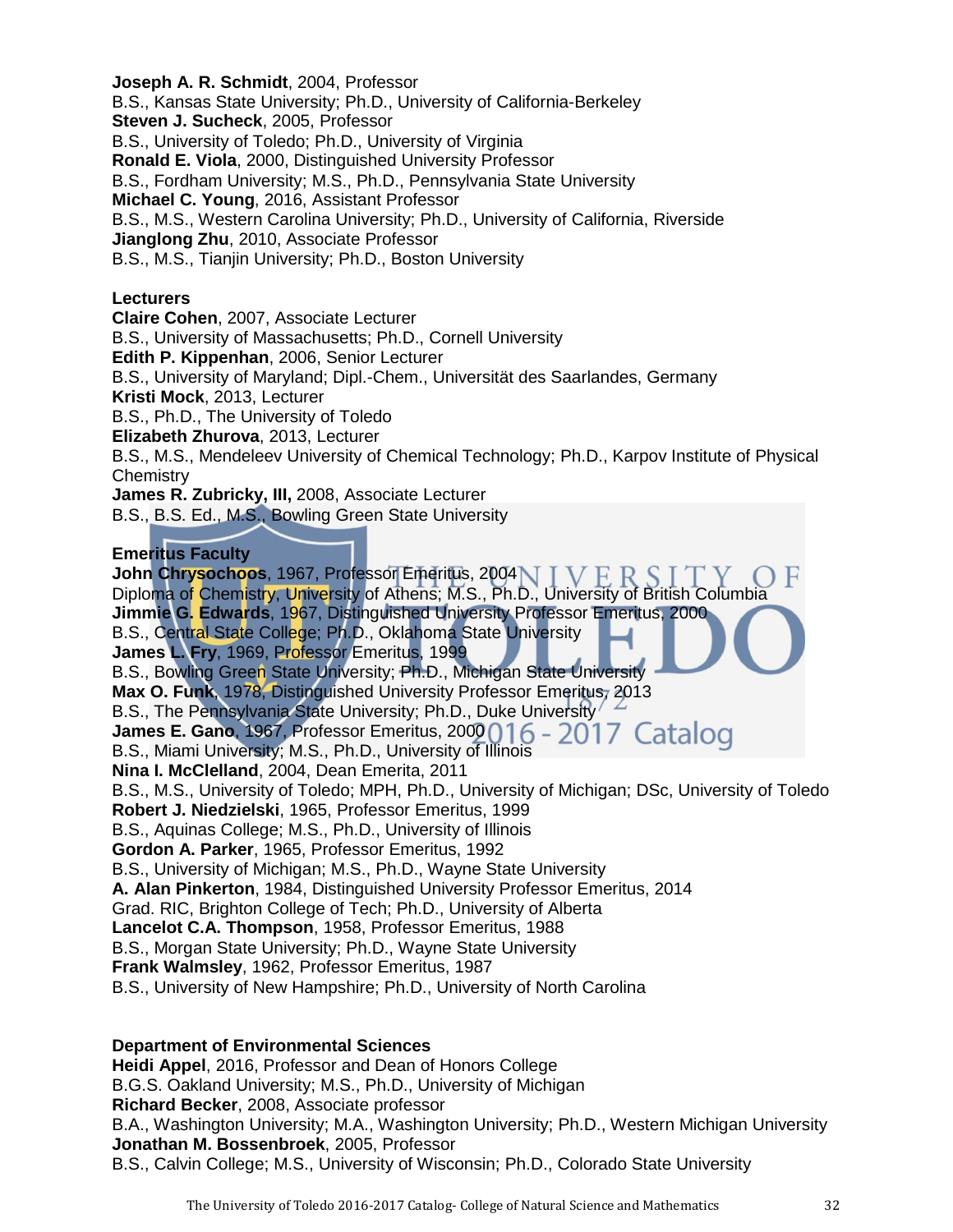**Thomas Bridgeman**, 2006, Associate professor B.S., Miami University; M.S., The Ohio State University; Ph.D., University of Michigan **Mark J. Camp**, 1976, Associate professor B.S., M.S., The University of Toledo; Ph.D., The Ohio State University **Todd D. Crail**, 2012, Associate Lecturer B.A. Bluffton University; M.S., Ph.D. The University of Toledo **Daryl F. Dwyer**, 2001, Associate professor and director, Stranahan Arboretum B.S., Wilkes College; M.A., State University of New York at Buffalo; Ph.D., Michigan State **University Timothy G. Fisher**, 2003, Professor and chair B.S., University of Alberta; M.S., Queen's University; Ph.D., University of Calgary **Johan F. Gottgens**, 1993, Professor and associate chair B.S., M.S., Utrecht University; Ph.D., University of Florida **Scott A. Heckathorn**, 2003, Professor B.S., Wichita State University; M.S., Ph.D., University of Illinois **David E. Krantz**, 2001, Associate professor B.S., College of William and Mary; M.S., Ph.D., University of South Carolina **James A. Martin-Hayden**, 1994, Associate professor B.A., University of Maine; M.S., Ph.D., University of Connecticut **Christine M. Mayer**, 2003, Professor B.S., M.S., University of Illinois at Urbana - Champaign; Ph.D., Cornell University **Daryl L. Moorhead**, 1999, Professor B.S., The Ohio State University; M.S., Texas A&M University; Ph.D., University of Tennessee **Song Qian**, 2012, Assistant professor B.S. Tsinghua University; M.S. Nanjing University; M.S., Ph.D. Duke University Jeanine M. Refsnider, 2015, Assistant professor [ ] N T V F R 9 B.S., University of Minnesota-Morris; M.S., University of Minnesota: Ph.D., Iowa State University **William Von Sigler**, 2003, Professor B.S., Purdue University; Ph.D., Purdue University **Alison L. Spongberg**, 1994, Professor B.A., Ohio Wesleyan University; M.A., Temple University; Ph.D., Texas A&M University **Carol A. Stepien, 2004, Distinguished University Professor 1 Q 7** B.S., Bowling Green State University; M.S., Ph.D., University of Southern California Donald J. Stierman, 1994, Associate professor<sub>2016</sub> - 2017 Catalog B.S., State University of New York-Brockport; M.S., Ph.D., Stanford University **Henry Streby**, 2016, Assistant Professor B.S., M.S., Ohio University; Ph.D., University of Minnesota **Michael N. Weintraub**, 2005, Associate professor B.A., Bard College; M.A., Ph.D., University of California at Santa Barbara **Emeritus Faculty Stuart L. Dean**, 1967, Professor emeritus, 1993 B.S., M.S., Ph.D., West Virginia University **Lou Glatzer**, 1973, Professor emeritus, 1999 A.B., Dartmouth College; M.S., North Carolina State University; Ph.D., The University of Texas - Austin **Stephen L. Goldman**, 1971, Professor emeritus, 2007 B.S., Brooklyn College; M.A., Ph.D., University of Missouri **James A. Harrell**, 1979, Professor emeritus, 2009 B.S., California State University - Fullerton; M.S., University of Oklahoma; Ph.D., University of **Cincinnati Craig B. Hatfield**, 1964, Professor emeritus, 1999 B.S., M.A., Ph.D., Indiana University **Michael W. Phillips**, 1975, Professor emeritus, 2010 B.S., North Carolina State University; Ph.D., Virginia Polytechnic Institute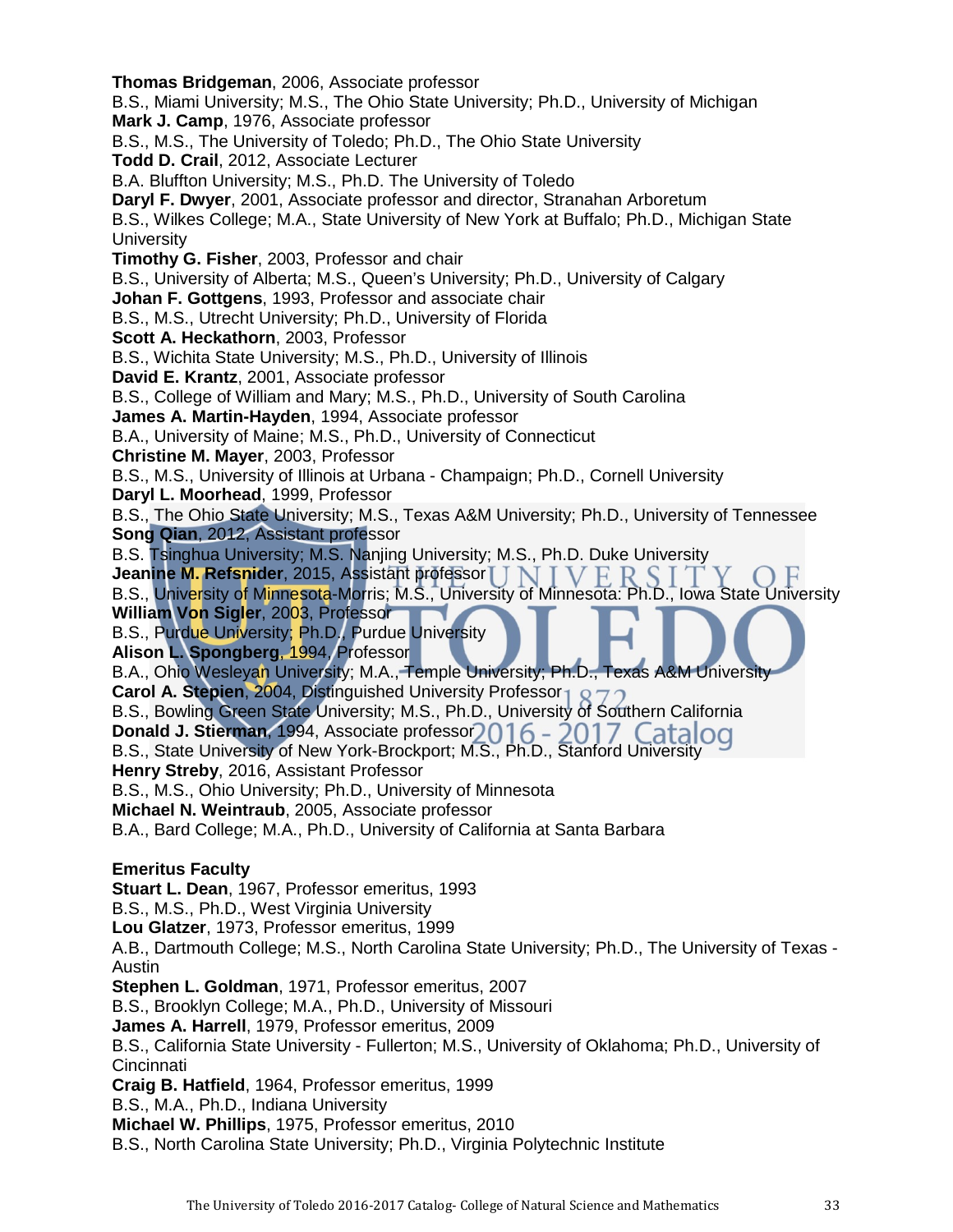**Lon C. Ruedisili**, 1974, Professor emeritus, 1993 B.S., M.S., Ph.D., University of Wisconsin **Elliot J. Tramer**, 1969, Professor emeritus, 2007 A.B., Case Western Reserve University; Ph.D., University of Georgia **Department of Mathematics and Statistics James D. Anderson,** 1990, Assistant professor B.S., The University of Akron; M.S., Purdue University **Alessandro Arsie**, 2009, Associate professor and associate chair B.S., University of Padova; M.S., Universita' Bocconi; Ph.D., International School for Advanced Studies, Trieste, Italy **Tian Chen**, 2015, Assistant professor B.S., Nankai University; M.S., University of Toledo; M.A., Ph.D., University of Rochester **Zeljko Cuckovic**, 1994, professor B.S., M.S., University of Zagreb; Ph.D., Michigan State University **Alimjon Eshmatov**, 2016, Assistant professor M.S., Ph.D., Cornell University **Trieu Le**, 2015, Assistant professor B.S. with Distinction in Mathematics, National University, Ho Chi Minh City, (Vietnam); Ph.D., University of Buffalo **Rong Liu**, 2009 Associate professor B.S., Shandong University; M.S., University of North Texas; Ph.D., Michigan State University **Geoffrey K. Martin**, 1989, Associate professor B.S., University of Connecticut; M.A., Ph.D., State University of New York - Stony Brook **Charles J. Odenthal**, 1990, Associate professor B.S., Harvey Mudd College; M.S., California Polytechnic University - Pomona; Ph.D., University of Wisconsin **Biao Ou**, 1993, professor B.S., M.S., Zhejiang University; Ph.D., University of Minnesota **Sonmez Sahutoglu**, 2009, Associate professor B.S., M.S., Middle East Technical University; Ph.D., Texas A&M University **Chunhua Shan**, 2016, Assistant professor **Chunhua Shan**, 2016, Assistant professor [1872]<br>B.S., M.S. Nanjing Normal University (China); Ph.D., University of York (Canada)<br>**Qin Shao,** 2002, professor [2016 - 2017] **Qin Shao,** 2002, professor Catalog B.S., M.S., Nankai University; Ph.D., The University of Georgia **Ivie Stein Jr.**, 1971, Associate professor B.S., M.A., Long Beach State University; Ph.D., University of California at Los Angeles **Gerard Thompson**, 1988, professor B.Sc., King's College; M.S., Ph.D., University of North Carolina; Ph.D., Open University **Akaki Tikaradze**, 2011, Assistant professor B.S., M.S., Tbilisi State University, Tbilisi, Georgia; M.S., Ph.D., University of Chicago, Chicago, Illinois **Donald B. White**, 1993, professor and chair B.S., University of California - Los Angeles; M.S., Ph.D., University of California - Irvine **Biao Zhang**, 1993, professor B.Sc., M.S., East China Normal University; Ph.D., University of Chicago **Emeritus Faculty H. Lamar Bentley**, 1971, professor emeritus, 2006 B.S., M.S., University of Arizona; Ph.D., Rensselaer Polytechnic Institute **Mary F. Coughlin**, 1969, professor emeritus, 1989 B.A., Marygrove College; M.S., St. Louis University; Ph.D., University of Michigan **Budmon R. Davis**, l962, professor emeritus, 1989 B.S., Geneva College; M.A., Ph.D., University of Pittsburgh **Paul R. Hewitt**, 1990, Associate professor emeritus, 2016 B.S., Michigan Technological University; Ph.D., Michigan State University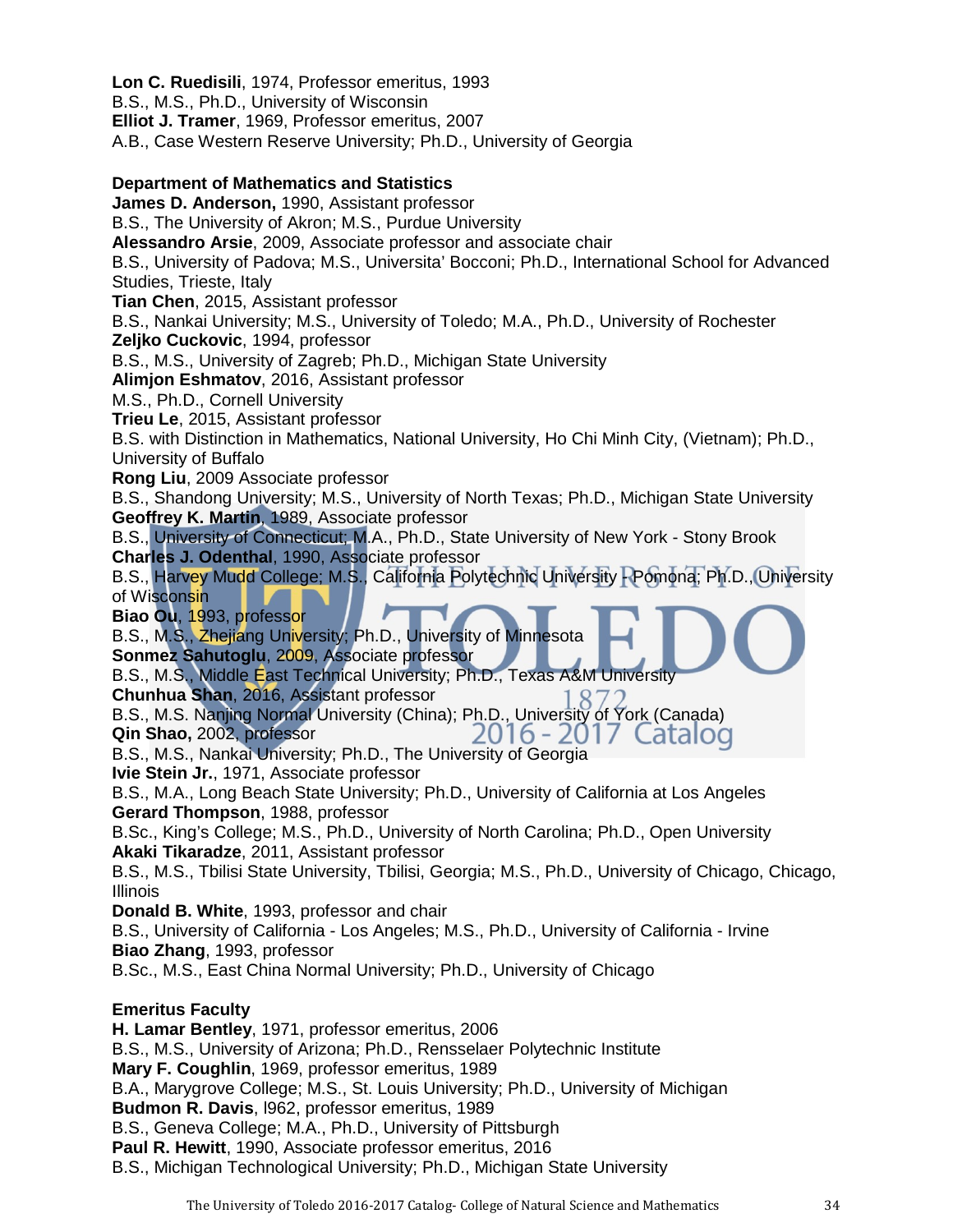**Arnold A. Johanson**, 1962, professor emeritus, 1987 A.B., Kenyon College; M.A., The Ohio State University; Ph.D., Case Institute of Technology **George J. Kertz**, 1966, professor emeritus, 1999 A.B., Cardinal Glennon College; M.A., Ph.D., St. Louis University **Walter Lange**, 1967, professor emeritus, 1989 M.Ed., Ed.S., The University of Toledo **Rao V. Nagisetty**, 1974, professor emeritus, 2009 B.A., Andhra University; Ph.D., Stekloff Institute **Robert L. Ochs Jr.**, 1988, Associate professor emeritus, 2016 B.S., Ursinus College; M.S., The Pennsylvania State University; M.A., Ph.D., University of Delaware **Martin R. Pettet**, 1981, professor emeritus, 2011 B.Sc., M.Sc., Toronto; M.Phil., Ph.D., Yale University **Temoleon G. Rousos**, 1966, professor emeritus, 1986 B.Ed., The University of Toledo; M.A.Ed., Eastern Michigan University; M.A., Mathematics, Bowling Green State University; Ed.S., Ed.D., The University of Toledo **Friedhelm Schwarz**, 1984, professor emeritus, 2016 Diploma, University of Hanover; Ph.D., University of Bremen **Paul Shields**, 1974, professor emeritus, 1999 A.B., Colorado College; M.A., Ph.D., Yale University **Stephen E. Spielberg,** 1963, professor emeritus, 1993 B.A., University of Pennsylvania; M.A., Ph.D., University of Minnesota **Stuart A. Steinberg**, 1971, professor emeritus, 2009 B.A., Ph.D., University of Illinois; M.S., University of Chicago **Gwen H. Terwilliger,** 1987, Associate professor emeritus, 2005 B.S., M.Ed., Bowling Green State University; Ph.D., The University of Toledo **H. Westcott Vayo,** 1965, professor emeritus, 2016 B.S., Culver - Stockton College; M.S., Ph.D., University of Illinois Henry C. Wente, 1971, Distinguished University professor emeritus, 2009 A.B., A.M., Ph.D., Harvard University **Denis White**, 1984, professor emeritus, 2016 B.Sc., M.Sc., University of Toronto; M.S., Ph.D., Northwestern University **Harvey E. Wolff**, 1975, professor emeritus, 2010 B.A., University of Connecticut; M.A., Ph.D., University of Illinois 7 Catalog **Retired Faculty Mohamed S. El-Bialy**, 1990, professor, 2013 Ph.D., University of Minnesota **Donald J. Greco**, 1977, professor, 2008 B.A., The Ohio State University; M.Ed., Ph.D., The University of Toledo **L. Marie Hoover**, 1984, Associate professor, 2008 B.A., Muskingum College; M.A., University of Michigan; Ph.D. The University of Toledo **Elaine I. Miller,** 1986, Associate professor, 2010 A.S., Alpena College; B.S., M.A., Eastern Michigan University **Lecturers Amrita Acharyya**, 2014, lecturer B.S., M.S., M.A., University of Calcutta (India); Ph.D., The University of Alabama **Katherine Bryant**, 2010 Associate lecturer B.S., M.S., The University of Toledo **Jeongoo Cheh**, 2014, lecturer B.S., POSTECH (Pohang University of Science and Technology, Korea); Ph.D., University of Minnesota **Zhiwei Chen**, 2011, Associate lecturer B.A. Central University of Finance and Economics, Beijing; Ph.D., University of Maryland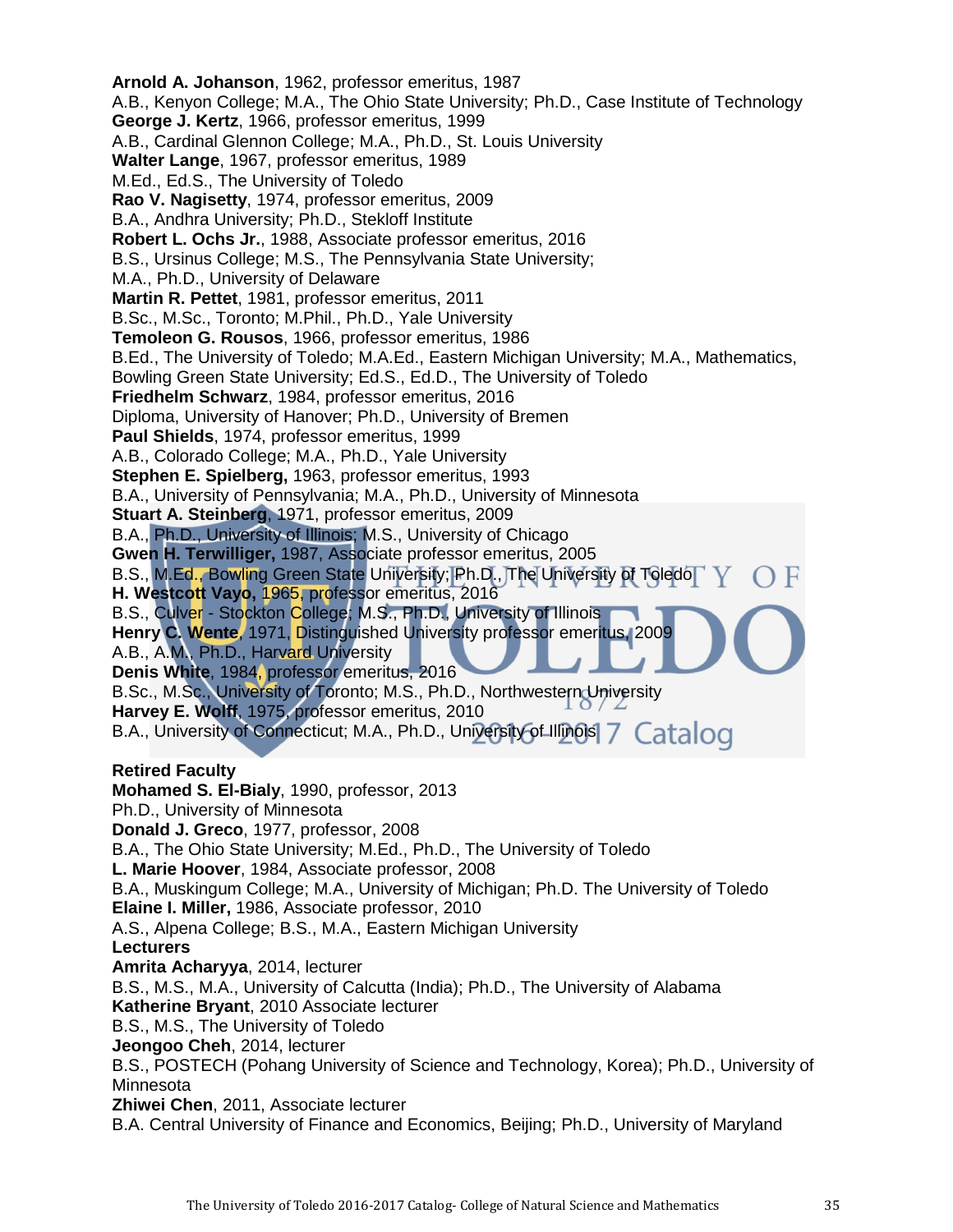**Vani Cheruvu**, 2012, Associate lecturer M.Sc., M.Phil., University of Hyderabad (India), Ph.D., Indian Institute of Technology (Madras, India) **Katharine Fisher**, 2005, Senior lecturer B.S., Queen's University, Kingston; M.S., University of Calgary **David Gajewski**, 2011, Associate lecturer B.S., M.S., Ph.D., The University of Toledo **Kevin Gibbs**, 2010, Associate lecturer B.S., M.A., Eastern Michigan University **Seung-Moon Hong**, 2011, Associate lecturer B.S., M.S., Hanyang University (Seoul South Korea), Ph.D., University of Indiana **Nathaniel Iverson**, 2011, Associate lecturer B.A., Simpson College, M.A., Ph.D., Bowling Green St. University **Paramasamy Karuppuchamy**, 2012, Associate lecturer B.Sc., M.Sc., Madurai Kamaraj University, Ph.D., University of Madras, Chennai (India) **Gregory Lewis**, 2008, Associate lecturer M.Ed., The University of Toledo **Suzan Orra**, 2009, Associate lecturer B.S., M.S., The University of Toledo **Minhui Paik**, 2012, Associate lecturer B.S., Korea University (South Korea), M.S., Ph.D., Iowa State University **Sandra Robinson**, 2016 lecturer B.A., M.A., Wayne State University **Matthew Sutherland**, 2011, Associate lecturer B.S., Heidelberg College, M.A., Bowling Green St. University **Sibylle Weck-Schwarz**, 2003, Senior lecturer **IVERSITY** M.S., Ph.D., University of Hannover **Syed Zaidi**, 2003, Senior lecturer B.S., M.S., Punjab University Lahore; M.S., Emporia State Univers **Wenqi Zhao**, 2014, lecturer B.S., Namkai Unive<mark>r</mark>sity; M.S., Ph.D., University of Texas at Austin 1872 **Retired Lecturers**

David Beekley, 2004, Associate lecturer, 2010 2016 - 2017 Catalog B.S.M.E., The University of Toledo; M.S.M.E., The University of Michigan **Chase Brady**, 2010, Associate lecturer, 2014 B.A., New College of Florida; M.S., University of Alaska, Fairbanks; M.S., Miami University **Theresa Myers**, 2002, Senior lecturer, 2014 B.A. SUNY College at Oneonta; M.Ed., The University of Toledo **Lawrence Shears**, 2002, Associate lecturer, 2010 B.S., The University of Toledo; M.A.T., Brown University **T. Munir Simon**, 2002, Senior lecturer, 2012 B.S., The University of Toledo; M.B.A., Rutgers University **Edward Stelnicki**, 2002, Associate lecturer, 2011 B.B.A., M.Ed, The University of Toledo

#### **Department of Physics and Astronomy**

**Jacques G. Amar**, 1997, professor and associate chair M.A., University of Rochester; Ph.D., Temple University **Jon E. Bjorkman**, 1996, professor B.A., University of North Carolina-Chapel Hill; M.S., University of Colorado; Ph.D., University of Wisconsin **Karen S. Bjorkman**, 1996, Distinguished University Professor, Dean B.S., University of North Carolina-Chapel Hill; M.S., Ph.D., University of Colorado **Jillian Bornak**, 2013, lecturer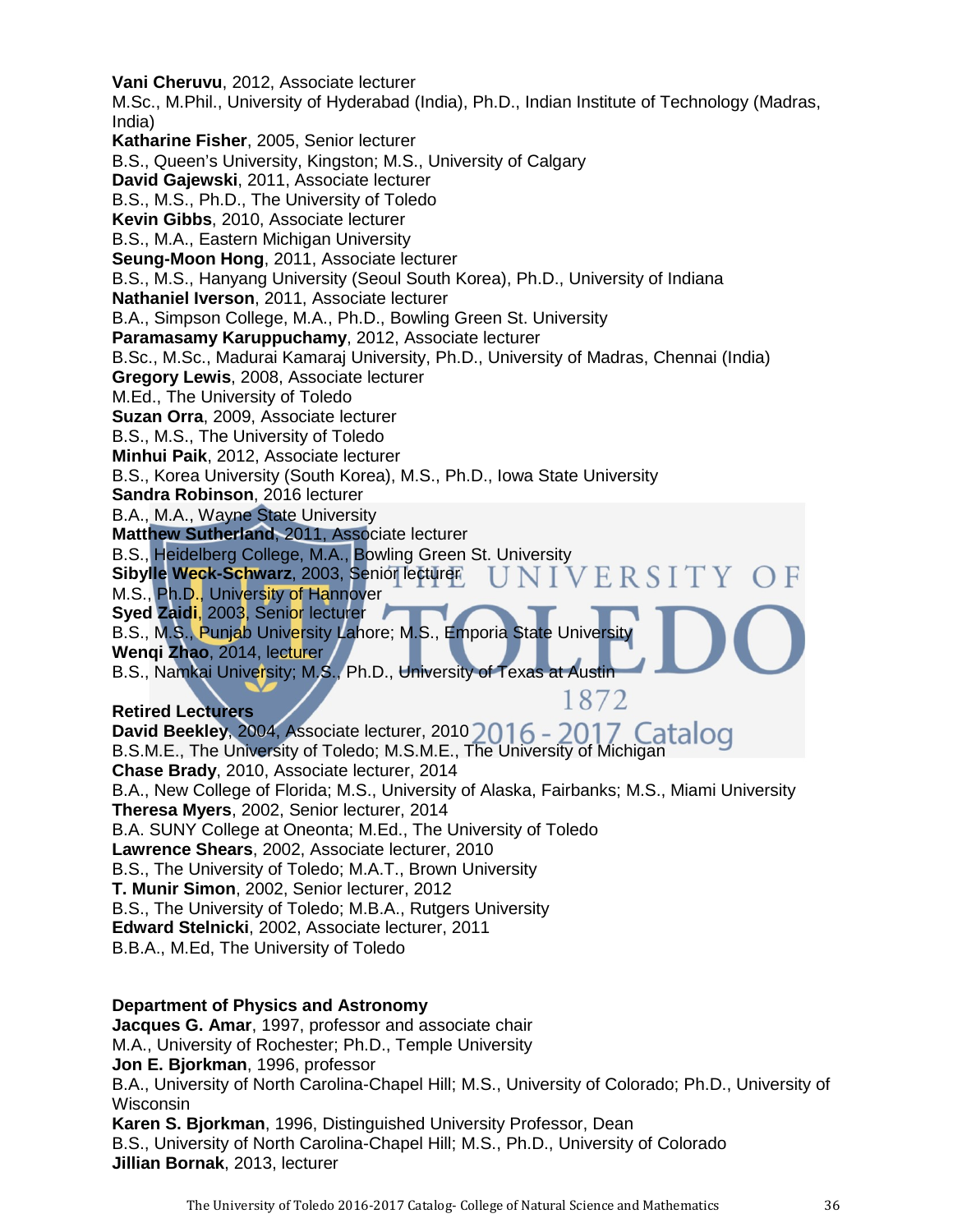B.A., Syracuse University; M.S., Ph.D., New Mexico State University **Rupali Chandar**, 2007, professor B.S., Haverford College, M.S., Ph.D., Johns Hopkins University **Song Cheng**, 1993, associate professor and graduate program director B.Sc., Changsha Institute of Technology; Ph.D., Kansas State University **Robert W. Collins**, 2004, Distinguished University Professor and NEG Endowed Chair of Silicate and Materials Science B.A., Clark University; M.S., Ph.D., Harvard University **Michael Cushing**, 2011, associate professor B.S. Boston University, M.S., Ph.D., University of Hawaii **Xunming Deng**, 1996, professor M.S., Ph.D., University of Chicago **Randall J. Ellingson**, 2008, professor B.A., Carleton College; M.S., Ph.D., Cornell University **Steven R. Federman**, 1988, professor B.S., Polytechnic Institute of Brooklyn; M.S., Ph.D., New York University **Bo Gao**, 1994, professor B.S., Zhejiang University; M.S., Ph.D., University of Nebraska **Michael J. Heben**, 2008, PVIC Endowed Professor B.S., John Carroll University; M.S., Stanford University; Ph.D., California Institute of Technology **Victor G. Karpov**, 2001, professor Ph.D., Leningrad Polytechnic Institute **Sanjay V. Khare**, 2004, professor and chair Ph.D., University of Maryland **Scott A. Lee**, 1987, professor and undergraduate adviser B.S., Bowling Green State University; M.S., Ph.D., University of Cincinnati **S. Thomas Megeath**, 2006, professor B.S., California Institute of Technology; Ph.D., Cornell University **Nikolas Podraza**, 2011, associate professor B.S., M.S., Pennsylvania State University, Ph.D., The University of Toledo **Kathy Shan**, 2012, lecturer B.S., Marshall University; M.S., Ph.D., The University of Toledo **J.D. Smith**, 2008, associate professor S.B., Massachusetts Institute of Technology; M.S., Ph.D., Cornell University | OCI **Yanfa Yan**, 2011, Ohio Research Scholar professor B.S., M.S., Ph.D., Wuhan University

#### **Emeritus Faculty**

**Lawrence S. Anderson**-**Huang** 1978, professor emeritus, 2016 B.S., California Institute of Technology; M.A., Ph.D., University of California - Berkeley **Brian G. Bagley**, 1991, professor emeritus, 2008 B.S., M.S., University of Wisconsin - Madison; A.M., Ph.D., Harvard University **Randy G. Bohn**, 1969, professor emeritus, 2003 B.S.E.P., The University of Toledo; Ph.D., The Ohio State University **Bernard W. Bopp**, 1974, professor emeritus, 2010 B.A., New York University; Ph.D., The University of Texas **Alvin D. Compaan**, 1987, Distinguished University Professor emeritus, 2009 A.B., Calvin College; M.S., Ph.D., University of Chicago **Larry J. Curtis**, 1963, Distinguished University Professor emeritus, 2006 B.S., The University of Toledo; M.S., Ph.D., University of Michigan **Robert T. Deck**, 1965, professor emeritus, 1993 B.A., LaSalle College; Ph.D., University of Notre Dame **Armand H. Delsemme**, 1966, professor emeritus, 1988 M.S., M.E., Ph.D., Universite de Liege